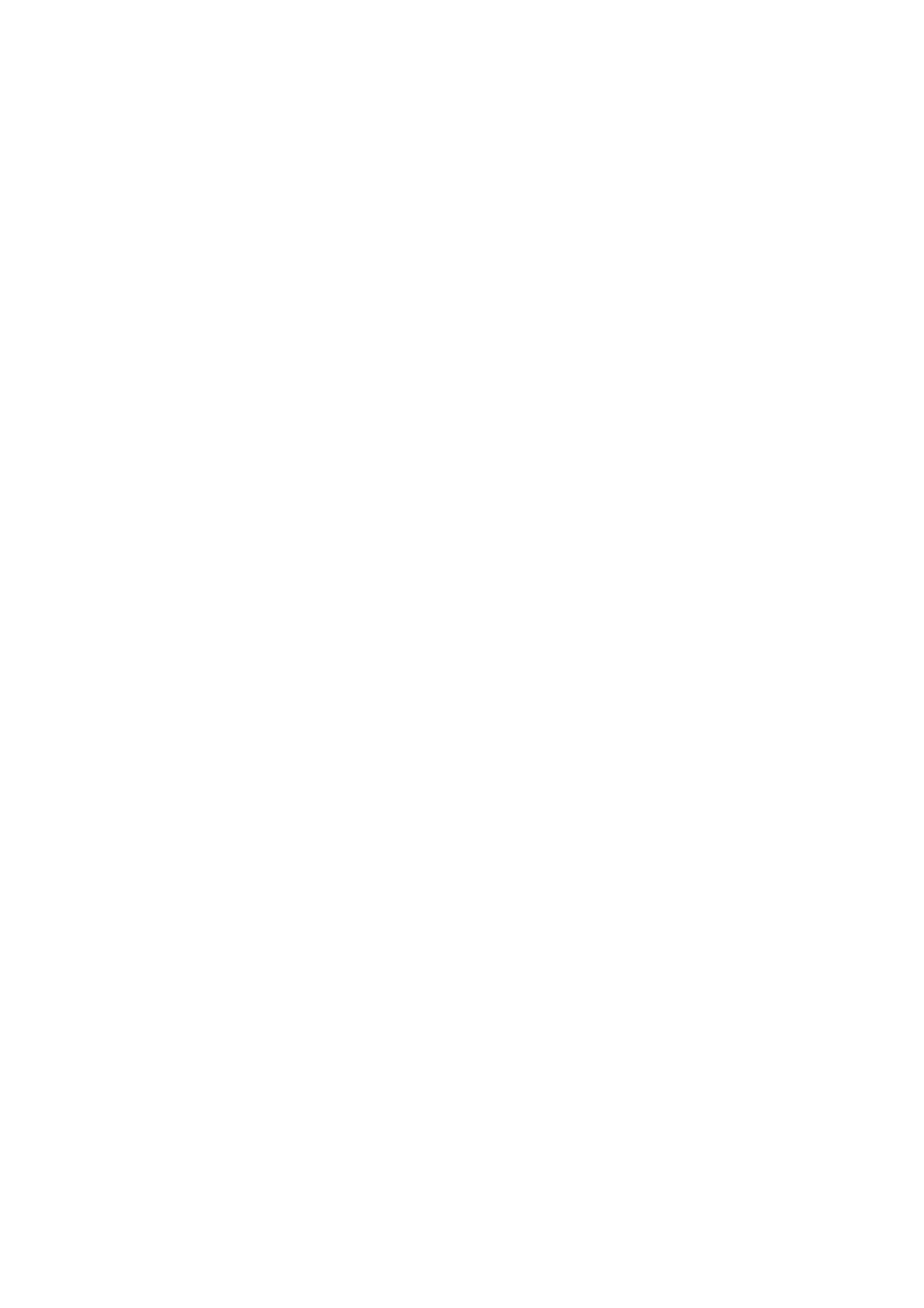## Problem Description

In existing approaches to biomedical information retrieval, relevant documents according to the user are often at the bottom of the retrieved ranked documents (list). This may be as the result of users inability to formulate queries correctly and users not included in the ranking process. This reduces the retrieval performance i.e. recall and precision. The problem we try to address in this thesis is to find ways of fulfilling user information needs through statistical techniques (approaches).

Owning to the quality of information retrieval using the basic retrieval approaches on biomedical data (information), we believe it is possible to improve the retrieval performance to satisfy user information needs. The goal of this thesis is to test the possibility of using statistical approaches in Biomedical Information Retrieval (IR) to improve the retrieval performance. The statistical approach of emphasis in this thesis is the Expectation Maximization (EM) algorithm using the multinomial approach.

The Expectation Maximization (EM) was chosen because first, it works well with large document collection as it in the case of our dataset i.e. Text Retrieval Conference (TREC) MEDLINE dataset and second, it is good at finding incomplete data in order to accurately cluster relevant documents to satisfy users' information needs. The outcome of this algorithm on the biomedical data i.e. MEDLINE dataset and the result compared with the basic method and then the K-Means algorithm.

Submission Date: 9th June, 2011 Supervisor: Heri Ramampiaro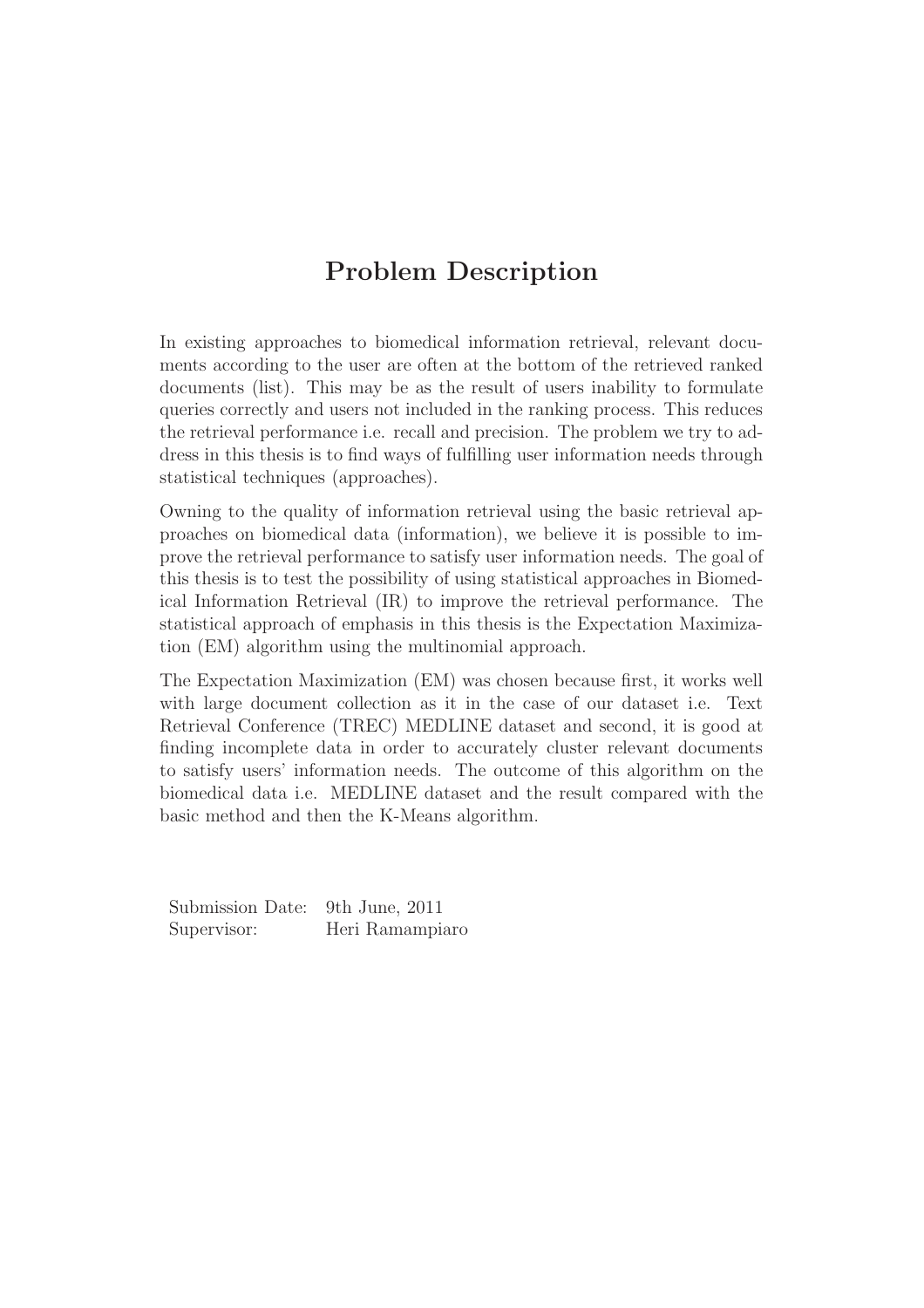# Search Results Re-ranking Using Clustering

Stephen Yeboah

June 9, 2011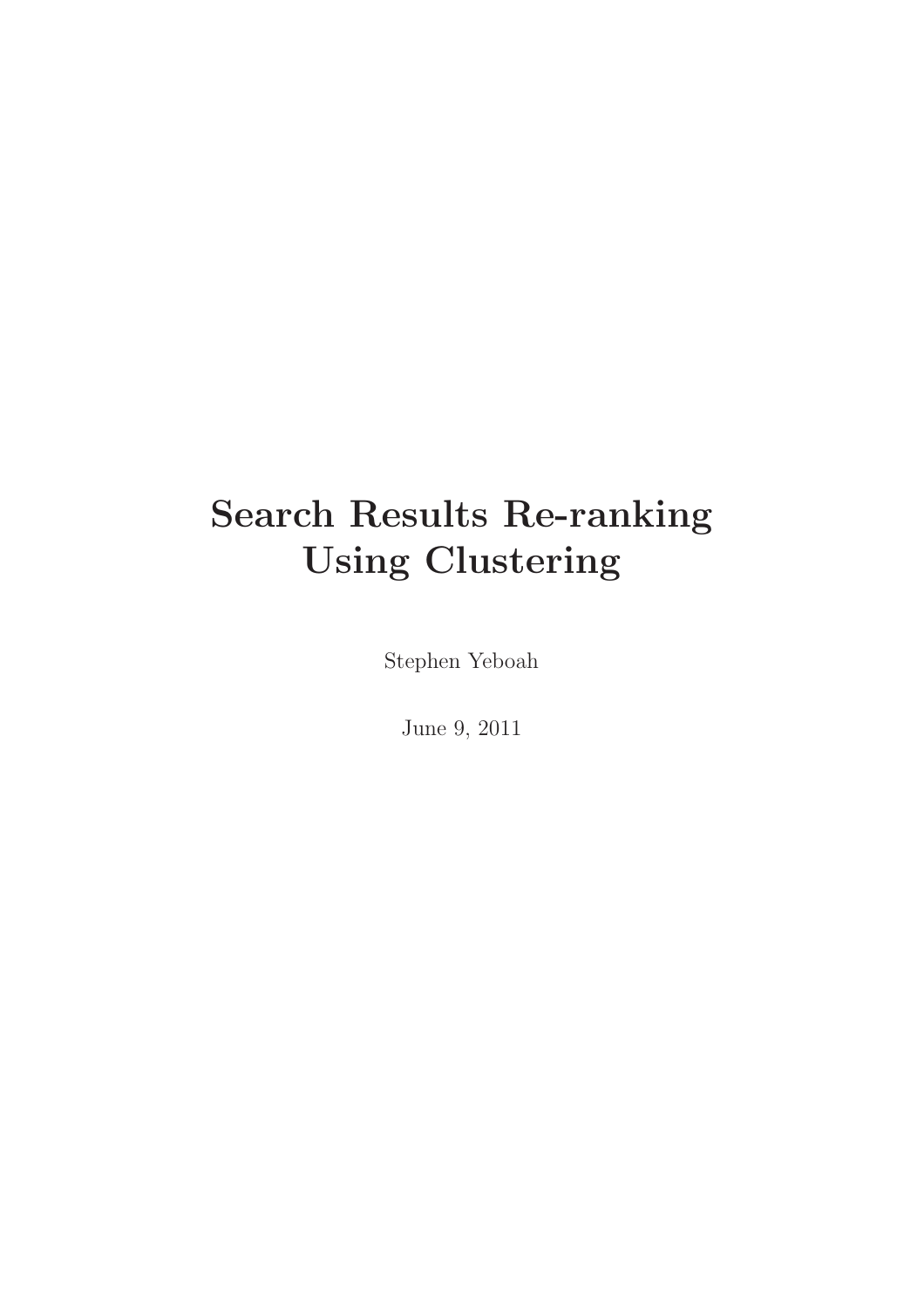### Supervisor: Heri Ramampiaro, Associate Professor



Norwegian University of<br>Science and Technology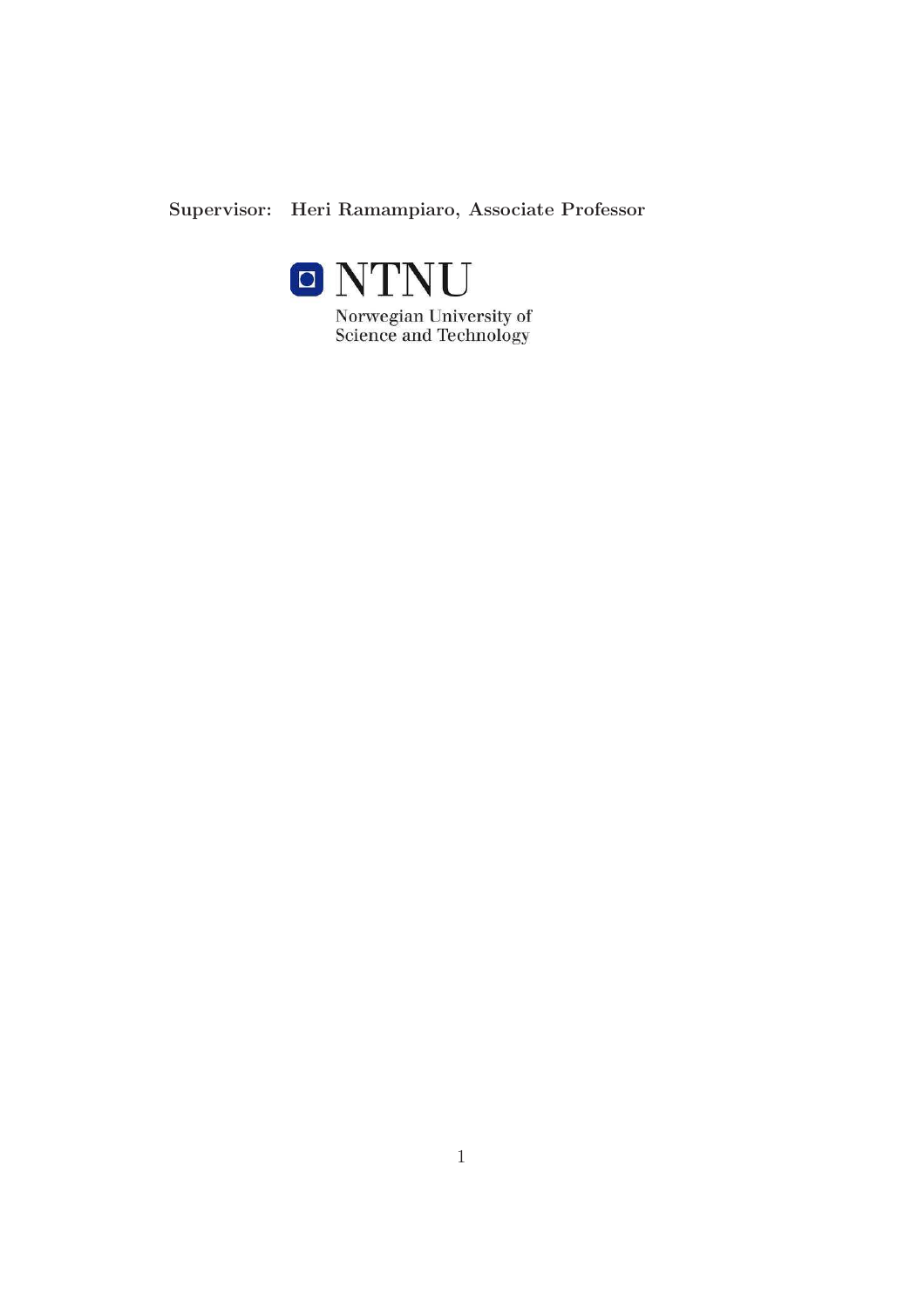## Preface

This thesis is the final work on my masters degree, and marks the end of my study of Information System at the Department of Computer and Information Science (IDI) at the Norwegian University of Science and Technology (NTNU).

Special thanks goes to my supervisor, Heri Ramampiaro, for his invaluable feedback, suggestions and ideas. I would also like to thank Olawande Daramola, Post Doctoral Fellow, for his assistance throughout the thesis. Finally, i would like to thank my family for their support and motivation throughout my studies.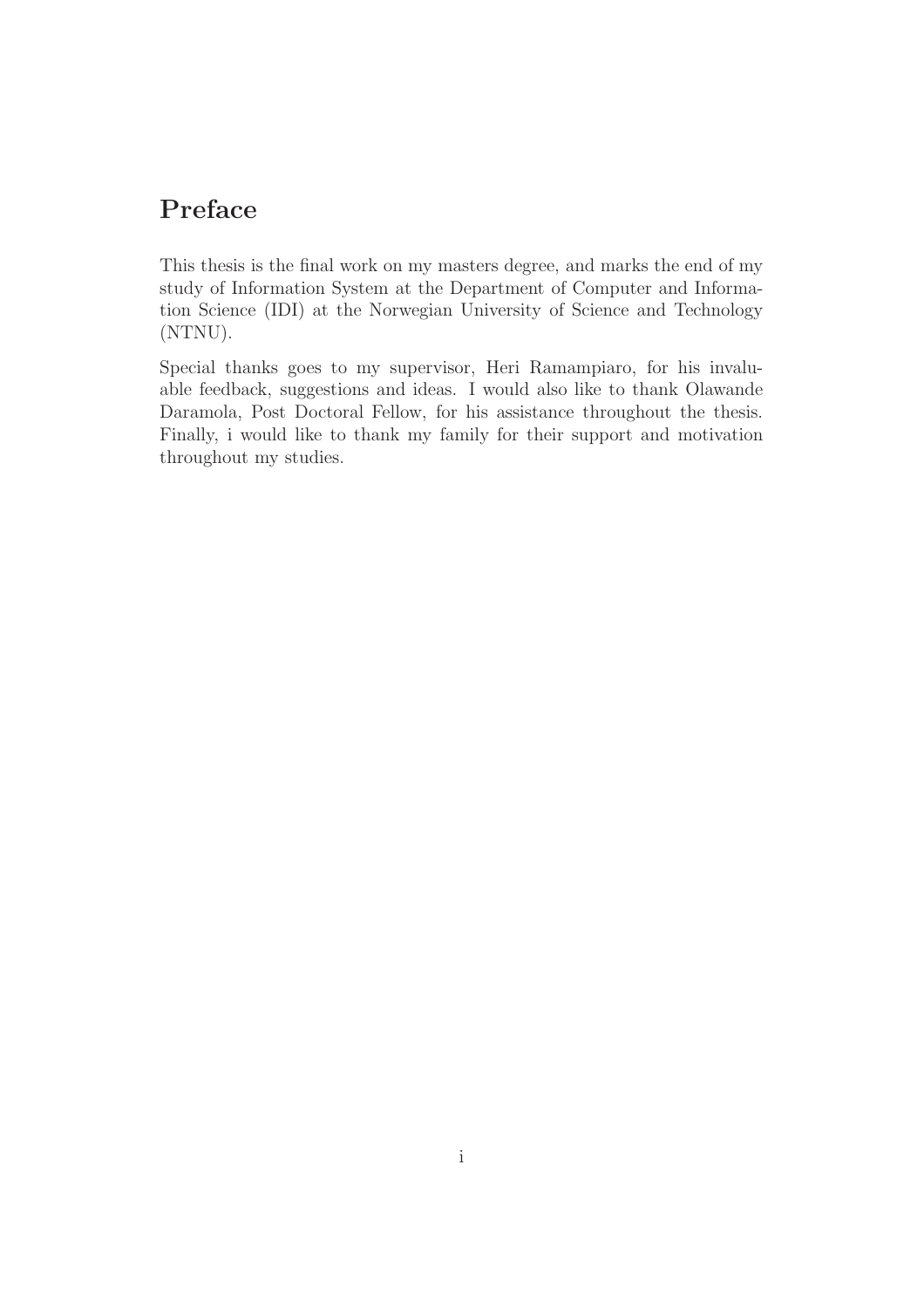#### Abstract

Information Retrieval is a research area that has gained attention over the past two decades. Few of these researches have taken place in the biomedical domain where satisfying users' information needs are relatively difficult to be met. The goal of this project is to find out if it is possible to use statistical methods in Biomedical Information Retrieval (IR) and improve retrieval performance, i.e. finding ways of fulfilling user information needs, in the biomedical domain using clustering with knowledge from the BioTracer project.

K-Mean and Expectation Maximization (EM) approaches to clustering have been implemented in this project with more emphasis on the EM. Both approaches are used to re-ranking users searched results in an attempt to find ways of fulfilling their information needs. Comparison between the Expectation Maximization and the K-mean are drawn in terms of their retrieval performance i.e. precision and recall, the performance of EM compared to existing approaches to search results re-ranking using clustering and problems faced while implementing the EM.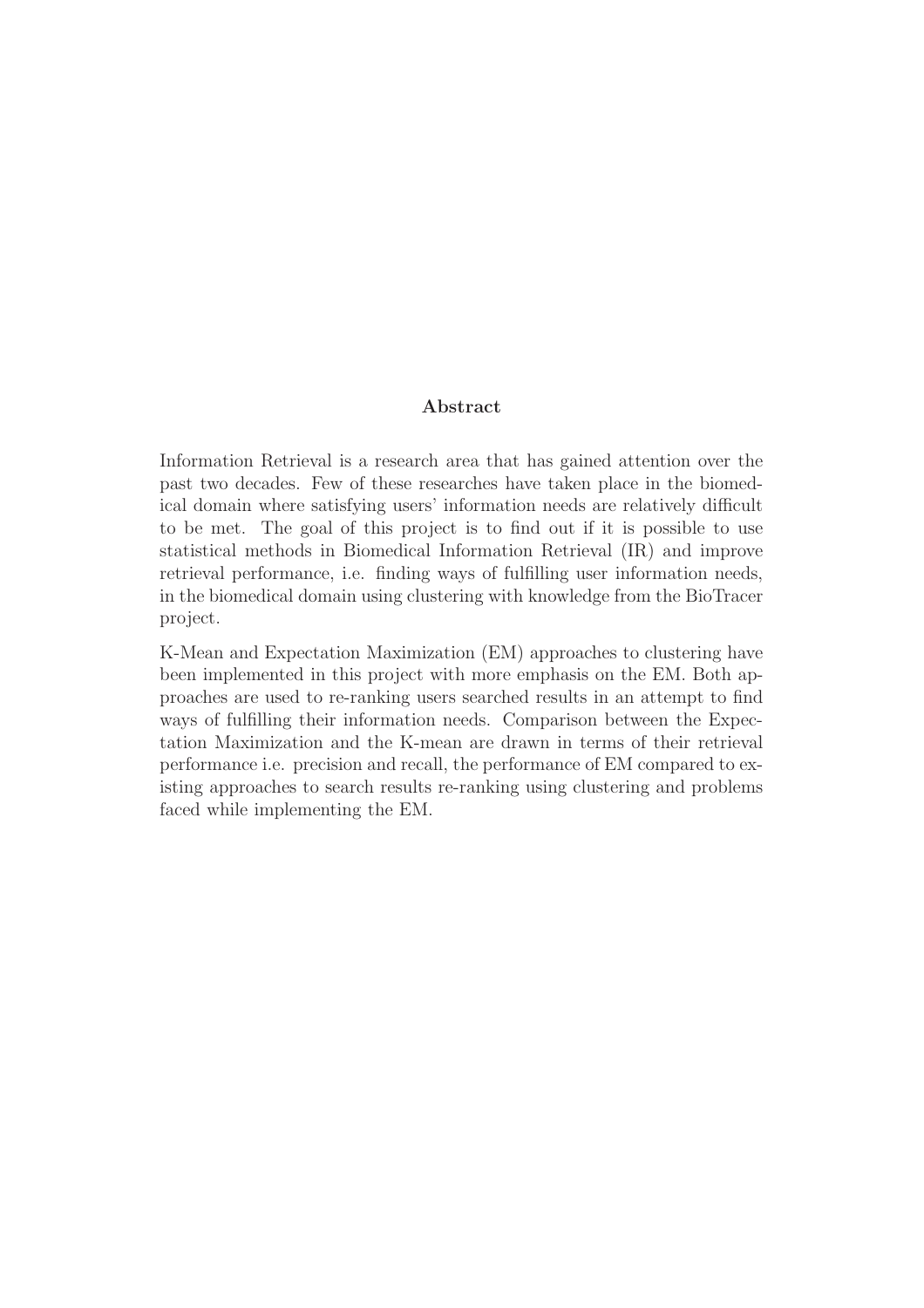# **Contents**

| $\mathbf{1}$             |     | Introduction                           | $\mathbf{1}$   |
|--------------------------|-----|----------------------------------------|----------------|
|                          | 1.1 |                                        | $\mathbf{1}$   |
|                          | 1.2 |                                        | $\overline{2}$ |
|                          | 1.3 |                                        | 3              |
| $\mathbf{2}$             |     | Preliminaries-Concepts and Definitions | $\overline{4}$ |
|                          | 2.1 |                                        | $\overline{4}$ |
|                          | 2.2 |                                        | $\overline{5}$ |
|                          | 2.3 | Measuring Retrieval Performance        | 6              |
|                          |     | Mean Average Precision (MAP)<br>2.3.1  | 6              |
|                          | 2.4 |                                        | 8              |
|                          | 2.5 |                                        | 10             |
| 3                        |     | <b>Related Work</b>                    | 11             |
| $\overline{\mathcal{A}}$ |     | Reranking Using an EM Algorithm        | 14             |
|                          | 4.1 |                                        | 14             |
|                          | 4.2 |                                        | 15             |
|                          | 4.3 |                                        | 17             |
|                          |     | 4.3.1                                  | 17             |
|                          |     | 4.3.2                                  | 20             |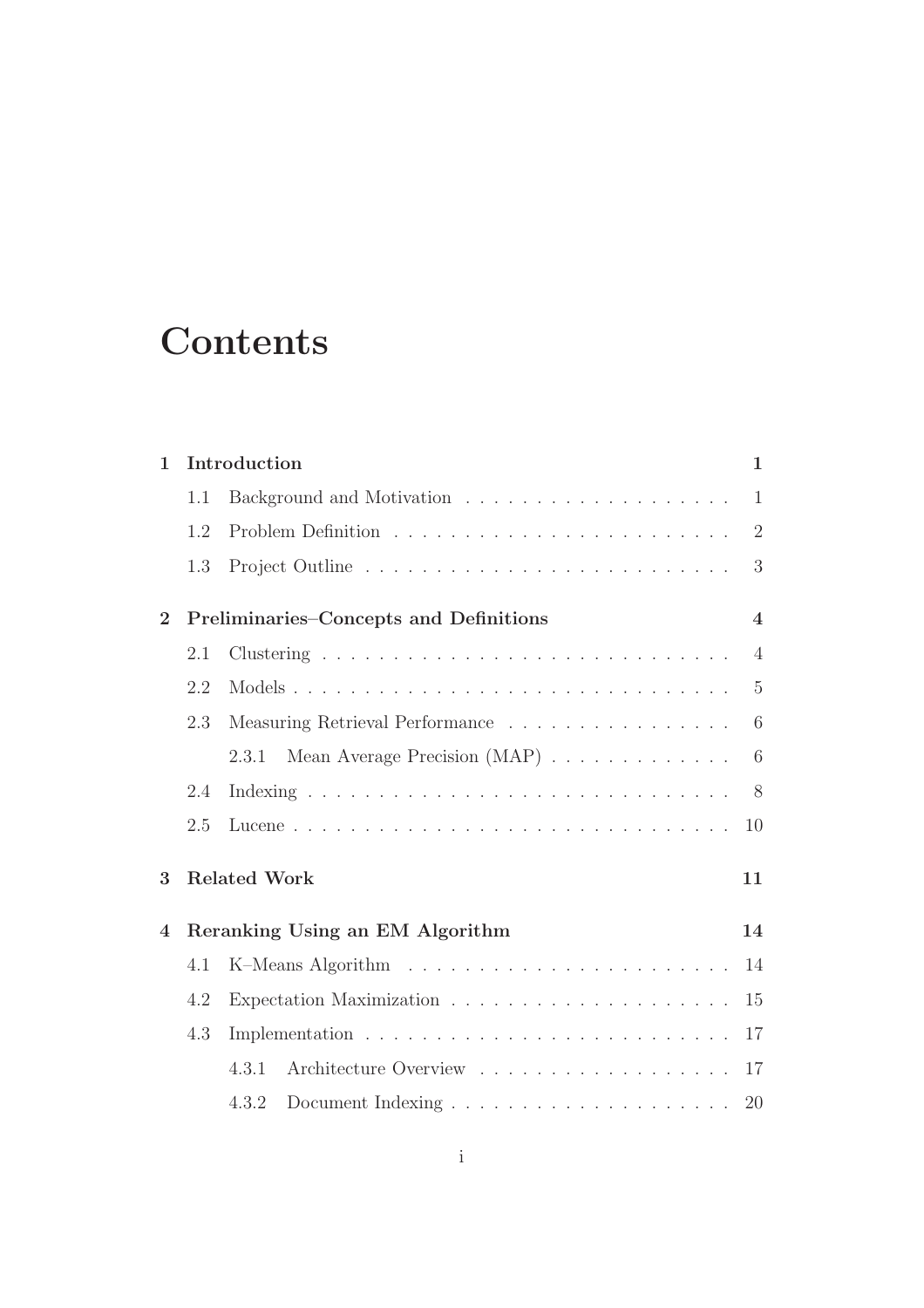|                |           | Implementation Details<br>4.3.3                         | 24 |
|----------------|-----------|---------------------------------------------------------|----|
| $\overline{5}$ |           | Evaluation                                              | 26 |
|                | 5.1       |                                                         | 26 |
|                | 5.2       |                                                         | 27 |
|                | 5.3       |                                                         |    |
|                | 5.4       |                                                         | 28 |
|                | 5.5       |                                                         | 28 |
|                |           | Precision of top ranked results<br>5.5.1                | 29 |
|                |           | Interpretation of Results<br>5.5.2                      | 29 |
|                | 5.6       |                                                         | 29 |
| 6              |           | Conclusion                                              | 35 |
|                | 6.1       |                                                         |    |
|                | 6.2       |                                                         | 35 |
|                | A Queries |                                                         | 37 |
|                |           |                                                         | 37 |
|                |           | B Summary of our approaches using <i>trec_eval</i> tool | 40 |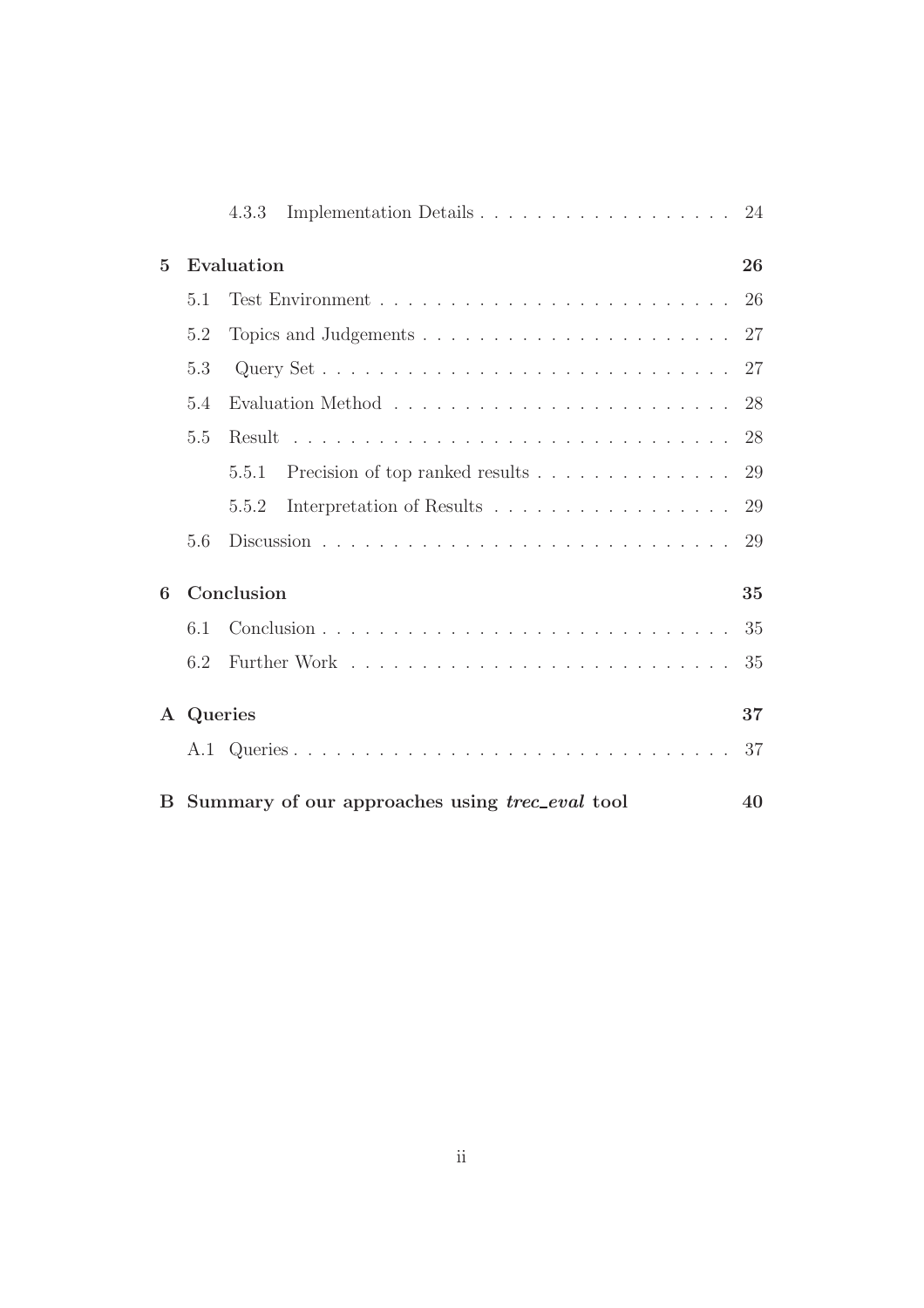# List of Figures

| 2.1 | Illustration of recall and precision $\ldots \ldots \ldots \ldots \ldots$ 7                    |  |
|-----|------------------------------------------------------------------------------------------------|--|
| 2.2 | Inverted Index over one document $\dots \dots \dots \dots \dots \dots \dots$                   |  |
| 2.3 |                                                                                                |  |
| 4.1 | EM algorithm $\ldots \ldots \ldots \ldots \ldots \ldots \ldots \ldots \ldots \ldots \ldots 18$ |  |
| 4.2 |                                                                                                |  |
| 4.3 |                                                                                                |  |
| 4.4 | some code snippets for extract text from the TREC 2004 dataset 22                              |  |
| 4.5 | Leene API's for indexing document $\ldots \ldots \ldots \ldots \ldots$ 23                      |  |
| 4.6 | Parsing the MEDLINE CItations 25                                                               |  |
| 5.1 | A graph of MAP against queries for both the Baseline and                                       |  |
| 5.2 | A graph of MAP against queries for the Expectation Maxi-                                       |  |
| 5.3 | Comparison of Figures 5.1 and $5.2 \ldots \ldots \ldots \ldots \ldots 32$                      |  |
| 5.4 | Precision after a specific number of documents retrieved 33                                    |  |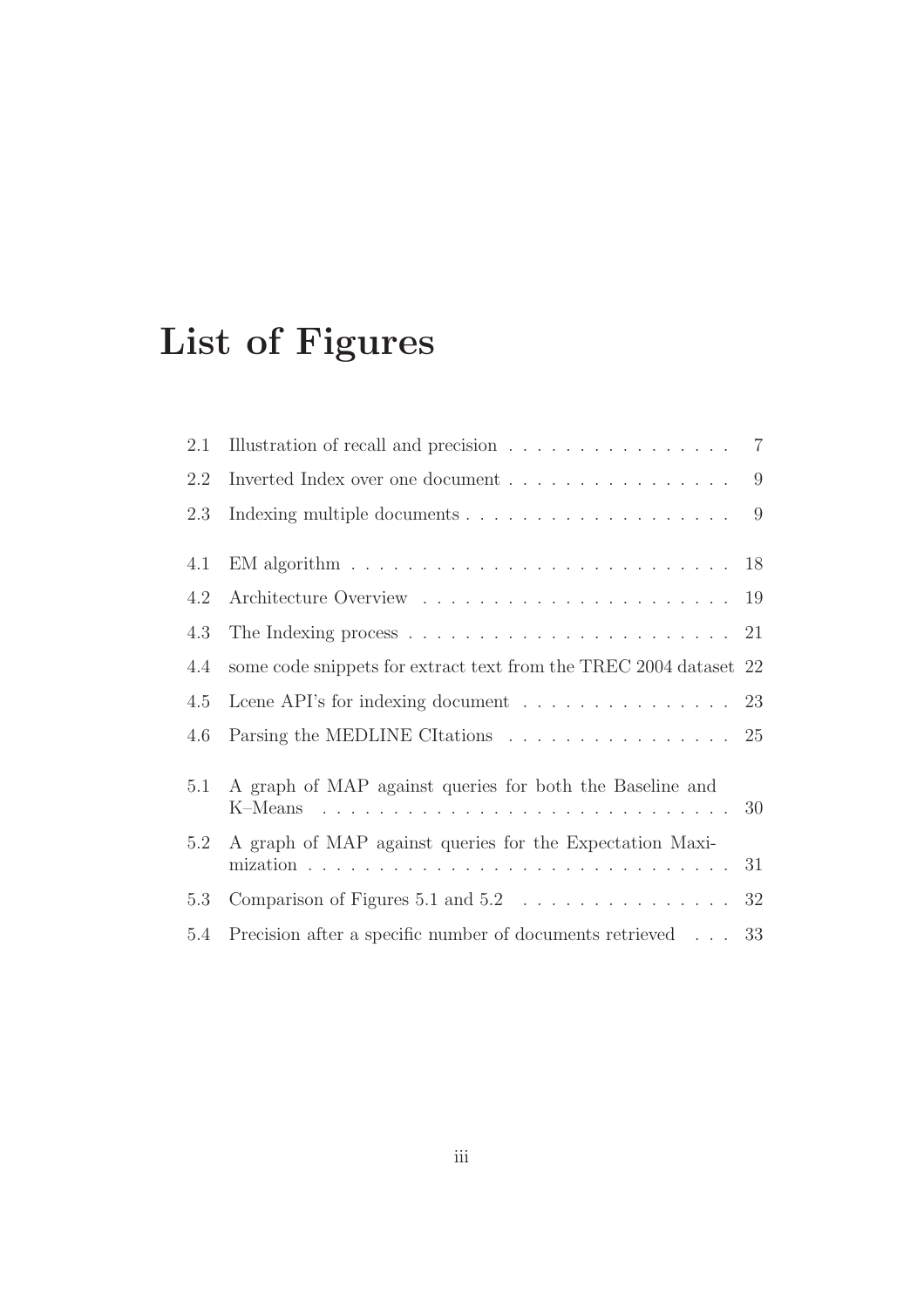## List of Tables

| B.1 Evaluation Summary for the Baseline 42                  |  |
|-------------------------------------------------------------|--|
| B.2 Evaluation Summary for K-Means 43                       |  |
| B.3 Evaluation Summary for Expectation Maximization (EM) 44 |  |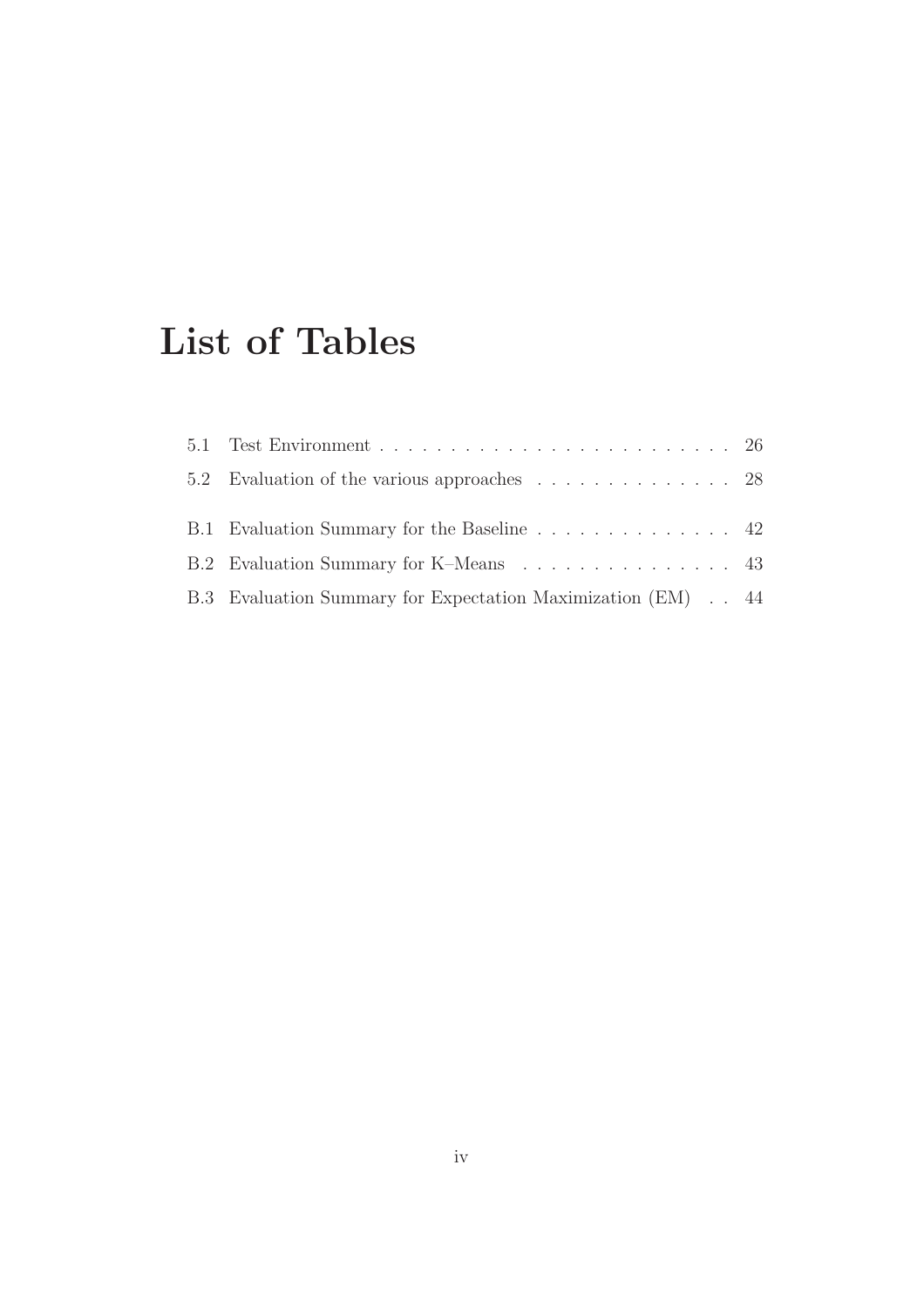## Chapter 1

## Introduction

## 1.1 Background and Motivation

Information Retrieval is a research area that has gained attention over the past two decades. Few of these researches have taken place in the biomedical domain where satisfying users' information needs are relatively difficult.

The gradual increased in the amount of user needs for biomedical information has accounted for higher demands for biomedical information retrieval systems. According to [Ramampiaro, 2010], while this increase has helped researchers to be up-to-date, many existing systems tend to either have low precision i.e too broad or low recall i.e. too restrictive in terms of search results returned by the query.

The aim of this project is to investigate whether it is possible to use statistical methods like the Expectation Maximization (EM) in Biomedical Information Retrieval and thus improve retrieval performance i.e. recall and precision. The existing approaches for clustering like the K-mean are not very effective when there is an increase in the available dataset. This is where the EM algorithm is effective. It is an iterative method that assumes that the data were generated from models (clusters) and tries to discover these models from the available data.

Satisfying users' information needs in the biomedical domain are difficult to be met and these are some of the reasons outlined by [Ramampiaro, 2010]:

\* Difficulty faced in providing a unified method for both biomedical information indexing and retrieval because of domain-specific terms used in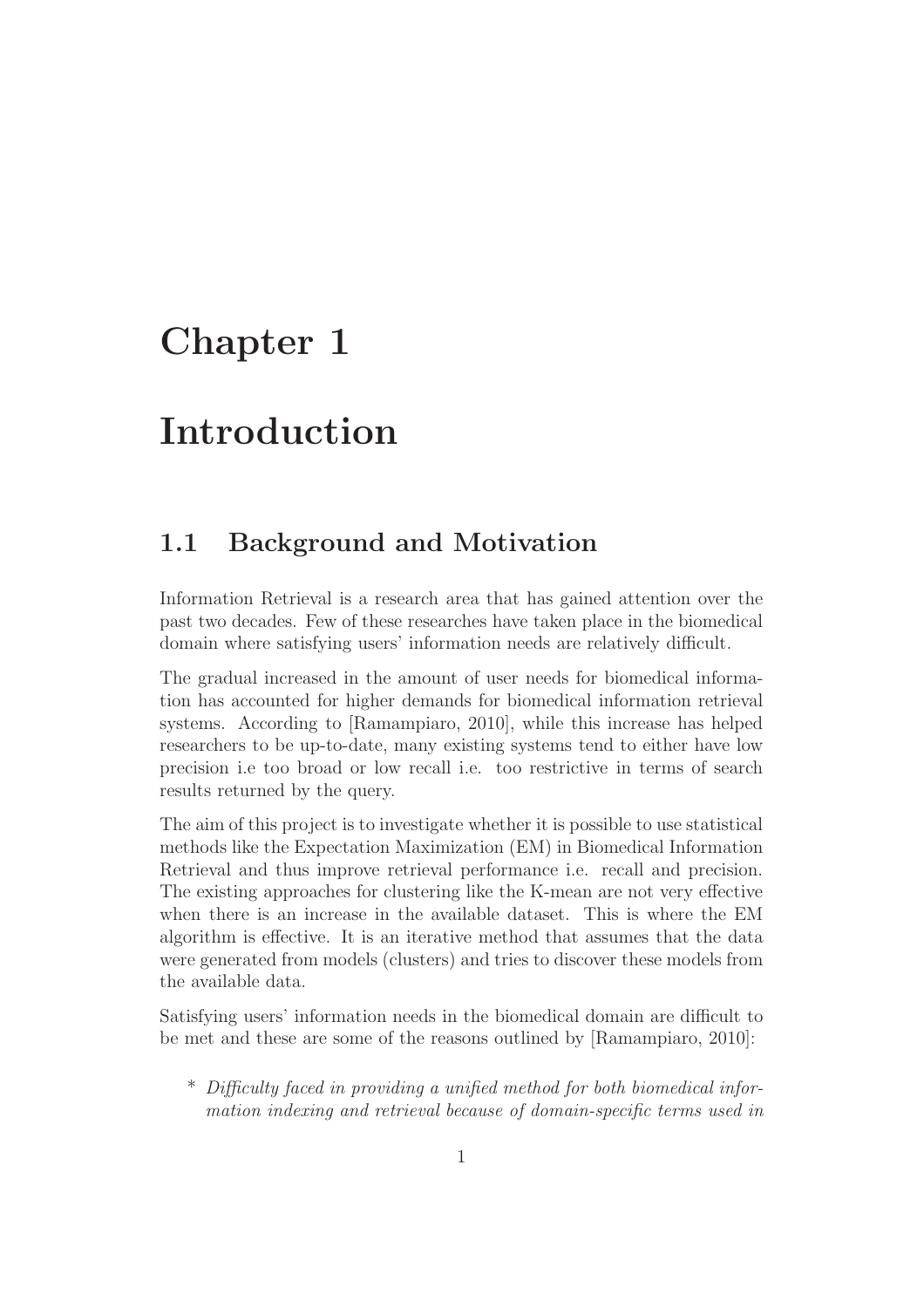this domain.

- \* Ambiguities as a result of the mixture of both biomedical specific terms and English terms.
- \* Lack of widely recognised terminology standards as people can come up with their own terms and change them at will.

In this project, we investigate the possibility of using statistical methods like the Expectation Maximization in Information Retrieval(IR) to improve the retrieval performance i.e. recall and precision [Baeza-Yates et al., 1999a] .

## 1.2 Problem Definition

In existing approaches to biomedical information retrieval, relevant documents according to the user are often at the bottom of the retrieved ranked documents (list). This may be as the result of users inability to formulate queries correctly and users not included in the ranking process. This reduces the retrieval performance i.e. recall and precision. The problem we try to address in this thesis is to find ways of fulfilling user information needs through statistical techniques (approaches).

Owning to the quality of information retrieval using the basic retrieval approaches on biomedical data (information), we believe it is possible to improve the retrieval performance to satisfy user information needs. The goal of this thesis is to test the possibility of using statistical approaches in Biomedical Information Retrieval (IR) to improve the retrieval performance. The statistical approach of emphasis in this thesis is the Expectation Maximization (EM) algorithm using the multinomial approach.

The Expectation Maximization (EM) was chosen because first, it works well with large document collection as it in the case of our dataset i.e. Text Retrieval Conference (TREC) MEDLINE dataset and second, it is good at finding incomplete data in order to accurately cluster relevant documents to satisfy users' information needs. The outcome of this algorithm on the biomedical data i.e. MEDLINE dataset and the result compared with the basic method and then the K-Means algorithm.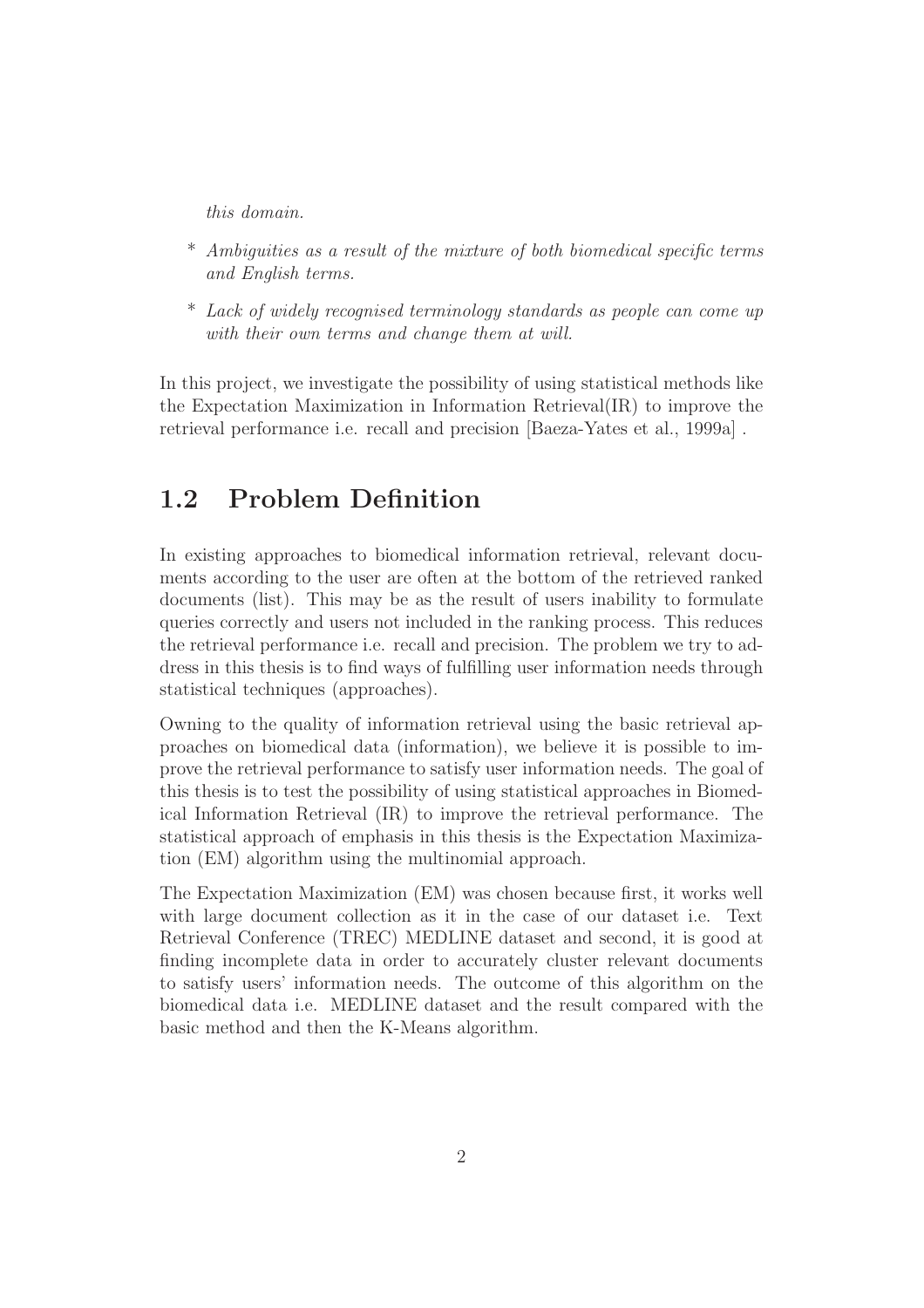## 1.3 Project Outline

Chapter 1 gives a brief introduction to this project, Chapter 2 introduces the concepts and definitions related to information retrieval that are used or applied in this thesis, tools and technologies learned tin this thesis. Chapter 3 gives some of the existing works that have been done in this field and Chapter 4 gives our implementation of the K-mean and EM approaches to searched result re-ranking using clustering. In Chapter 5, we evaluate our approach based on the results and comparison with the K–Mean and finally Chapter 6 provides the summary, concluding remarks and any suggestions for future work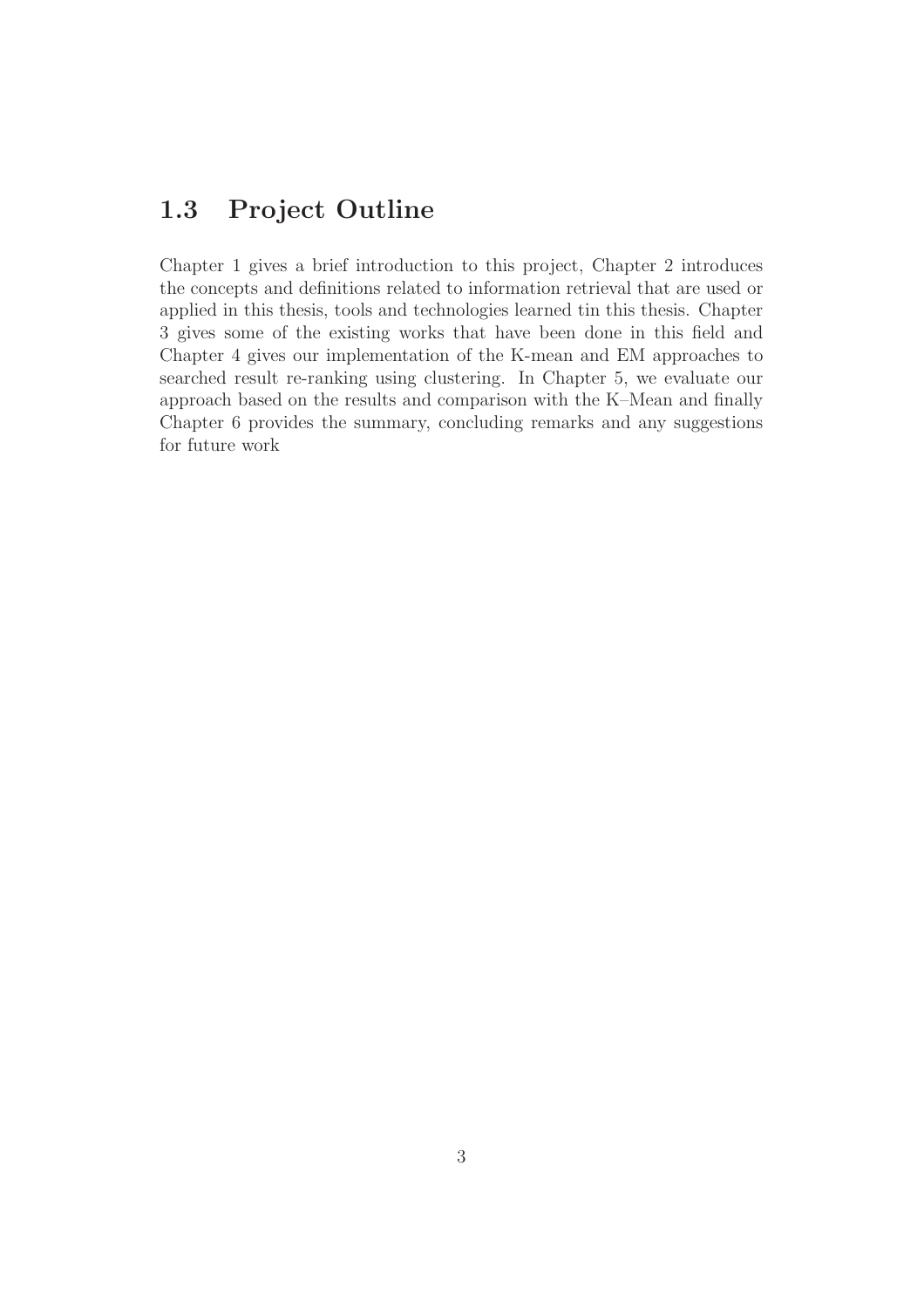## Chapter 2

# Preliminaries–Concepts and Definitions

### 2.1 Clustering

Clustering is the process of grouping document collections into subgroups or clusters based on either a set of internal or external properties or characteristics. Clustering is like classification except that there is no human actor to label the documents or assign document(s) to a particular class, label or group. Clustering is a typical example of unsupervised learning problem [Manning et al., 2008a] .

Clustering can be categorized into Hierarchical, Flat or Model-based. Hierarchical Clustering creates hierarchy of clusters with parent-child relationship. According to [Steinbach et al., 2000], the hierarchical approach to clustering is often seen as the better quality approach but its quadratic time complexity is seen as its major shortcoming. An example of this approach is the Agglomerative. Flat Clustering produces a flat set of subgroups without any clear-cut structures that will relate the groups to each other. As compared to the hierarchical, it produces inferior clusters but it thrives on its linear time complexity [Steinbach et al., 2000]. Example is the K- Means. The Model-based approach is based on the assumption that the data (documents) available were produced from models i.e. clusters and tries to produces these clusters from the data.

Another distinction can be made between hard and soft clustering. Hard Clustering computes hard assignment i.e. each document is assigned to one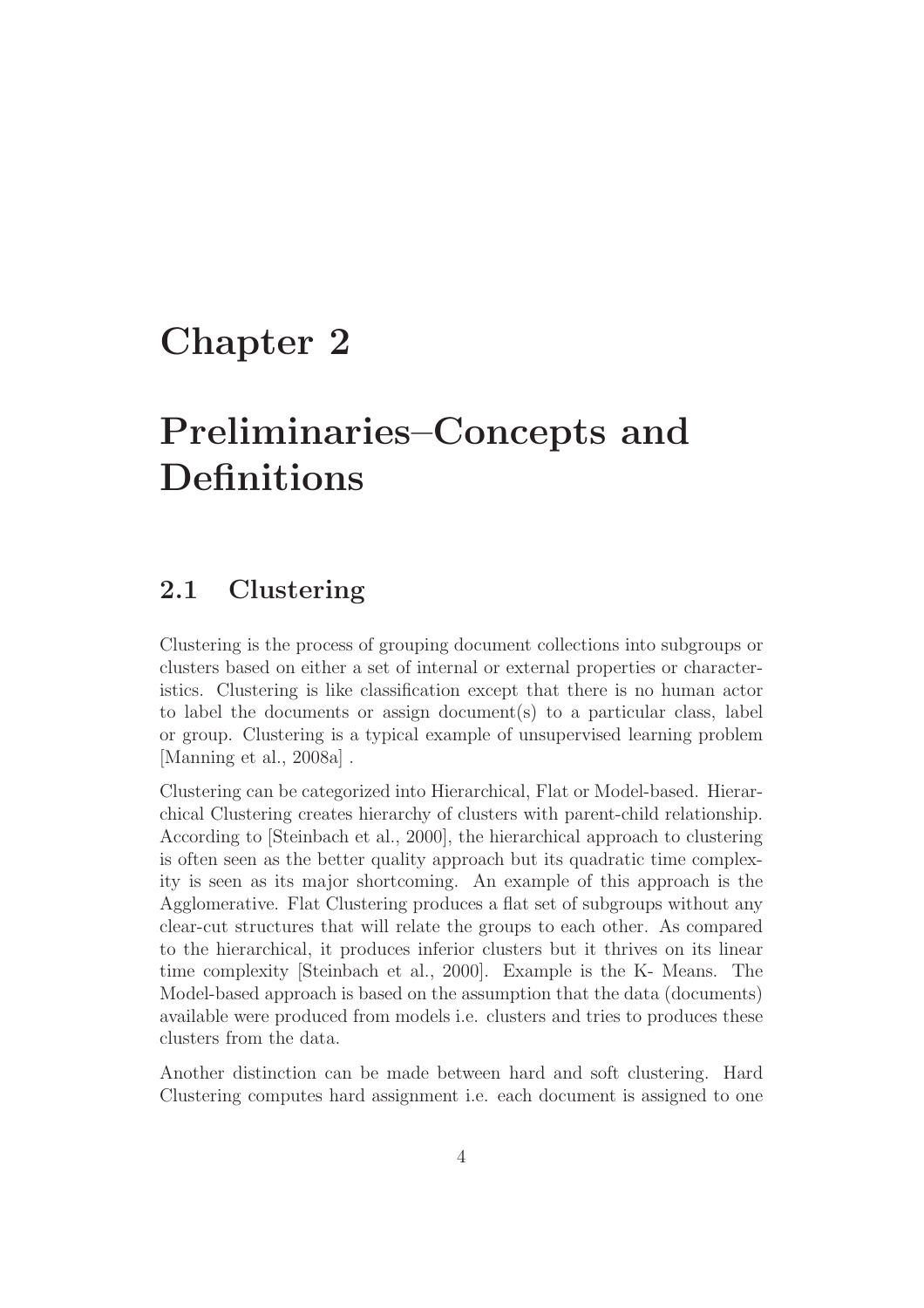and only one cluster or group. On the other hand, Soft Clustering computes soft assignment – each document can be assigned to more than one group or cluster i.e. a document has a fractional membership in more than one cluster [Manning et al., 2008a].

## 2.2 Models

Retrieval model is an abstraction of the actual retrieval process. There are three (3) classic models namely Boolean, Vector and Probabilistic. In the boolean model, documents and queries are represented as a set of index terms. Documents and queries in the vector space model are represented as vectors in a high–dimensional space. Queries and documents representation in the probabilistic model are based on the probability theory.

Boolean retrieval model is the simplest model where documents and queries are represented as a set of index terms based on set theory and boolean algebra. In this model, all documents are either relevant or non-relevant as ranking is not supported. Query formulation is simple with precise meaning but sometimes requires experts to handle it. One major limitation of this model is, since partial matching is not supported, too many or too few documents are retrieved.

The vector model is the most common retrieval system. It recognizes the limitations of the boolean model i.e. binary document term weights, and proposes a structure that support partial matching. Everything in this model (documents, terms and queries) are represented as vectors in a high-dimensional space. This model supports ranking and term weighting and it is easy and fast to implement.

The probabilistic model captures the IR problems within a probability structure. It is theoretically "sound" but it is costly to implement as compared to the vector space model. This model requires an initial guess and is also based on the independence assumption which states that [Baeza-Yates et al., 1999d]:

Given a user query q and document d in a collection, the model tries to estimate the probability that the user will find the document d relevant.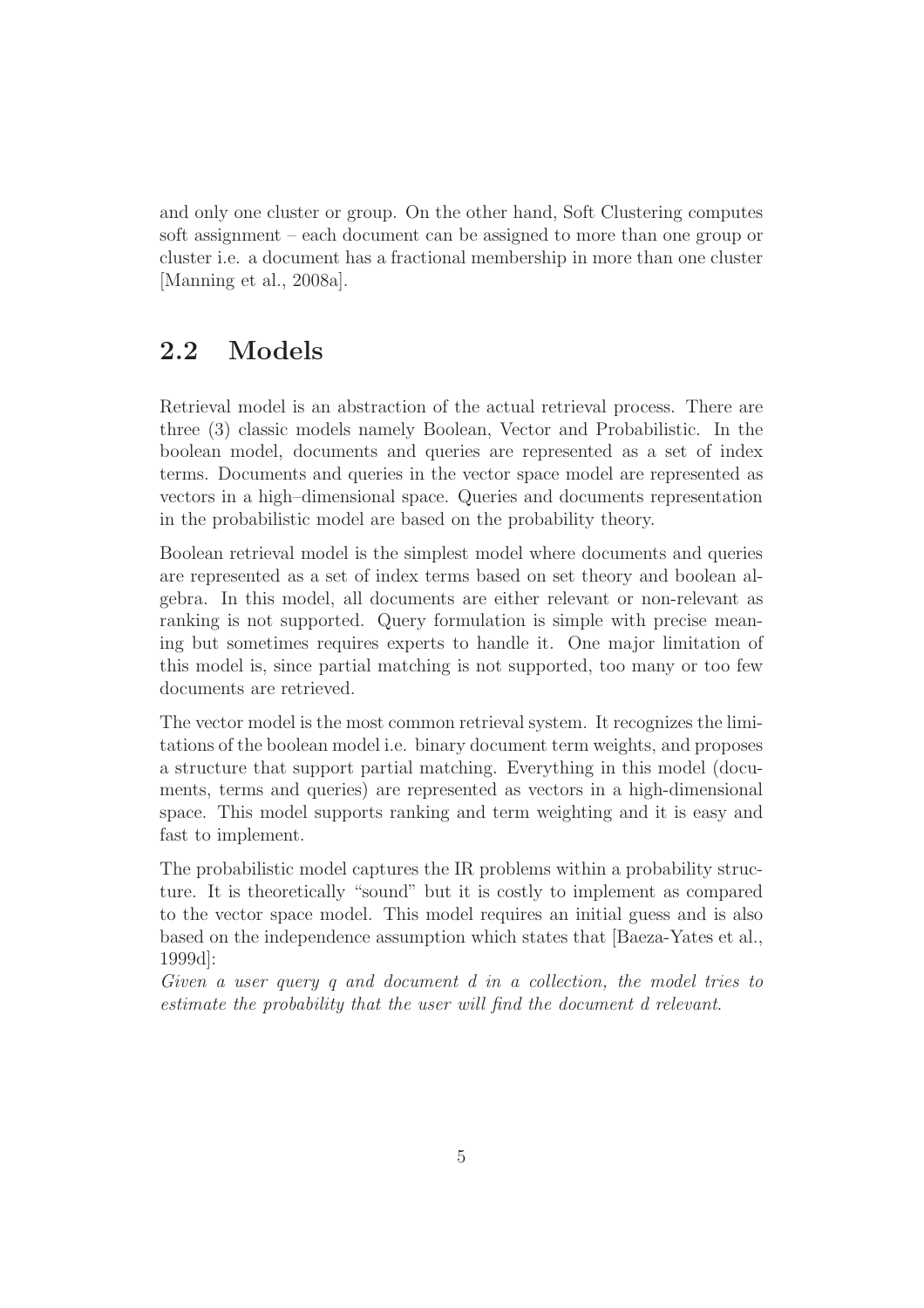## 2.3 Measuring Retrieval Performance

The two most widely known measures of retrieval performance are recall (completeness of retrieval) and precision (purity of retrieval). Recall and precision are defined based on the assumption: " a binary relevance judgements, namely that every retrievable item or document is perceived as relevant or not relevant "[Buckland and Gey, 1994].

Recall is defined as the portion or fraction of the relevant item or document that is retrieved where as precision is the fraction of the retrieved item that is relevant. Recall can also be the number of retrieved relevant documents as a fraction of all relevant documents. The number of retrieved relevant documents as a fraction of all retrieved documents also defines precision. An inverse relationship exist between recall and precision. As recall increases, precision decreases and vice-versa [Baeza-Yates et al., 1999c],[Buckland and Gey, 1994] .

Recall and precision can be illustrated with the help of Figure 2.3. Let  $|R|$  be the number of known relevant document Let  $|A|$  be the number of documents retrieved as a result of the query and |Ra| be the number of relevant document that is retrieved. Therefore recall and precision can be defined mathematically as shown below.  $recall = |Ra|/|R|$  $precision = |Ra|/|A|$ 

#### 2.3.1 Mean Average Precision (MAP)

Mean Average Precision (MAP), a primary evaluation measure for effective runs of all different runs submitted by researchers, has become popular in the TREC Community to improve retrieval performance in the area of genomic [Hersh et al., 2006][Johannsson, 2009][Manning et al., 2008b].

The idea behind MAP is to generate a single value (score) by averaging the precision figures obtained after each new relevant document is seen in the ranked list [Baeza-Yates et al., 1999c]. MAP is 0 (zero) if no relevant document is retrieved or seen in the ranked list. The MAP favours retrieval systems that retrieve relevant documents quickly and suffers poor performance in terms of the overall recall. As indicted by Johannsson [2009], measure of 0.4 can be caused by many factors with MAP, while the same R-precision value on a query having 10 relevant documents would mean 4 relevant doc-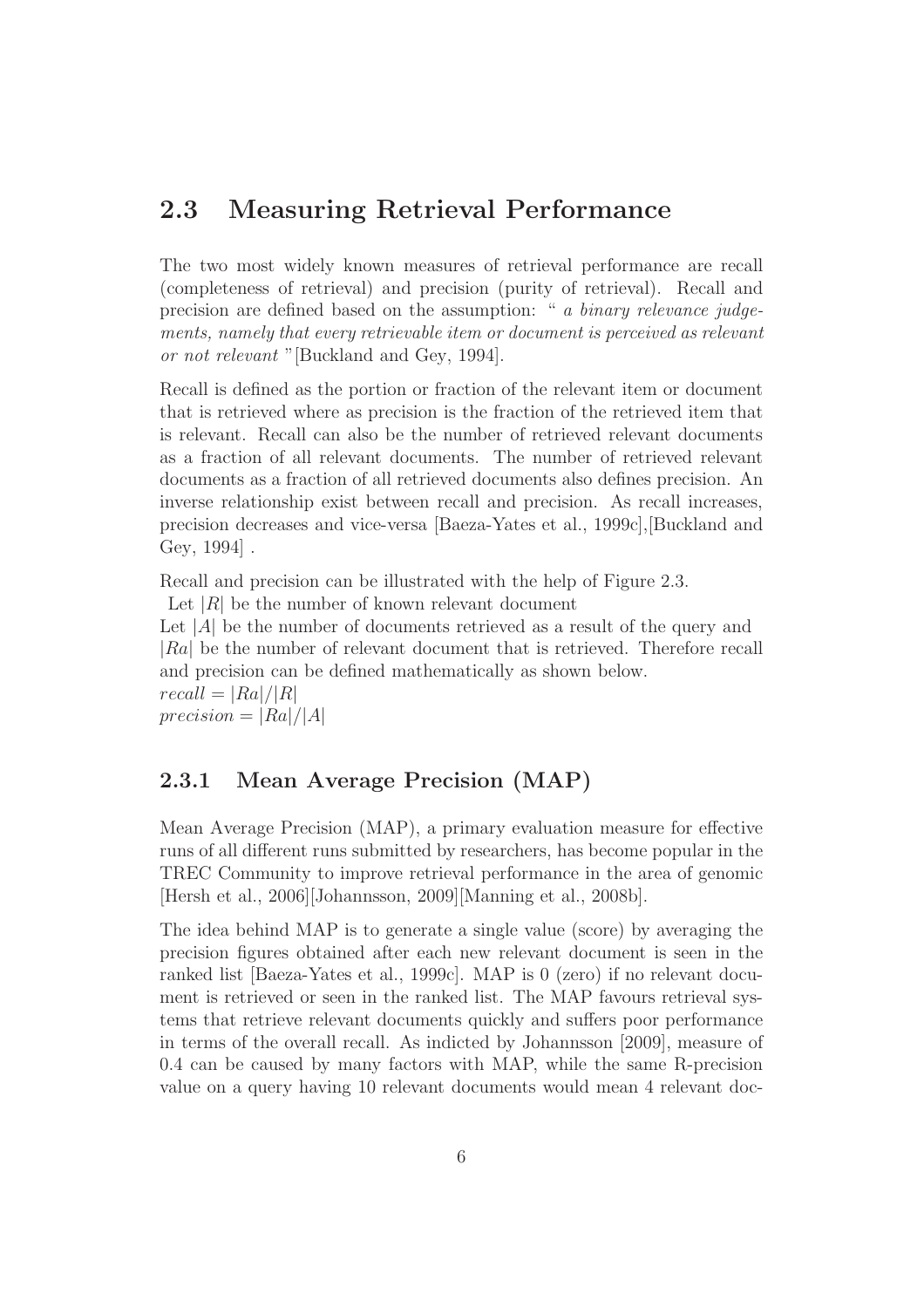

Figure 2.1: Illustration of recall and precision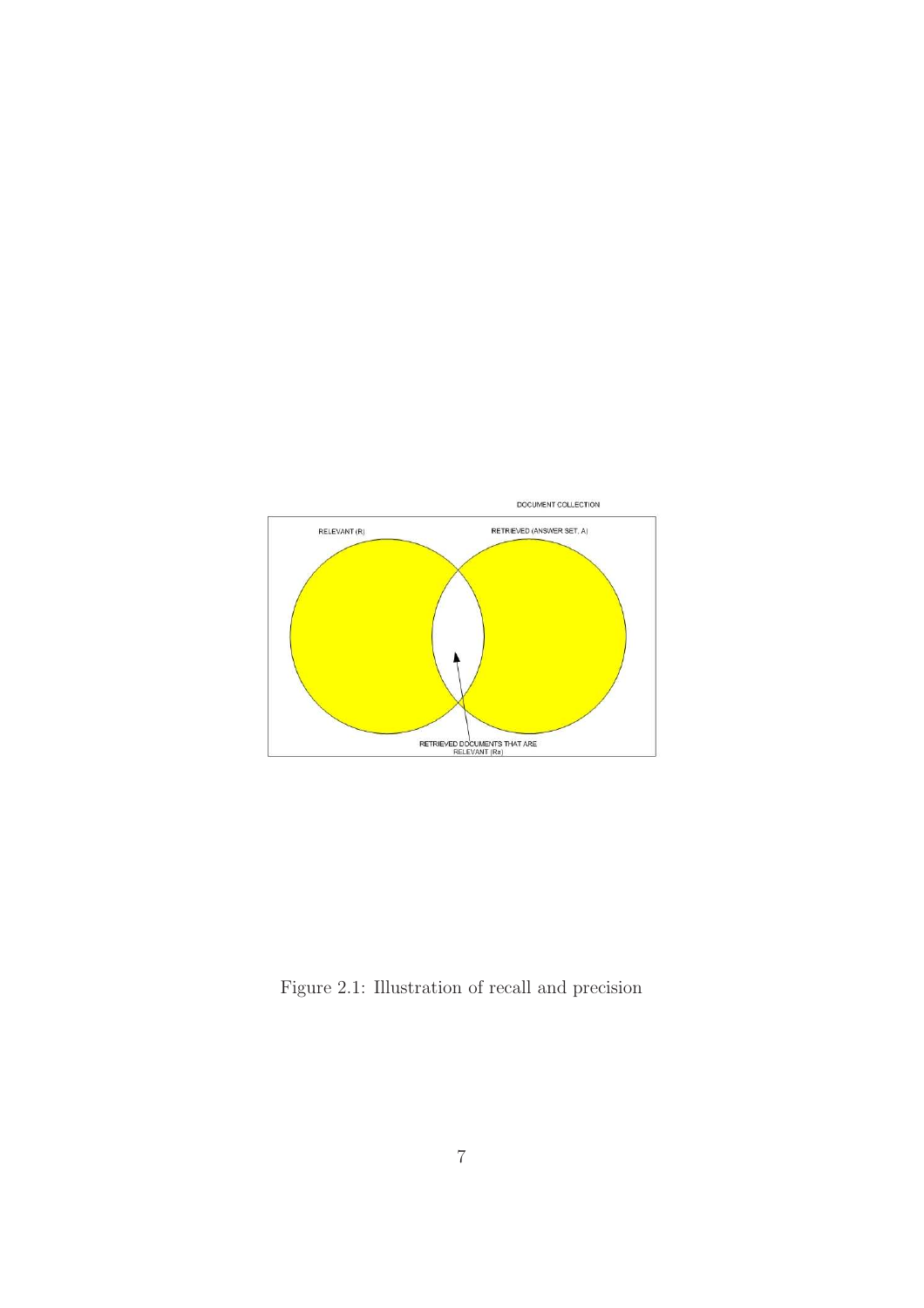uments were retrieved. MAP is defined as [Manning et al., 2008b]

$$
MAP(Q) = \frac{1}{|Q|} \sum_{j=1}^{|Q|} \frac{1}{m_j} \sum_{k=1}^{m_j} Precision(R_{jk})
$$

where the set of relevant documents for query  $q_j \in Q$  is  $\{d_1, \ldots, d_{mj}\}\$  and  $R_{jk}$  is the set of ranked retrieved documents down to document  $d_k$ .

### 2.4 Indexing

Indexing precedes searching. An index term is document or word whose meaning helps in recognizing the document's main theme. The purpose of indexing is to speed up the searching process or task. The nature i.e. size and dynamism, of an index (data structure built over the document/text collection) determines whether it is worthwhile to build and maintain an index [Baeza-Yates et al., 1999d] . There are several indexing techniques and the most notable ones are the Inverted Files or Index, Suffix Arrays and Trees and the Signature files. The inverted index is the most popular among the list while the suffix arrays and trees are better suited for phrase search [Baeza-Yates et al., 1999b].

The inverted index is "a word-oriented mechanism for indexing a text collection to speed up the searching task/process" [Baeza-Yates et al., 1999b]. It is made up of two parts: the vocabulary and the occurrences. The vocabulary is made up of the set of all the different words including numerals in the document or text collection after all the stop words have been removed. The occurrences stores the positions of these words or numerals in the vocabulary. Figure 2.2 shows an inverted index. In Figure 2.2, a line of text extracted from document, d, and the beginning of each from from the text is numbered. From this, an inverted file is constructed with the *vocabulary* and occurrence. Figure 2.3 shows inverted index over more than one document. Apache Lucene uses this approach in indexing documents. In Figure 2.3, three titles are extracted from three doucuments labeled 1, 2 and 3. The titles are index after the stop words have been eliminated.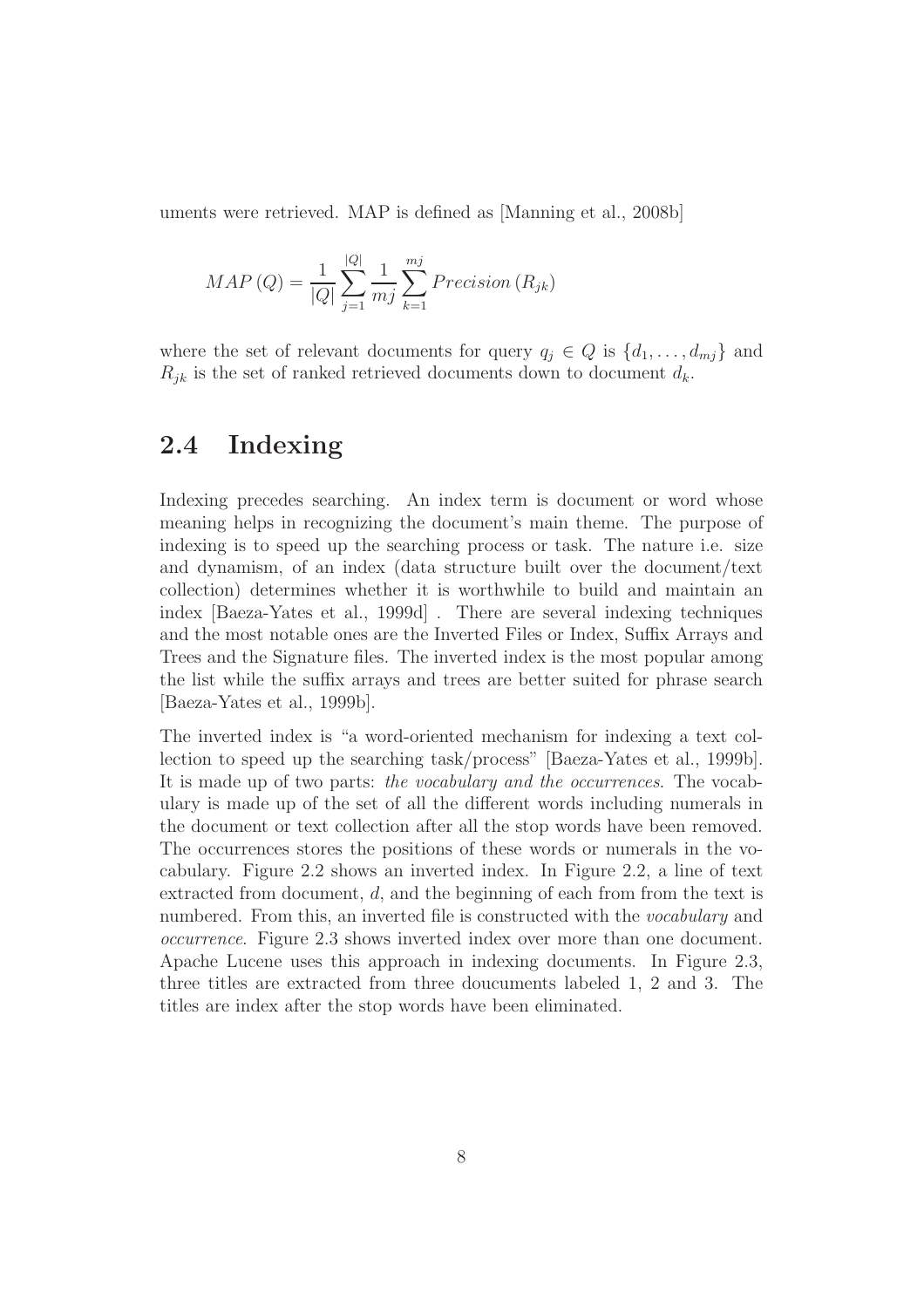1 8 18 21 27 32 45 48 52<br>Global programme on AIDS. AIDS surveillance in the WHO<br>56 65 73<br>Westerns Pacific Region.



Figure 2.2: Inverted Index over one document



Figure 2.3: Indexing multiple documents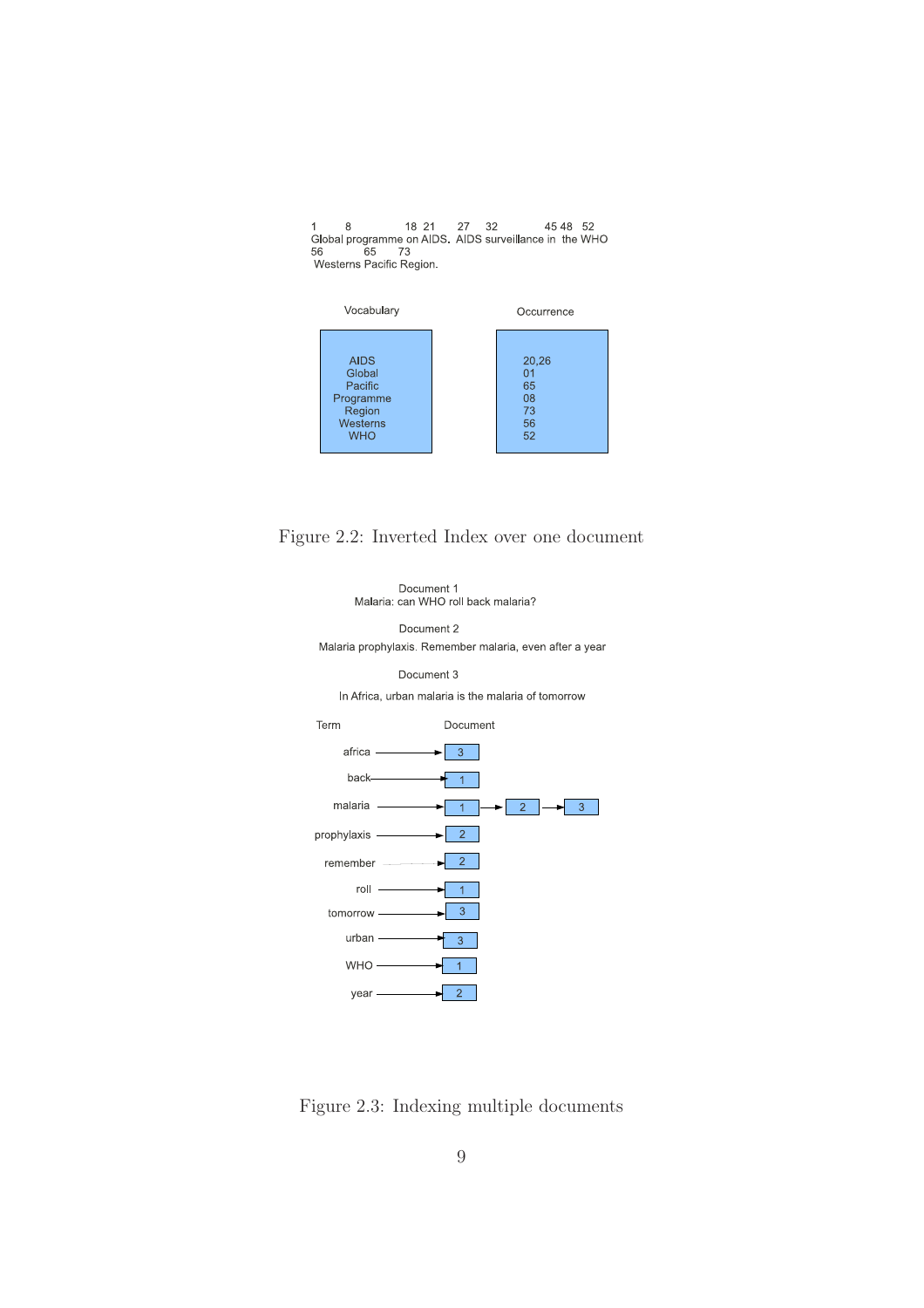## 2.5 Lucene

In order to refrain from reinventing the wheel, our implementation took advantage of work done by Apache Lucene<sup>1</sup> for indexing and searching documents. Lucene is a high performance, full-featured and scalable Information Retrieval (IR) library or search engine written in Java [Hatcher et al., 2009]. Information retrieval refers to access to documents or information that satisfy user information needs from document collection. Lucene allows developers to incorporate searching capabilities to their applications ranging from databases to search engines. It is not full-searched program or application but just Application Programming Interface (API) that you can incorporate into your application. Lucene can index as well as make searchable any data that has been extracted from text or binary form [Hatcher et al., 2009].

Lucene is made up of 2 parts or components: indexing and searching. The indexing precedes the searching as the whole idea of indexing is to speed up the searching task. The indexing is a chain of steps including retrieving raw data (content) from file or any other repository, creating documents (set of fields) from the raw data and finally indexing these created documents. The searching process begins as soon as the indexing process is completed. It requires a user interface where users formulate queries, means of building the query programmatically, running the query to retrieve matched document(s) and finally displaying the results of the query to the user [Hatcher et al., 2009].

<sup>1</sup>http://lucene.apache.org/java/docs/index.html#Apache Lucene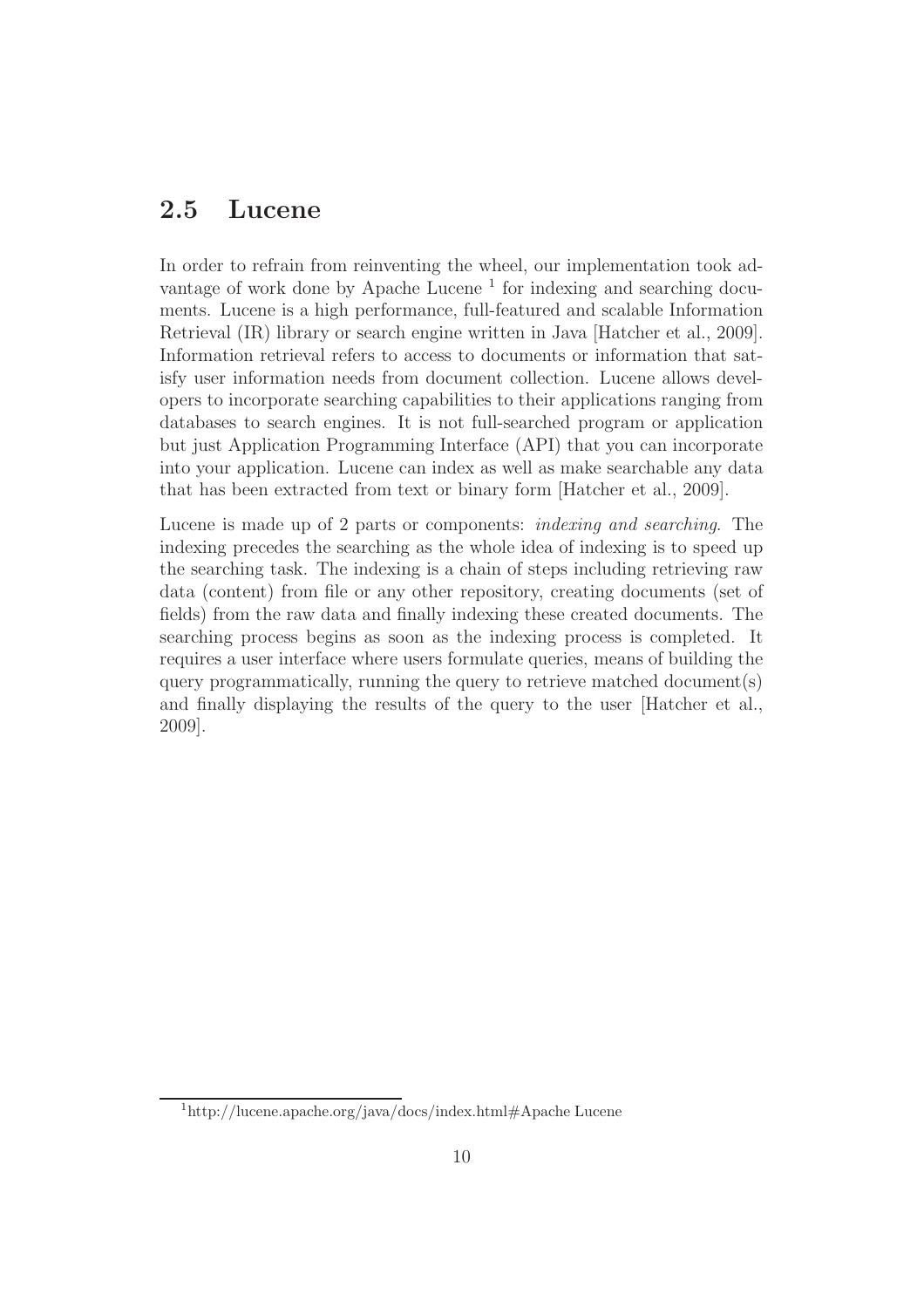## Chapter 3

## Related Work

Clustering search results is a research area that has gained attention over the past two decades. Many works have been done in the problem of clustering search results [Le][Zeng et al., 2004][Chen and Dumais, 2000][Ngo and Nguyen, 2005][Toda and Kataoka, 2005]. Most of these proposed solutions go about without the three $(3)$  major components of traditional techniques: Similarity function, threshold of similarity and pre–defined number of clusters. Similarity functions are formed by considering different factors like the euclidean distance as in the case of K-Means, link structure in the case of hierarchical clustering (agglomerative). The threshold of similarity determines whether two(2) search results can be put into the same group or not  $[Le]$ .

Arranging search results into clusters or groups allow users to easily and quickly browse through relevant search results. According to [Zeng et al., 2004], the traditional techniques suffer from one major limitation which is their inability to produce highly readable names. Normally, existing search engines sequentially display search results according to their relevance to the query. Users have to go through these results to find relevant ones among the lot which is time–consuming [Zeng et al., 2004][Toda and Kataoka, 2005].

Another reason for the attention received is the rise in information overload. Information overload occurs as a result of users' inability to formulate queries properly. This leads to too many search results returned by the search engine [Le][Zeng et al., 2004][Toda and Kataoka, 2005]. One approach of reducing this information overload problem as suggested by [Le][Zeng et al., 2004][Chen and Dumais, 2000][Ngo and Nguyen, 2005][Toda and Kataoka, 2005] is through clustering. Clustering these search results into groups allow the user to identify relevant group at a glance instead of moving through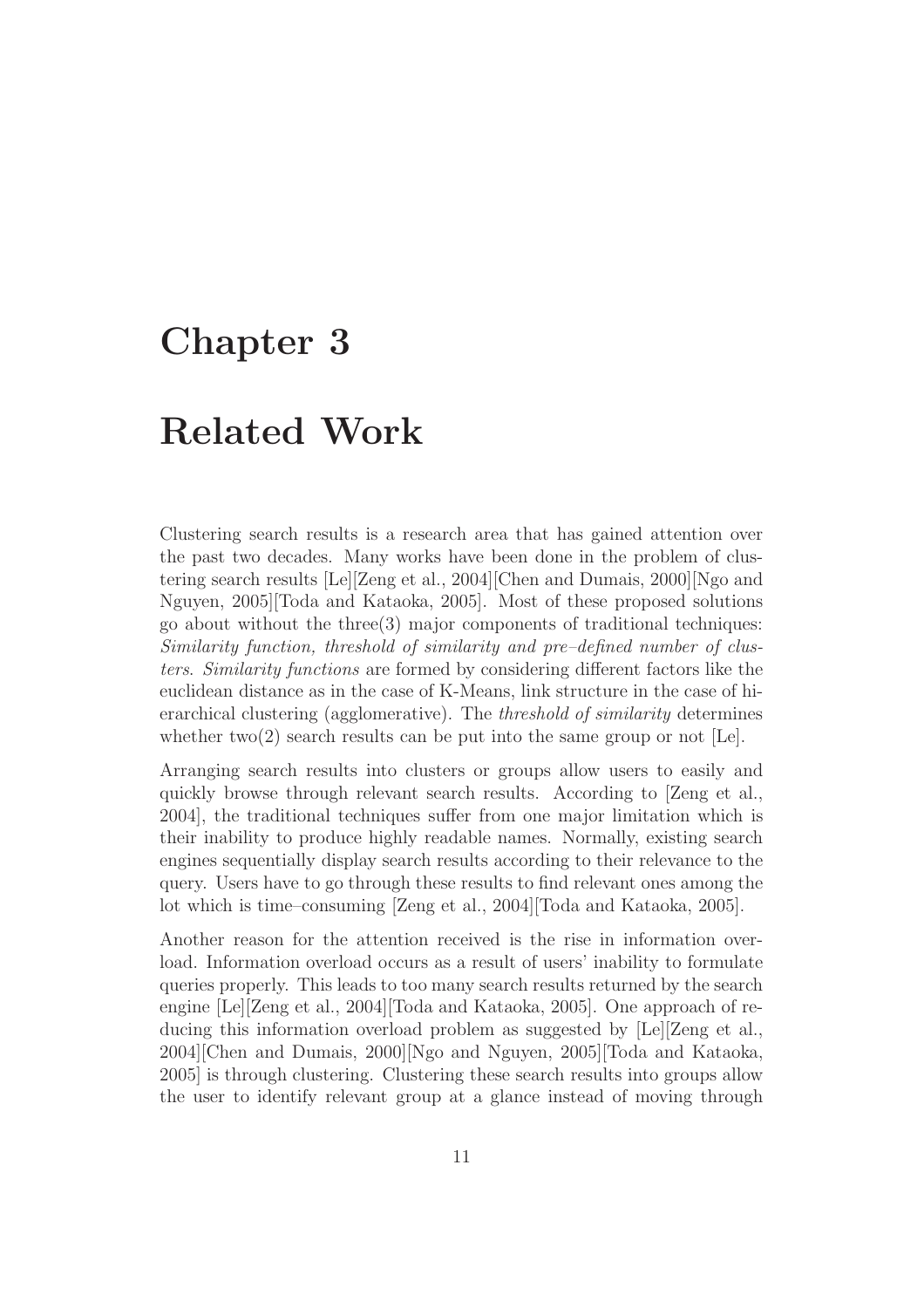the search results sequentially as relevant documents tends to be similar to each other [Manning et al., 2008a][Zeng et al., 2004]. Again, organizing the search results into clusters enable users to concentrate on the documents in a particular cluster rather than browsing through the results one after the other in a sequential manner [Chen and Dumais, 2000].

The tremendous size of the web and low precision of user queries making it difficult to retrieve documents that satisfy user information needs has also contributed to the attention received over the years by this research area [Ngo and Nguyen, 2005]. Clustering the search results enables similar documents to be put together in one group. This simplifies the presentation of results in more compact form allowing users to quickly browse through the search result. According to [Toda and Kataoka, 2005], clustering of search results comes in two(2) flavours: document–based and label–based. Document–based clusters documents based on content similarity and the clusters produced do not overlap and names, not readable for users of the web to easily determine relevant documents from the search results. *Label–based* on the other hand extract information from the search result such as titles and phrases and produce cluster names that are readable for users to easily identify relevant documents from the search results [Ngo and Nguyen, 2005][Zeng et al., 2004][Le].

From the work of [Zeng et al., 2004], the solution proposed is summarized below:

Given the query and the ranked list of search results in the form of titles and snippets, their method extracts all possible phrases from the contents of the documents and calculate several properties for each phrase such as *phrase fre*quencies, edit distance and document frequencies. A regression model learned from previous training data is then applied to combine these calculated properties into single significant score. The phrases are ranked according to this score. The names of the top salient phrases ranked according to this significant score becomes the names of candidate clusters which are further merged according to their corresponding documents.

[Le]'s solution has 2 main premises:

- User queries can be considered as a summary of returned search results
- The more specific the user query is, the fewer the results returned.

The summarized solution is as follows:

1. From the search results, a summary is generated or produced.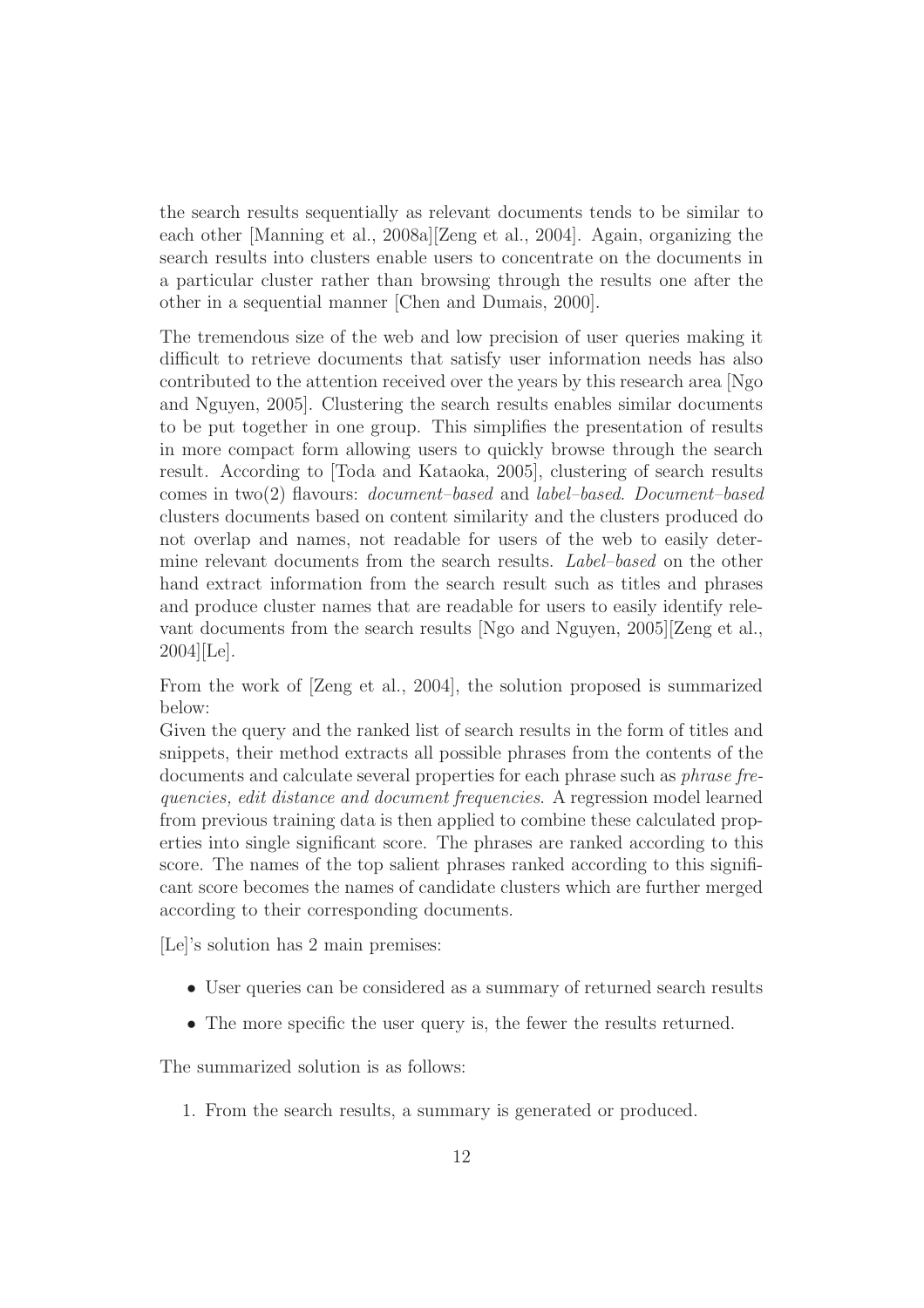- 2. Results that match this summary are first clustered.
- 3. A summary is generated from the remaining search results.
- 4. Results that match this summary are clustered second.
- 5. Steps 3 and 4 are repeated until all results are clustered.

In the above approaches, the clustering process does not take the users' perspective, i.e which ones are relevant and which ones are not, into consideration. The result can therefore be rejected by the users since it might not meet their information needs. The difference between the above approaches and our approach is that, we assumed that the first ten (10) documents in the list are relevant and the remaining, non–relevant. the user is therefore somehow involved in the clustering process. The steps involved is as follows:

- The search result is displayed based on the query that the user formulated which may result in information overload or not.
- From the search result, a document is randomly selected from the first 10 documents regarded by the user as relevant and another one from the remaining documents regarded by the user as non–relevant.
- The search results are re–ranked based on the initial selected performed by the user resulting in relevant documents being placed above the list. We believe that this may improve the retrieval performance as the user was somehow involved in the clustering process.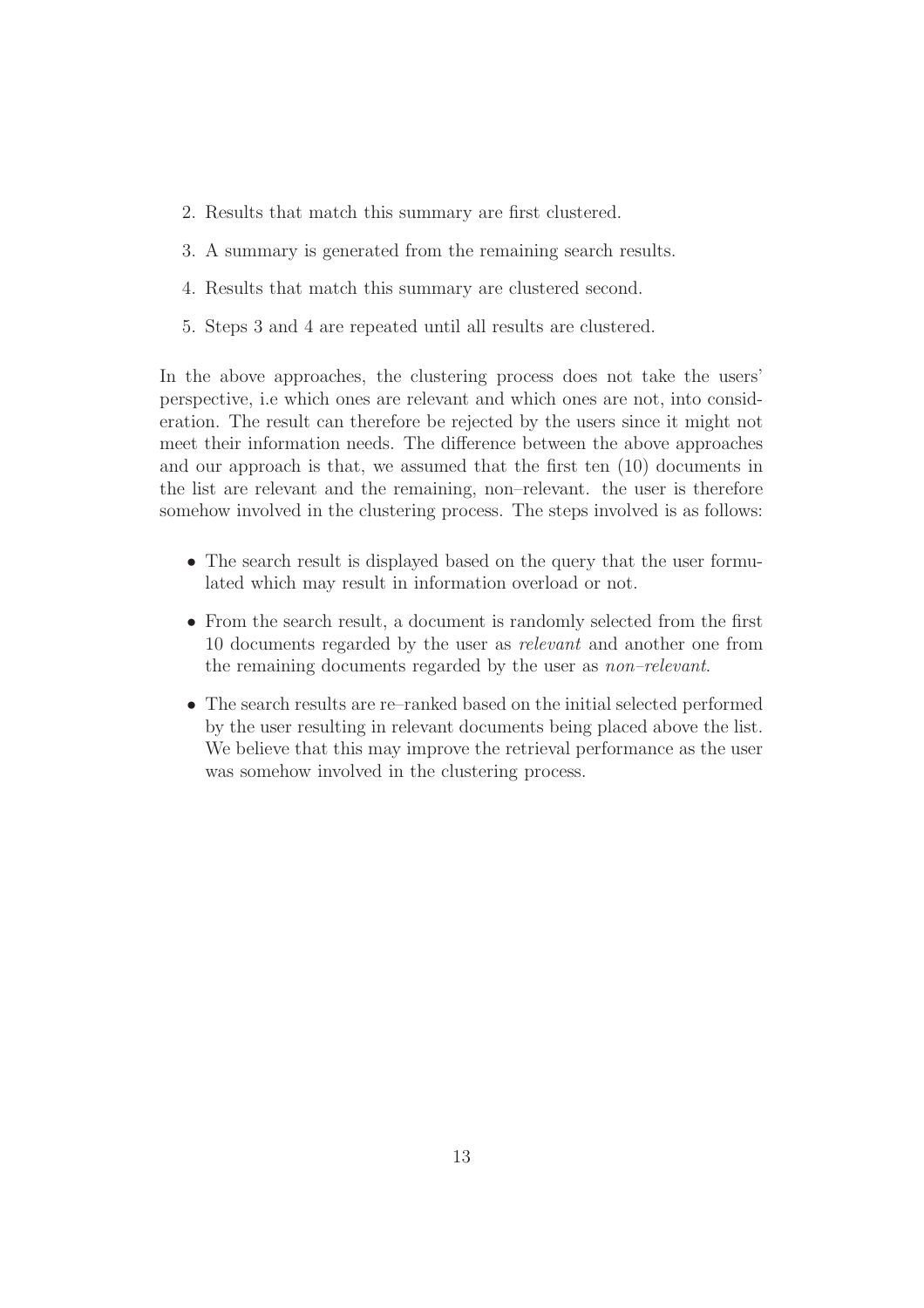## Chapter 4

# Reranking Using an EM Algorithm

Our aim in this project is to investigate the possibility of using statistical approaches (methods) in Information Retrieval (IR) to improve retrieval performance i.e. recall and precision. This chapter takes a looks at one of the statistical approaches namely the Expectation Maximization (EM) using the multinomial approach, briefly discuss the K-Means Algorithm and the implementation of both algorithms.

### 4.1 K–Means Algorithm

It is one of the most simplest and popular iterative flat clustering algorithm. The main goal or objective of this algorithm is to minimize the average square Euclidean distance of documents from the mean or center of their cluster, popular known as the centroid. The centroid, represented as  $\vec{u}$ , of the documents in a particular cluster,  $w$  can be determined from equation 4.1.

$$
\vec{u}(w) = \frac{1}{|w|} \sum_{\vec{x} \in w} \vec{x} \tag{4.1}
$$

where  $\vec{u}$  = vector representing the mean of all the documents in a cluster,  $|w|$  = number of documents in cluster, w, and  $\vec{x}$  = vector representation of a document, d, in cluster, w [Krishna et al., 1999],[Manning et al., 2008a]. The K–Means alternate between two steps: Reassignment and Recomputation.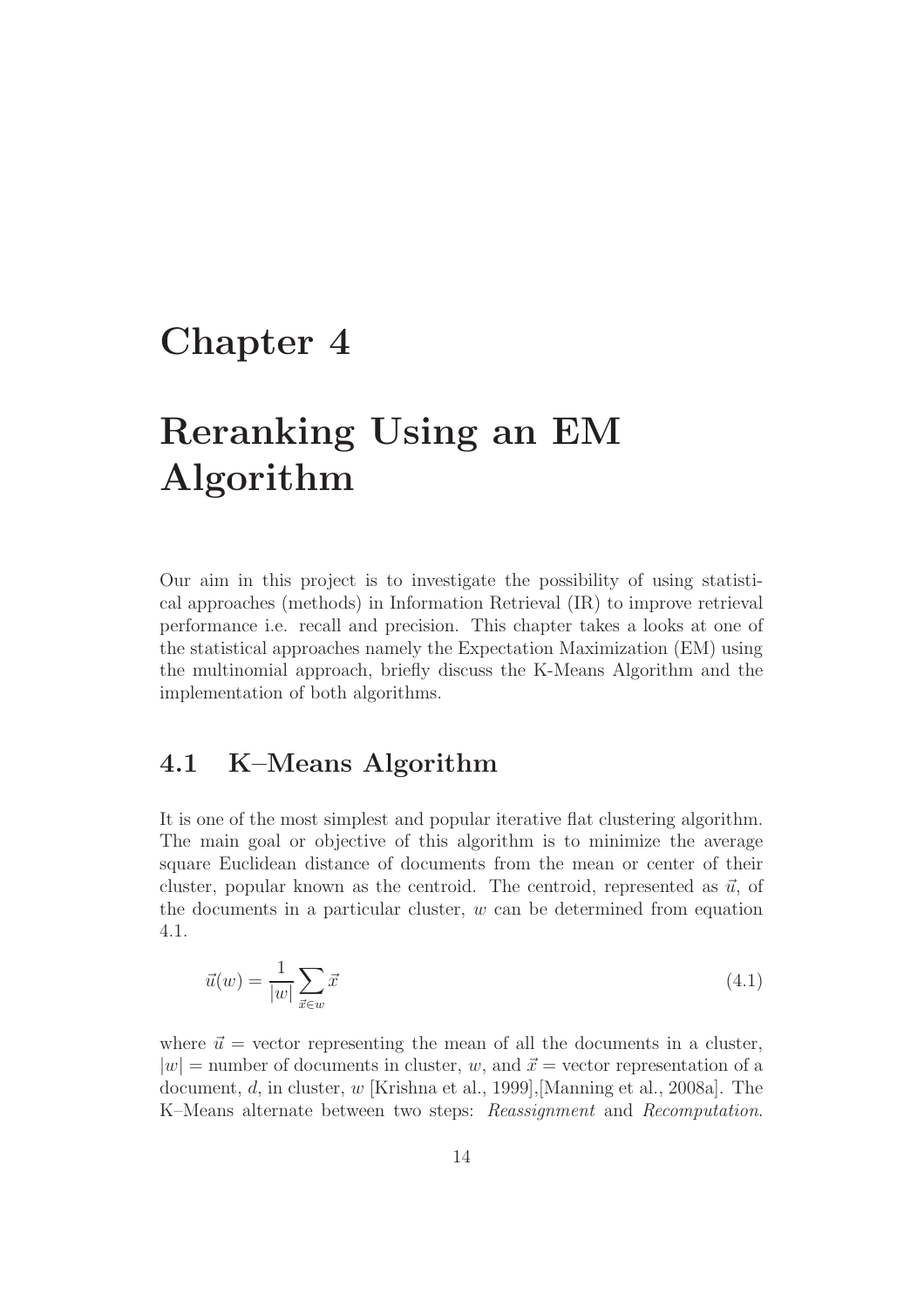At the reassignment stage, the algorithm assign or reassign a document to a cluster with the minimum euclidean distance i.e. hard assignment, a document belongs to exactly one cluster. Once a document has been assigned to a particular cluster, the centroids of the clusters are recomputed at the re–computation step.

### 4.2 Expectation Maximization

The Expectation Maximization (EM) is a statistical approach or technique which is useful in various contexts ranging from standard incomplete–data problems to iteratively re-weighted least square and empirical Bayes models [Dempster et al., 1977], [Louis, 1982]. The "incomplete–data" situations according to [McLachlan and Krishnan, 2008], do not only include situations where it is evidently clear that there are missing data, truncated distributions or grouped observations but also in situations where the incompleteness is not evident or clear.

The EM, an example of the model–based clustering, is an iterative algorithm that assumes that the document or data available came from a model or cluster and tries to retrieve the original model from the data. The model(s) recovered from these  $data/documents$  define(s) the cluster(s) and the assignment of document/data to a cluster. Each iteration consists of two steps:Expectation and Maximization and thus the name, Expectation Maximization (EM) [Manning et al., 2008a] .

The main idea behind this algorithm according to [McLachlan and Krishnan, 2008] is: to connect or relate incomplete–data problems to complete–data problems for which the Maximum Likelihood (ML) estimation is computationally easier to manage or control. The algorithm also thrives in situations where other methods like the Newton–Rapson turns out to be complicated. The algorithm according to [Manning et al., 2008a] tries or seeks to find the parameters,  $\Theta$ , that maximize the log-likelihood of generating data,  $\mathcal D$ , in equation 4.2 or 4.3

$$
\Theta = argmax_{\Theta} \mathcal{L}(\mathcal{D}|\Theta) = argmax_{\Theta} log \prod_{n=1}^{N} \mathcal{P}(d_n|\Theta)
$$
\n(4.2)

OR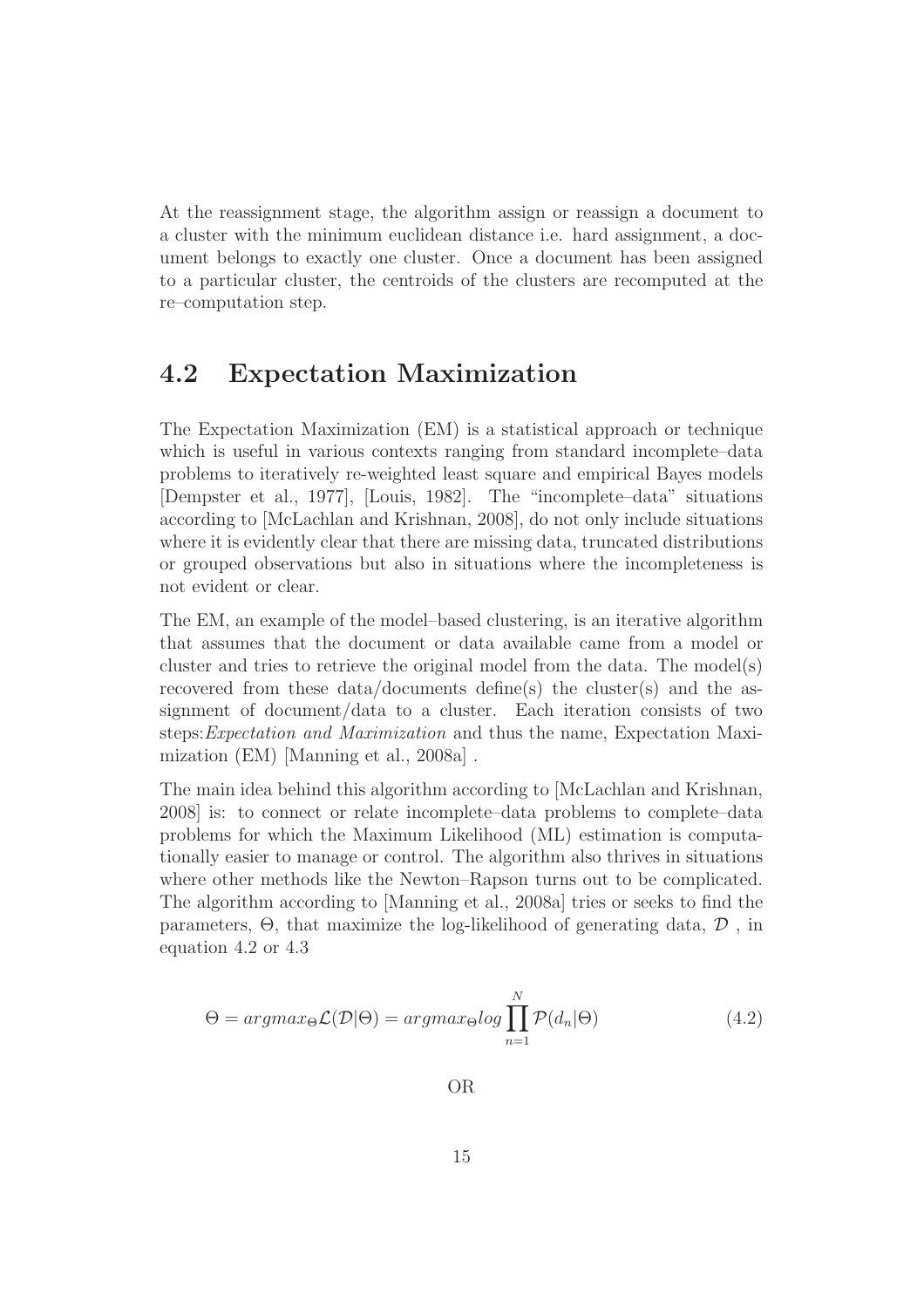$$
\Theta = argmax_{\Theta} \mathcal{L}(\mathcal{D}|\Theta) = argmax_{\Theta} \sum_{n=1}^{N} log \mathcal{P}(d_n|\Theta)
$$
\n(4.3)

where  $\mathcal{L}(\mathcal{D}|\Theta)$  is the objective function the determines how good the clustering is. Given any number of clusters, we want to find the one that will maximize  $\mathcal{L}(\mathcal{D}|\Theta)$ .

Having determined the parameters, Θ, that maximize the likelihood of generating document according to equation 4.2 or 4.3, we compute an assignment probability,  $\mathcal{P}(d|w_k; \Theta)$ , for each document–cluster pair. This assignment defines the soft assignment i.e. a document has fractional distribution over several clusters. In our case, we had two clusters, Relevant and Not–Relevant. A document can have 0.5 membership in the Relevant Cluster and 0.5 membership in the Not–Relevant Cluster.  $\mathcal{P}(d|w_k;\Theta)$  can be computed by the equation 4.4

$$
\mathcal{P}(d|w_k; \Theta) = \left(\prod_{t_m \in d} q_{mk}\right) \left(\prod_{t_m \notin d} (1 - q_{mk})\right) \tag{4.4}
$$

where  $\Theta = {\Theta_1, \ldots, \Theta_K}$ ,  $\Theta_k = (\alpha_k, q_{1k}, \ldots, q_{MK})$  and  $q_{mk} = \mathcal{P}(U_m = 1|w_k)$ are the parameters of the EM algorithm.  $q_{mk} = 1$  if the document, d, in cluster, k, contains the term,  $t_m$ , and 0 if otherwise.  $\alpha_k$  is the prior probability that the document,  $d$ , belongs to cluster,  $k$ , if no additional information about d is given. In our case, for the first iteration since there were only two clusters, we assigned  $\alpha_k$  to 0.5. k is the current cluster number and K is the total number of clusters.  $\mathcal{P}(d|\Theta)$  from equation 4.2 and 4.3 can also be computed by the equation 4.5

$$
\mathcal{P}(d|\Theta) = \sum_{k=1}^{K} \alpha_k \left( \prod_{t_m \in d} q_{mk} \right) \left( \prod_{t_m \notin d} \left( 1 - q_{mk} \right) \right)
$$
(4.5)

The EM Algorithm alternate between the expectation step and maximization step to determine the parameter,  $\Theta$ , that maximizes  $\mathcal{L}(\mathcal{D}|\Theta)$ . Unlike the K-Means, it computes the maximization step corresponding to re-computation of centroids in K-Means before the expectation step which corresponding to the assignment of document to a cluster.

In the maximization step, we compute the conditional or lexical parameter,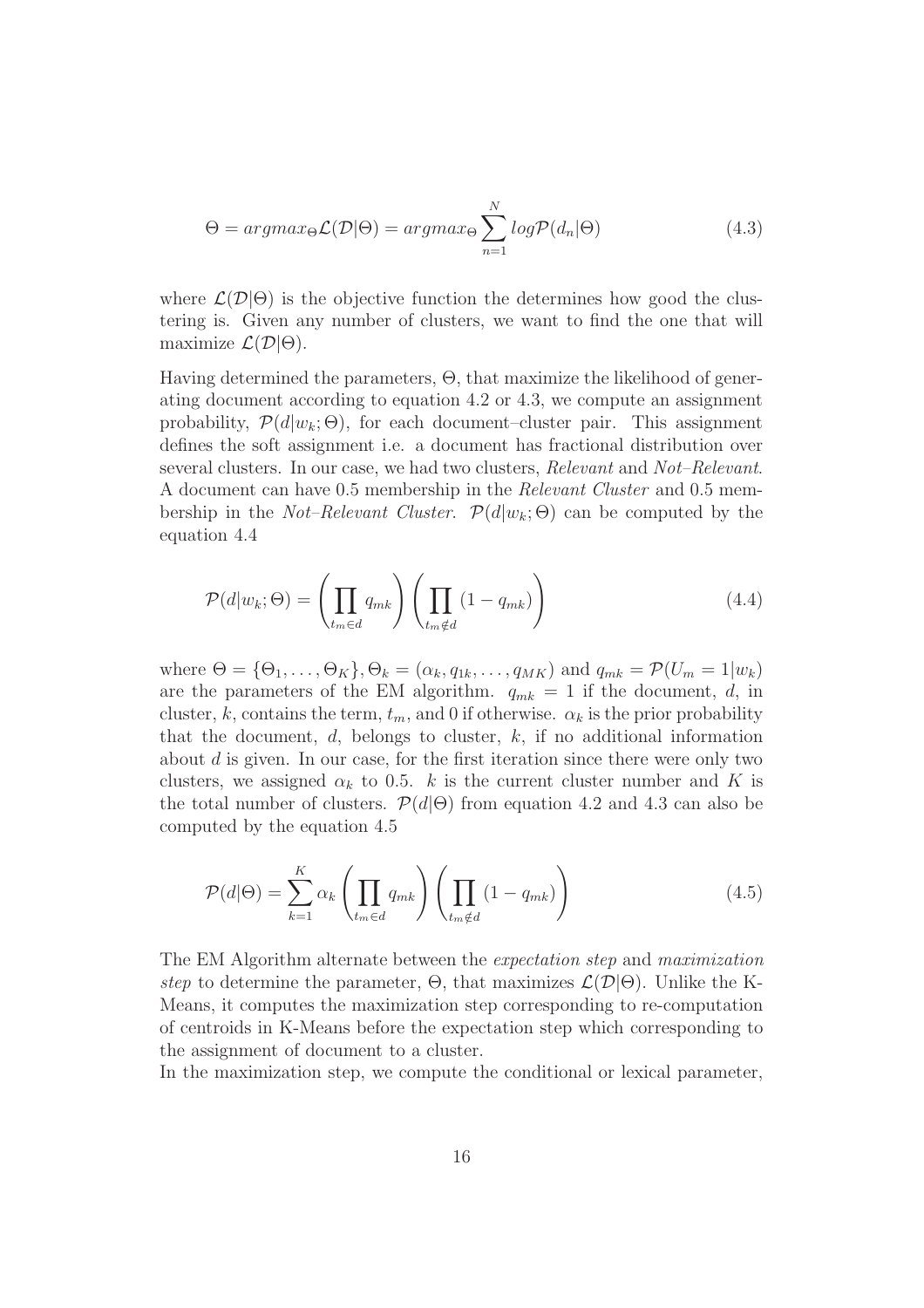$q_{mk}$ , and the prior probability,  $\alpha_k$ .

$$
q_{mk} = \frac{\sum_{n=1}^{N} r_{nk} I(t_m \in d_n)}{\sum_{n=1}^{N} r_{nk}}
$$
 
$$
\alpha_k = \frac{\sum_{n=1}^{N} r_{nk}}{N}
$$

where N is the total number of documents and  $r_{nk}$  is the soft assignment. In the expectation step, we calculate the soft assignment,  $r_{nk}$  used in the maximization step above.

$$
r_{nk} = \frac{\alpha_k \left(\prod_{t_m \in d_n} q_{mk}\right) \left(\prod_{t_m \notin d_n} (1 - q_{mk})\right)}{\sum_{k=1}^K \alpha_k \left(\prod_{t_m \in d_n} q_{mk}\right) \left(\prod_{t_m \notin d_n} (1 - q_{mk})\right)}
$$

[Manning et al., 2008a] . Figure 4.1 shows the EM algorithm

### 4.3 Implementation

The main aim of this project is to investigate the possibility of statistical approach in information retrieval and its influence on the retrieval performance. As a result, we implemented an application that uses Expectation Maximization algorithm, which is one of these statistical approaches, and compare its retrieval performance with that of the K–Means and the baseline i.e. using just Lucene to retrieve documents based on their relevance to the user query. We formulated 50 queries according to Text Retrieval Conference <sup>1</sup> (TREC) 2005 ad hoc topics and retrieved documents that were relevant to these queries. The search results are clustered using both the Expectation Maximization (EM) and the K–Means algorithms after the user has selected two documents from the search results: one relevant and one non–relevant according to the user.

#### 4.3.1 Architecture Overview

Figure 4.2 shows the architecture of our system. The user formulates queries and decides to re–rank the search results with either the EM or K–Means

 $1$ http://ir.ohsu.edu/genomics/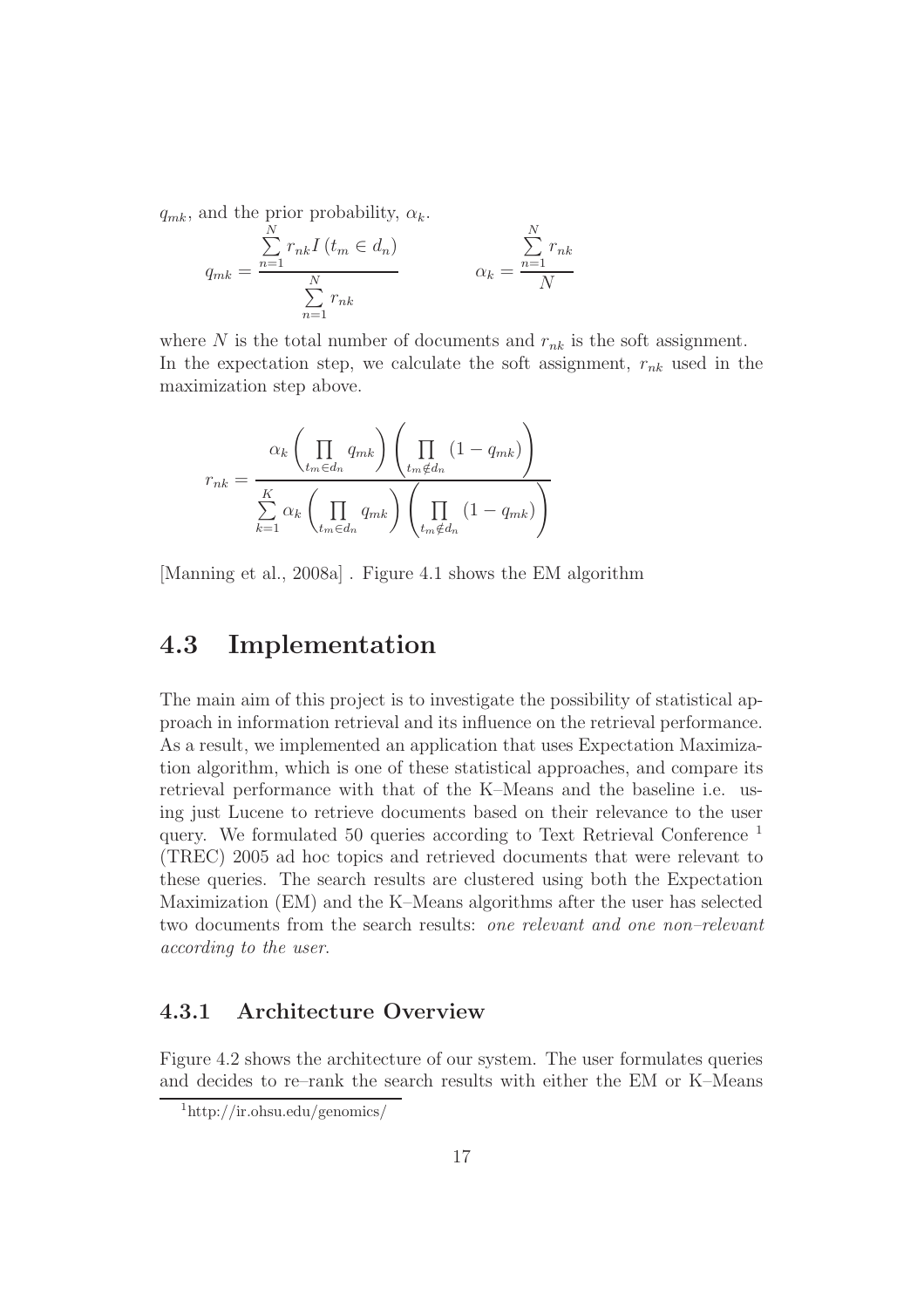```
PerformEMClustering(K,Vocabulary,documentCollection,selectedIndices)
  N \leftarrow \text{NUMBER} OF TERMS (Vocabulary)
  NumDoc-NumOfDocuments(documentCollection)
  while(iteration is less than the threshold)
    Maximization step:
       For k \rightarrow-1 to K
         Foreach term in Vocabulary
           SumQ=0, SumR=0<br>For j \leftarrow 1 to NumDoc
                 .<br>SumQ=SumQ + r term,j * calculateTermFreq(term, j)
                 SumR = SumR + r term, j
            EndFor
           q term,k = SumQ/SumREndFor
          If(first iteration) then
            \alpha k= 0.5
          Else
            \alpha k = summation of r term.
           Endif
       EndFor
      Expectation step:
       For \leftarrow 1 to NumDoc<br>For k \leftarrow 1 to K
              Num=1, Den=0
              Num-1, Den-0<br>Foreach term in Vocabulary<br>Num = Num * calFreq(n,k,term,q,α)
              EndFor
              Num = Num * \alpha kFor i \leftarrow 1 to K
                  InDen=0Foreach term in Vocabulary
                    InnDen = InnDen * calFreq(n,k,term,q,\alpha)
                   EndFor
                  InnDen=InnDen * α k
                  Den = Den + InnDen
               EndFor
               R term, k= Num/Den
              EndFor
                Return r
           EndWhile
```
Figure 4.1: EM algorithm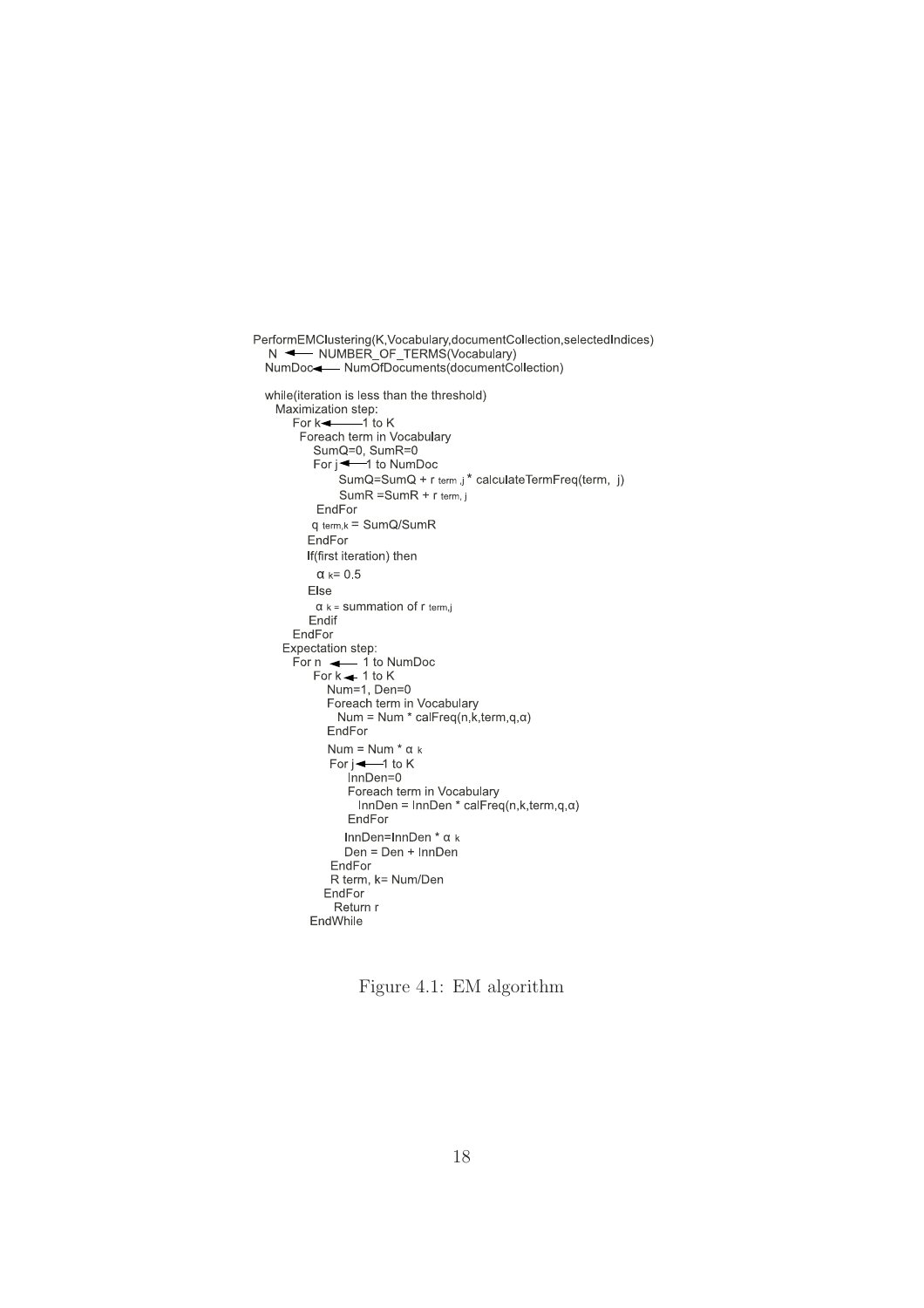

Figure 4.2: Architecture Overview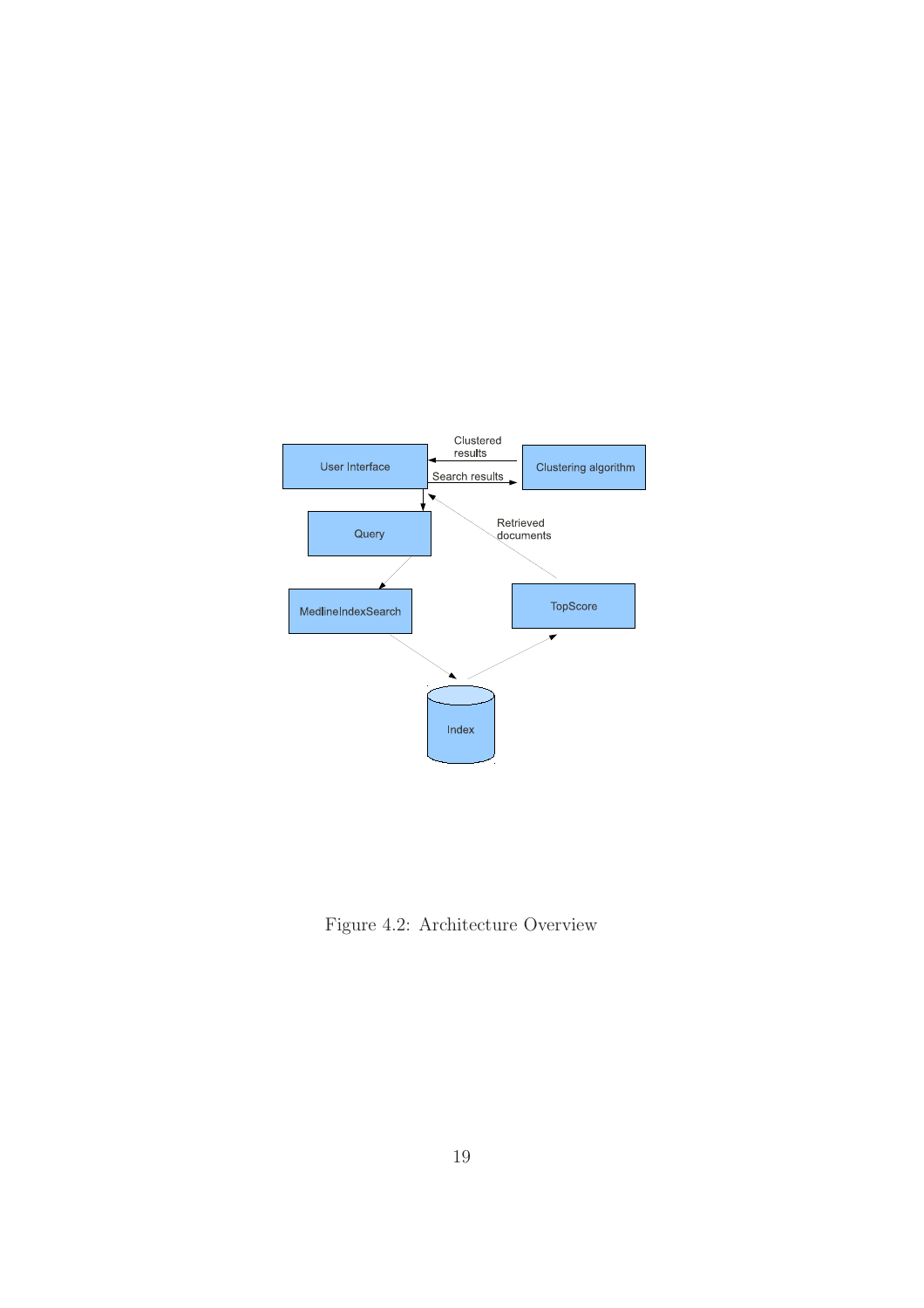algorithm for the User Interface (UI). The query formulated by the user is accepted by the MedlineIndexSearch which retrieves documents that match the query. The TopScore provides a means to access these documents which are displayed on the UI for the user to view. From the search results, the user select two (2) documents: one being relevant and the other, non–relevant and decides to cluster the search results with either the EM or the K–Means algorithm to improve the retrieval performance i.e. recall and precisoin.

#### 4.3.2 Document Indexing

As indicted in section 2.4, the purpose of indexing is to speed up tthe searching process. The outcome of the indexing process is an index: a word–based data structure. The indexing process in Lucene involves a number of steps as indicted in Figure 4.3

#### Data Collection

From Figure 4.3, our application heavily relies on the TREC 2004 dataset. In order to evaluate our investigations, a relevance judged document collection with biomedical domain is preferred. A set of relevance judgements is a list of relevant documents that experts have labelled as "correct solutions" for a given topic(s) [Johannsson, 2009]. This gives us a criteria or benchmark to evaluate search results using our approach.

#### Extract Text

The text from the TREC dataset was extracted with the help of classes from java.io namespaces notably BufferedReader, FileReader and File. Figure 4.4 shows snippets of the code used to traverse the dataset and extract the needed content (text).

#### Build Document

After we have extracted text from the dataset, we build documents to be used by our application. Usually, each document consists of name–value pairs called fields. In our case, each document consists of PMID, Title, Abstract Text and Author Name.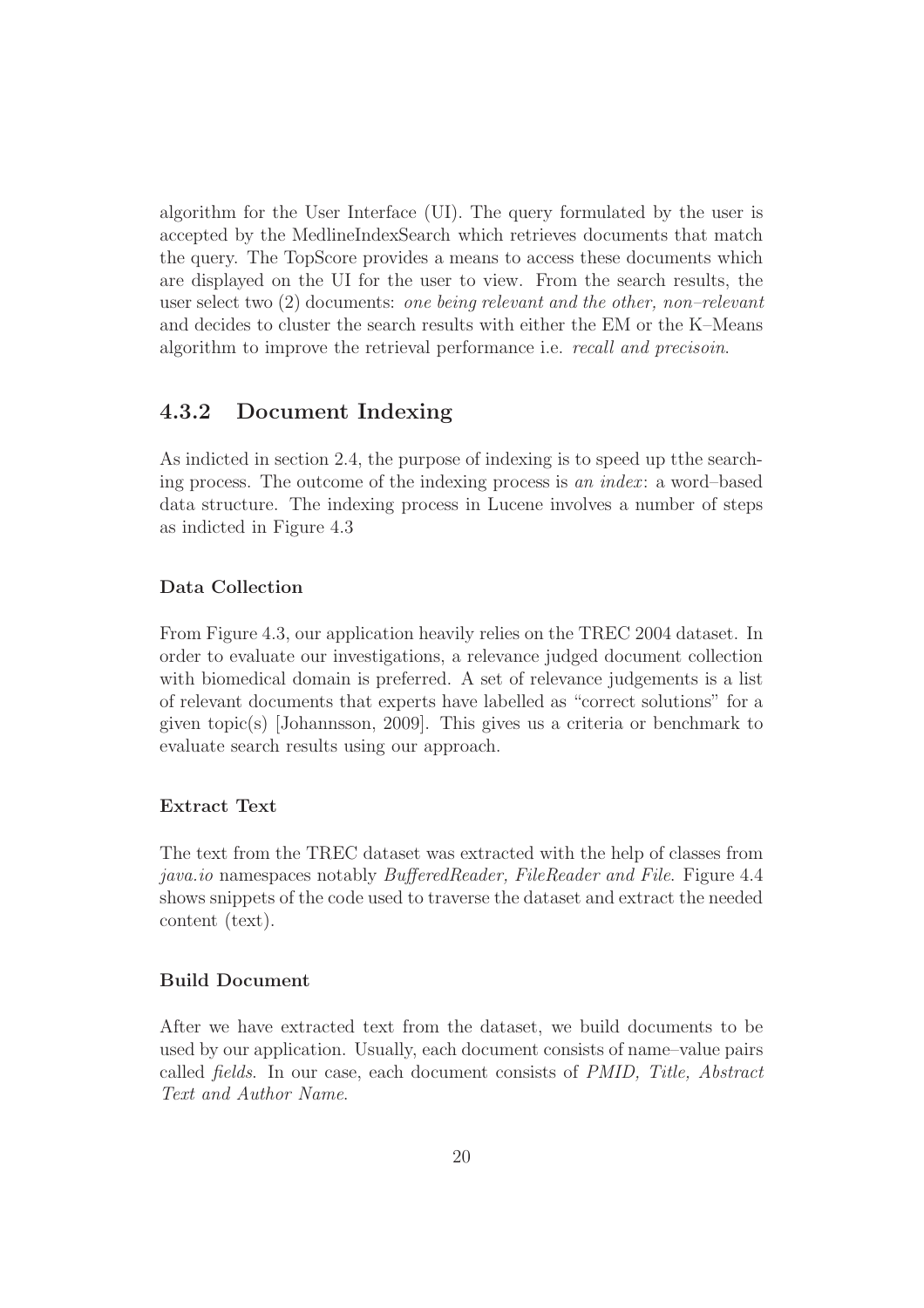

Figure 4.3: The Indexing process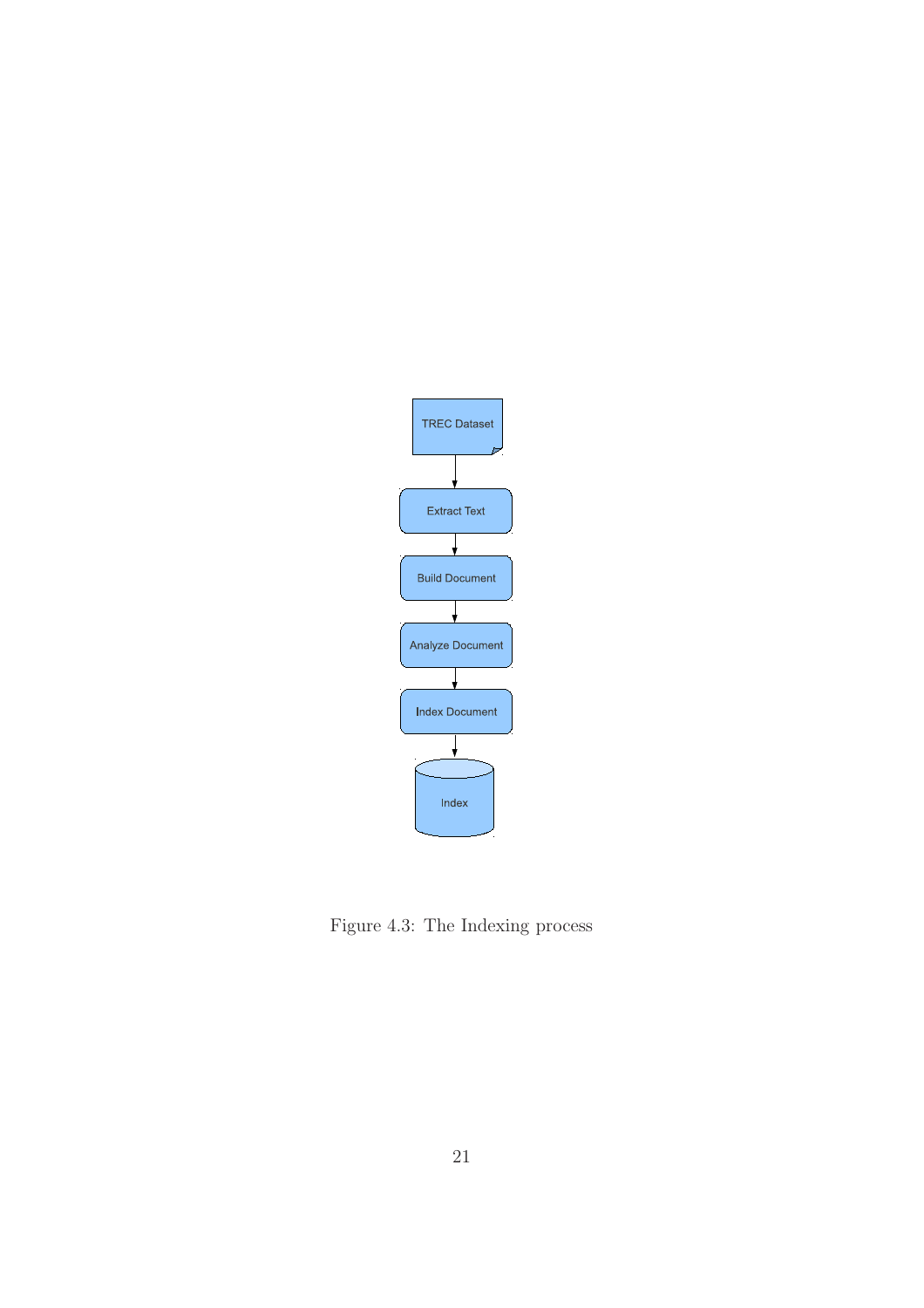```
reader=new BufferedReader(new FileReader(file));
               String line=null;<br>int counter=0;
               while((line=reader.readLine())!=null)
               \{separateTextFiles(line,counter);
                  counter++\}if(content.get(id).startsWith("PMID"))
           \{if(pmID == null)\{pmID=new StringBuffer(content.get(id));
                 title=new StringBuffer();
                 abstractText=new StringBuffer();
                 authorName=new StringBuffer();
                 counter=0;
                 titleID=0;
                 authorID=0;
              \rightarrowelse if(content.get(id).startsWith("SO"))
       \{if(abstractText!=null)
           \{addDcoumentToIndex(spiltLine(pmID), spiltLine(title)
spiltLine(abstractText),spiltLine(authorName));
           \}e<sub>lse</sub>
           ₹
            addDcoumentToIndex(spiltLine(pmID),
spiltLine(title),spiltLine(authorName));
           \}
```
Figure 4.4: some code snippets for extract text from the TREC 2004 dataset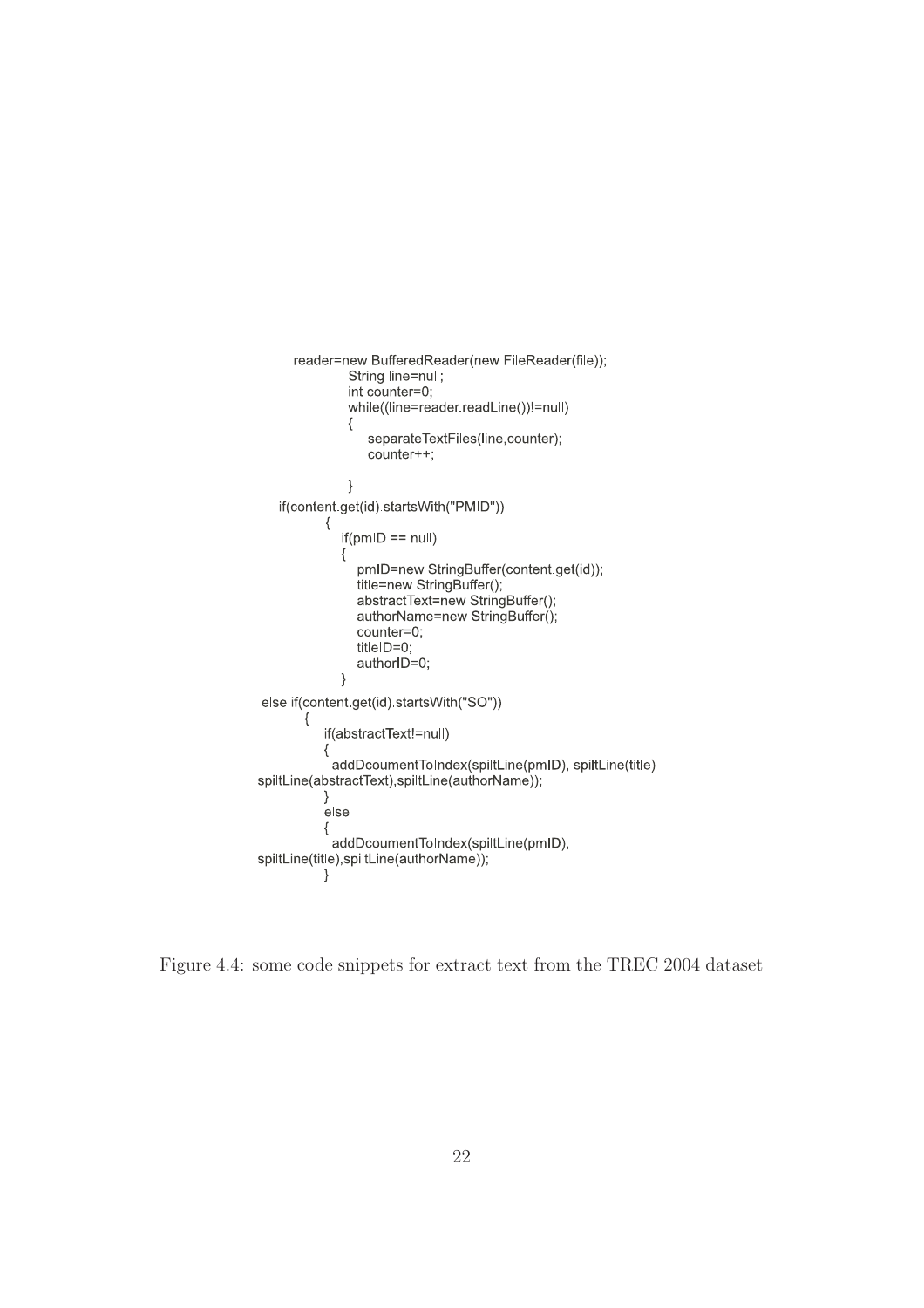

Figure 4.5: Lcene API's for indexing document

#### Analyse Document

Applications i.e. search engines do not directly index texts, but rather texts are broken into smaller units called tokens. At this stage, stop words i.e. words whose meaning are not significant enough to represent a document, are removed.

#### Index Document

This is the stage where documents are added to the index. Figure 4.5 shows Lucene API's that this stage make use of. From Figure 4.5, the Directory is where the documents will be indexed, the Analyzer is used for breaking texts in tokens, removing stop words and stemming and lemmatization and the IndexWriter does the adding of documents to the index stored by the Directory.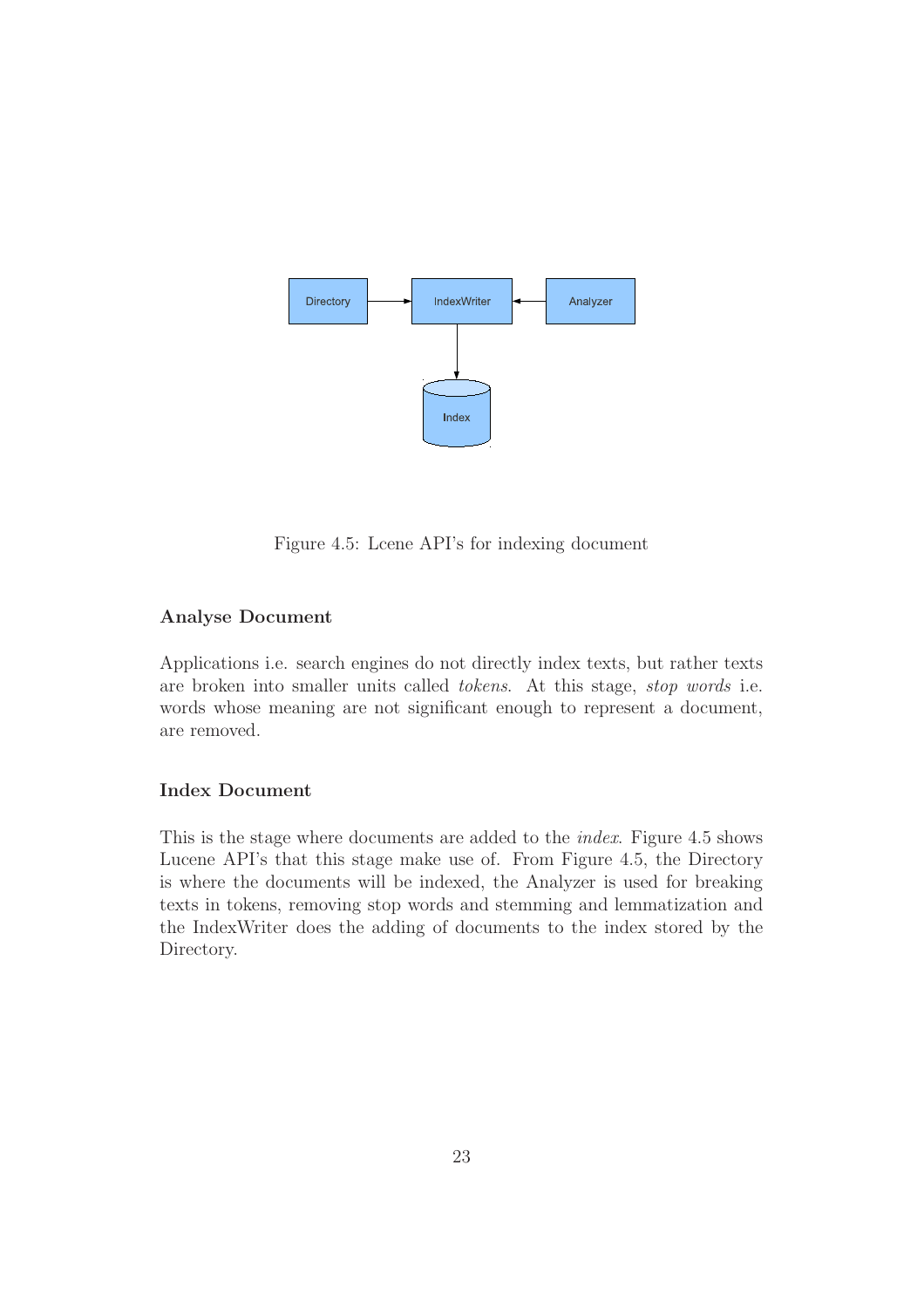#### 4.3.3 Implementation Details

The Text Retrieval Conference (TREC) MEDLINE citations are available in either 2 American Standard Code for Information Interchange (ASCII <sup>2</sup> ) files approximately 2.6GB, a total size of 8.9GB or 5 Extensible Markup Language  $(XML<sup>3</sup>)$  files approximately 2.8GB, a total size of 19.2GB. For the purpose of our investigation, we chose to traverse the ASCII files. We identified documents within the citations using their identifiers<sup>4</sup>.

The MEDLINE Citations were parsed with the help of Java classes from java.io namespace. As each document with the Citation is identified by its PMID, we used its SO as the delimiter. While parsing the Citations, we added a document to the index using Lucene whenever when encountered SO at the beginning of a new line as shown in the code snippets in Figure 4.6.

<sup>2</sup>http://en.wikipedia.org/wiki/ASCII

 $3$ www.w $3.0$ rg/XML/

<sup>4</sup>Documents are identified in the judgement file using PMID (PubMed Identifier). Each PubMed Citation has a unique PMID number [Johannsson, 2009]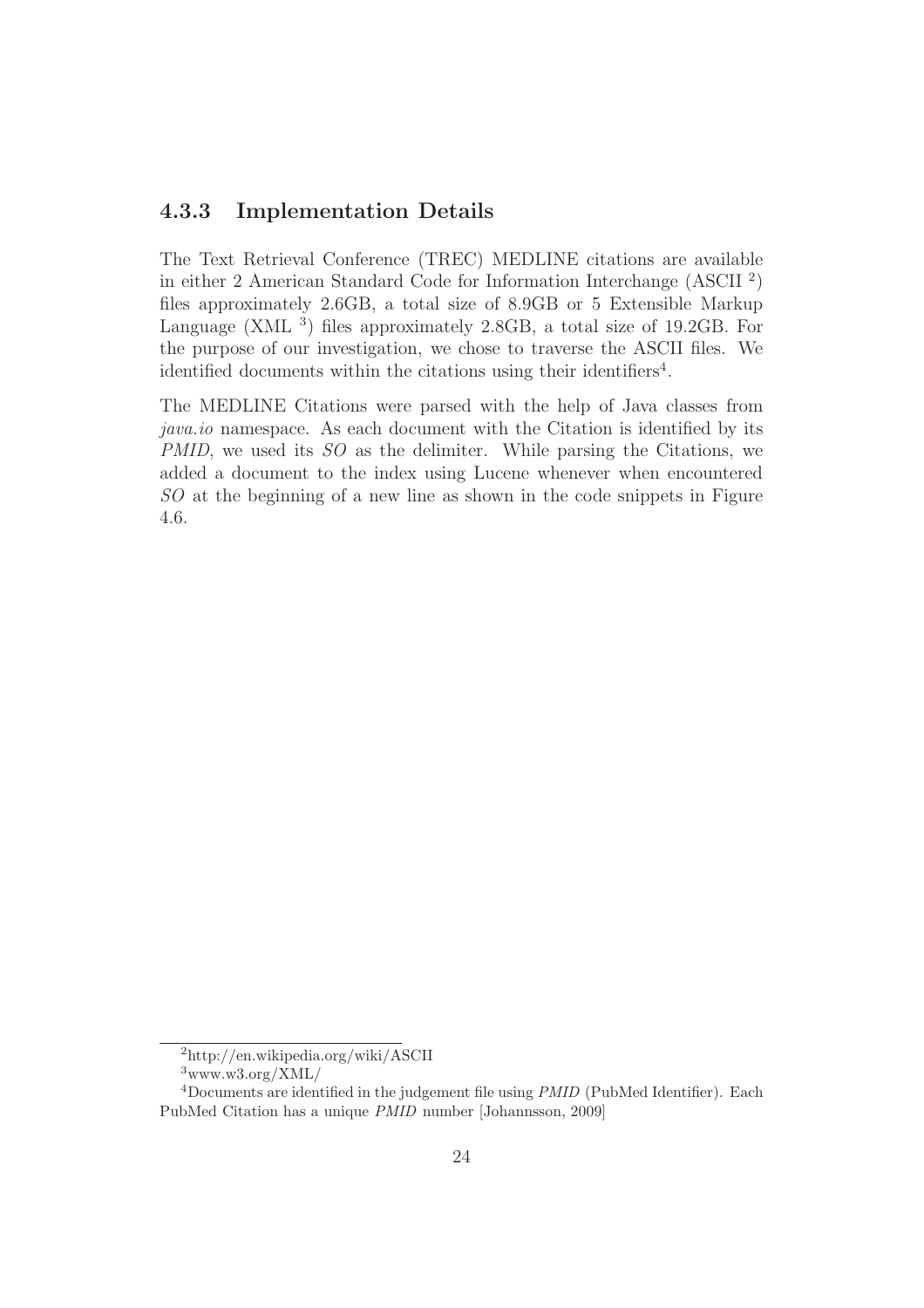```
else if(content.get(id).startsWith("SO"))
                 \left\{ \right.if(abstractText!=null)
                      \{{<br>addDcoumentToIndex(spiltLine(pmID), spiltLine(title),<br>spiltLine(abstractText),spiltLine(authorName));
                      \}else
                      \{addDcoumentToIndex(spiltLine(pmID),<br>spiltLine(title),spiltLine(authorName));
                      \}/<br>pmID=null;<br>title=null;<br>abstractText=null;
                     authorName=null;
                 \overline{\ }private void addDcoumentToIndex(String pmid,String title,String<br>text,String authorName) throws CorruptIndexException,IOException
     \{{<br>
Document doc=new Document();<br>
doc.add(new<br>
Field("PMID",pmid,Field.Store.YES,Field.Index.NOT_ANALYZED));<br>
doc.add(new<br>
Field("TITLE",title,Field.Store.YES,Field.Index.NOT_ANALYZED));<br>
doc.add(new Field("CONTENT",title+"
 "+authorName,Field.Store.NO,Field.Index.ANALYZED,Field.TermVect
or.YES));
         ___,,,<br>medLineIndexer.addDocument(doc);
    \rightarrow
```
Figure 4.6: Parsing the MEDLINE CItations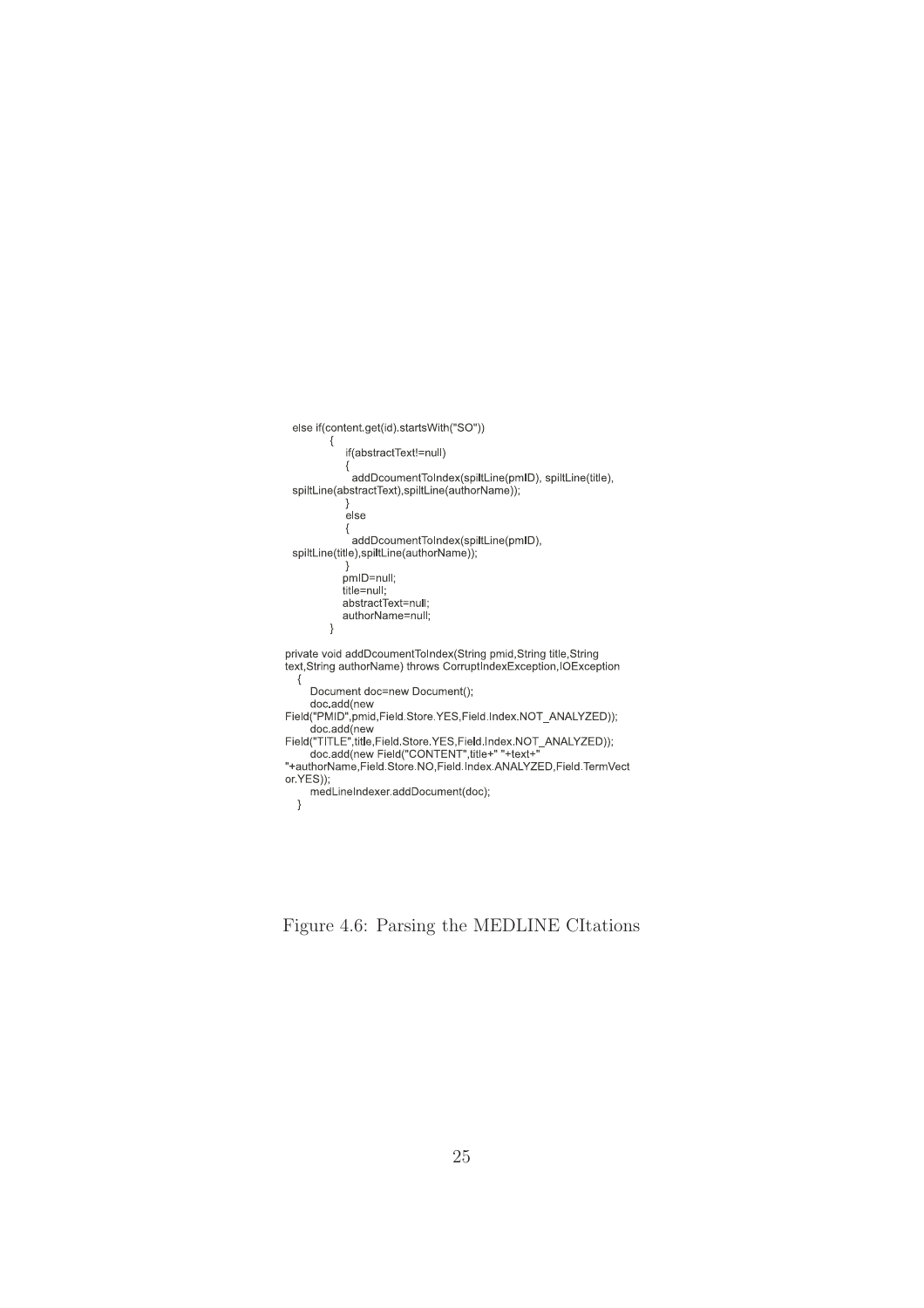## Chapter 5

## Evaluation

The TREC Genomic Track test collection for 2004 is the document collection type chosen for evaluating our approach. It is available for the purpose of research in biomedicine and this suits our needs. The 2004 collection is a test collection with over 4.5 million MEDLINE citations. Out of these citations, 42,225 have been judged as relevant against 50 topics (47 out of these 50 topics were used as the remaining 3 had no definite relevant (DR) documents), each topic consisting of ID, title, information needs and context [Johannsson, 2009][Hersh et al., 2004].

## 5.1 Test Environment

The specifications for the platform used in our experiment is listed in table 5.1 .

|                         | Hardware Specification and Java Environment           |  |  |
|-------------------------|-------------------------------------------------------|--|--|
| <b>CPU</b>              | Pentium (R) Dual-Core CPU T4200 $@$ 2.00Ghz           |  |  |
| Memory                  | 3GB                                                   |  |  |
| <b>Operating System</b> | Ubuntu $10.04$ (lucid)                                |  |  |
| Storage                 | 320GB                                                 |  |  |
| Java                    | Java (TM) SE Runtime Environment (build 1.6.0.24–b07) |  |  |
| Development Environment | Netbeans <sup>1</sup> $(6.9.1)$                       |  |  |

Table 5.1: Test Environment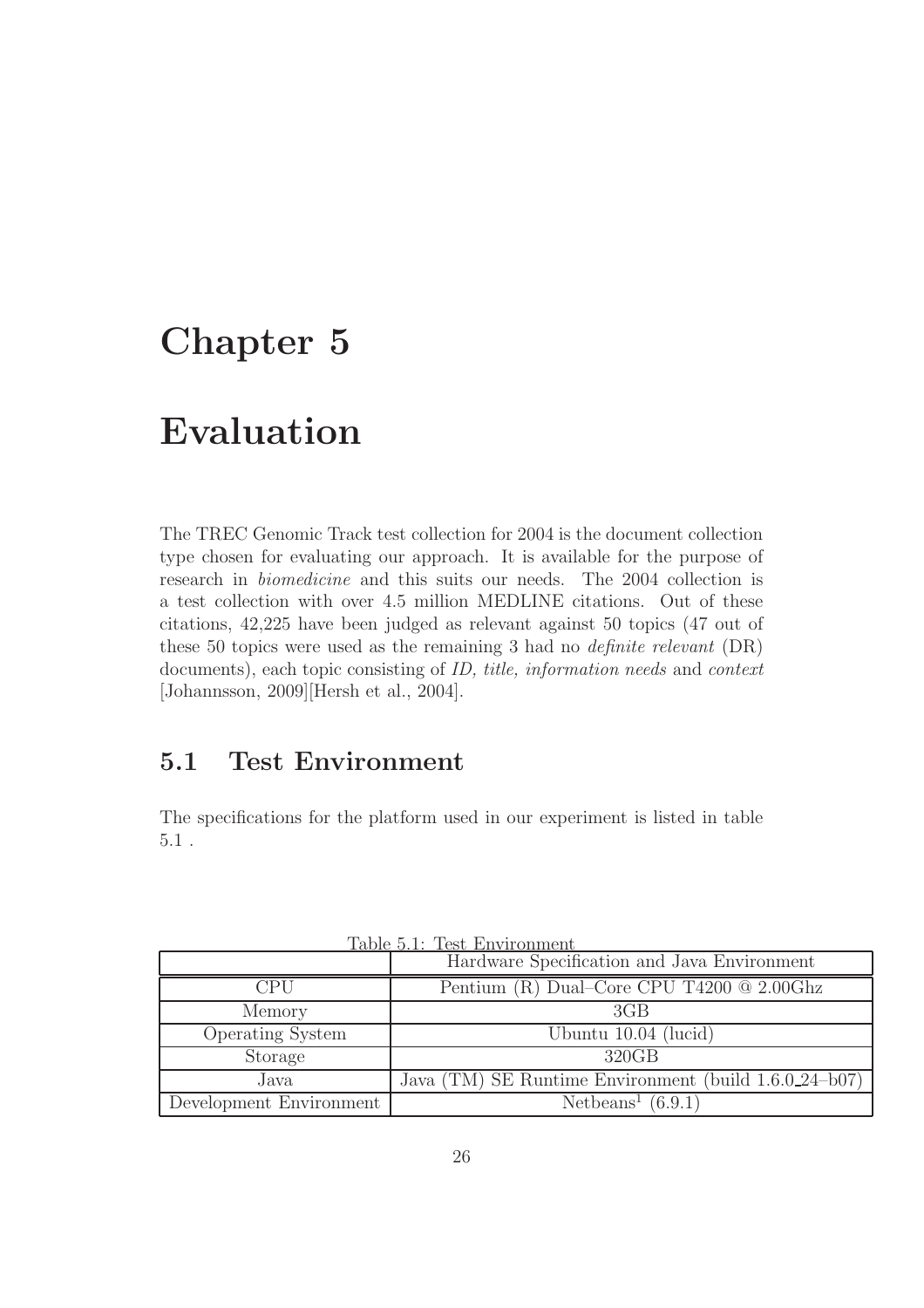## 5.2 Topics and Judgements

TREC Genomic Track has defined 50 different topics from which custom queries are formulated to search their document collection. These topics are categorized into 5 templates with each template containing 10 topics. The templates contain information that describes the following:

- 1. standard methods or protocols for doing some sort of experiment or procedure.
- 2. the role(s) of a gene involved in a disease.
- 3. the role of a gene in a specific biological process.
- 4. interactions between two or more genes in the function of an organ or in a disease.
- 5. one or more mutations of a given gene and its biological impact or role.

A document can be judged as not relevant (NR), possibly relevant (PR) and definitely relevant (DR). A document is seen as relevant if it is either possibly relevant (PR) or definitely relevant (DR).

## 5.3 Query Set

We created custom queries from the 50 topics provided by TREC Genomic Track to evaluate our approach. We implemented our queries based on Lucene's <sup>2</sup> Query Parser which support term, phrase and boolean queries. The following queries can be formulated for the topic: " Provide information on the role of the gene BARD1 in the process of BRCA1 regulation"

- BARD1 BRCA1 regulation : Term query
- BARD1 "BRCA1 regulation" :Both term and phrase queries
- $+BARD1 + "BRCA1 regulation" : Boolean query–Both the term  $BARD1$$ and the phrase "BRCA1 regulation" must appear in the document.

Each of these queries can give us different number of relevant documents. Appendix A contains the complete query sets.

<sup>2</sup>http://lucene.apache.org/java/docs/index.html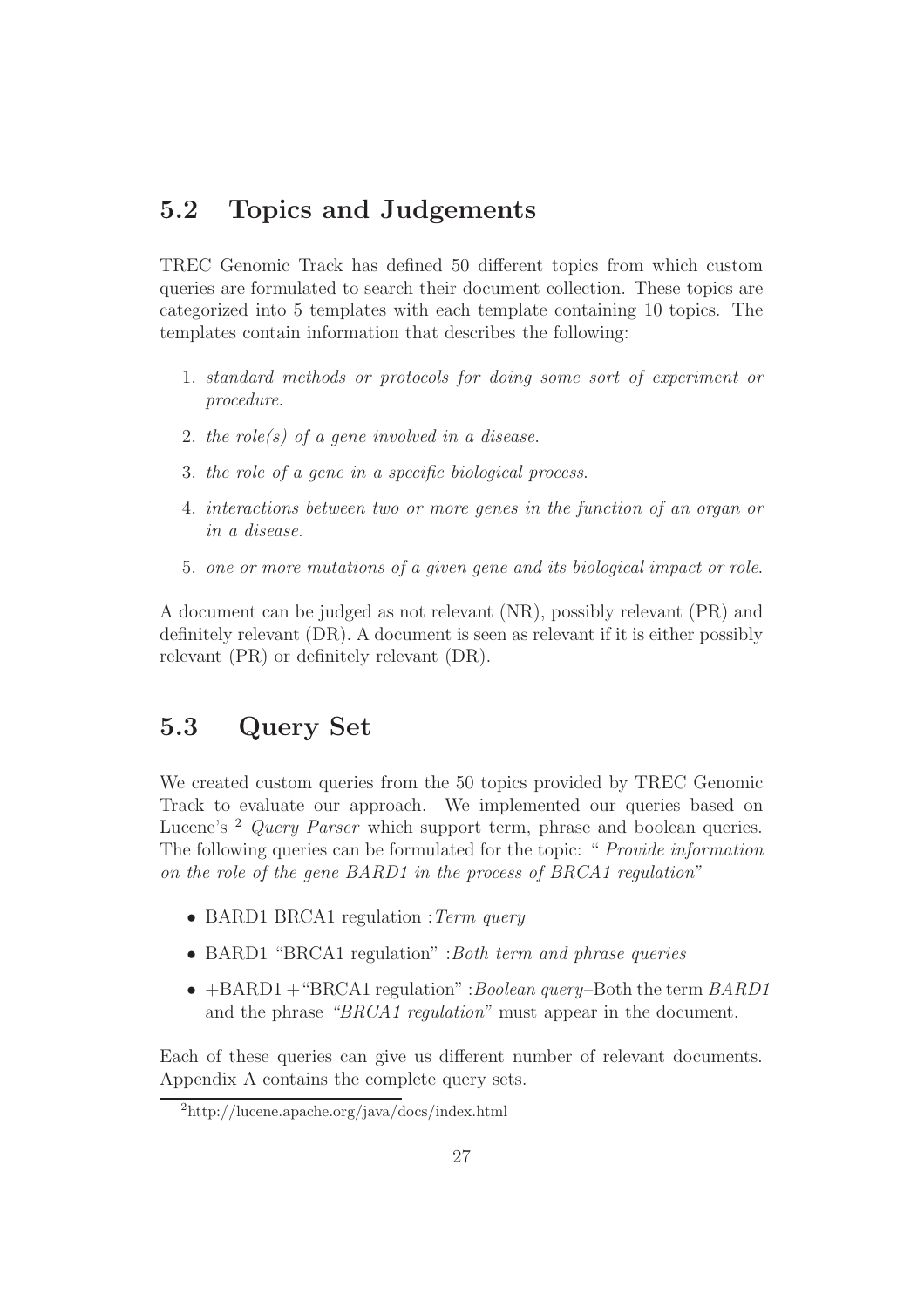| Approach                 | MAP    | R-Precision | P(10)  |        |
|--------------------------|--------|-------------|--------|--------|
| <b>Baseline</b>          | 0.6284 | 0.6284      | 0.8136 | 0.1184 |
| K-Means                  | 0.6284 | 0.6284      | 0.8136 | 0.1184 |
| Expectation Maximization | 0.6284 | 0.6284      | 0.8136 | 0.1184 |

Table 5.2: Evaluation of the various approaches

## 5.4 Evaluation Method

We used  $tree\_eval^3$  to evaluate our approach to determine whether it improves the retrieval performance. The *trec\_eval* tool gives us a common ground to compare different Information Retrieval (IR) techniques or approaches. This gives us a basis to compare our result using both the Expectation Maximization (EM) Algorithm and the K–Means with researches already carried out in the TREC Community. The *trec\_eval* is the standard tool used by the TREC community for evaluating an ad hoc retrieval run. It evaluates results based on the Mean Average Precision (MAP). It requires two files as input : the topic–document output and the relevant judgement. We created these files for the basic retrieval system (just based on the Java Lucene), the Expectation Maximization Algorithm and the K–Means for comparison.

### 5.5 Result

We submitted at most 20 documents for each query for both the basic IR and the retrieval system with the K–Means as well as for the retrieval system with the Expectation Maximization (EM). The number of documents for the EM is as a result of time constraint. The Expectation Maximization Algorithm using the multinomial approach considers each term in a document after it has been processed and this can be time–consuming for large document set. Table 5.2 shows a summary of the evaluation of various approaches, i.e. basic IR, K–Means and EM.

Our measurement is based on the first top 20 documents retrieved by a query instead of the default 1000 documents required by the *trec\_eval* tool. According to [Spink et al., 2002] [Spink et al., 2001], a user is likely to look at documents on top of the ranked list so this may have affected our measure. 20 documents instead of the default value for the *trec<sub>-eval</sub>* tool was used due to

<sup>3</sup> can be downloaded at trec.nist.gov/trec eval/index.html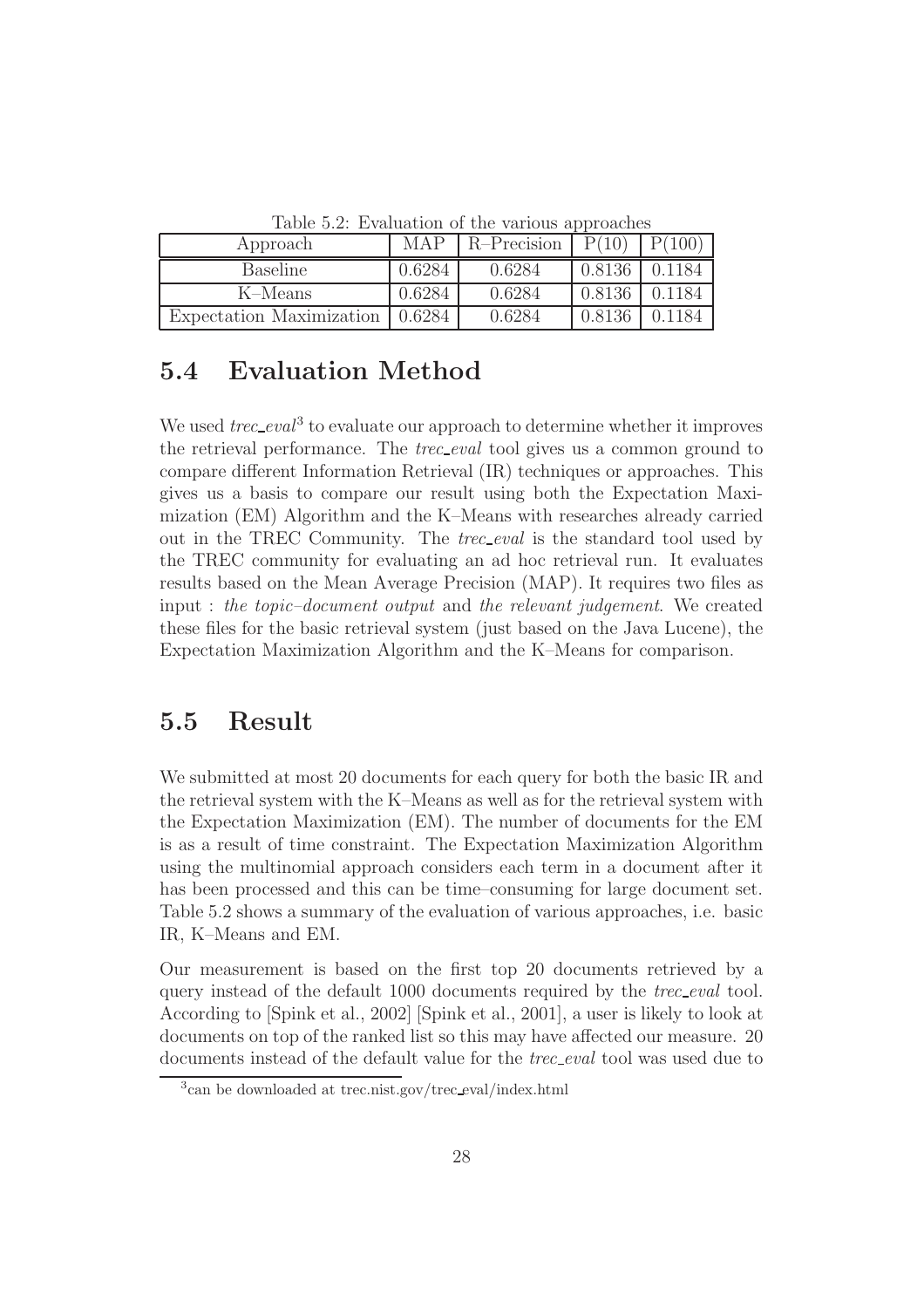the requirements of our test environment as shown in Table 5.1. We focused on the MAP as the evaluation measure for our approach since the  $tree\_eval$ tool is good at MAP (which is the most standard measure of evaluation in the TREC Community) [Manning et al., 2008b].

From Table 5.2, the Mean Average Precision (MAP) and R–Precision are the same for all the approaches as well as the same precision after 10 and 100 documents have been retrieved i.e.  $P(10)$  and  $P(100)$ .

Figures 5.1 and 5.2 a graph of Mean Average Precision (MAP) against Queries (Topics<sup>4</sup>) for the Baseline and K–Means and Expectation Maximization respectively. Figure 5.3 represents the comparison of Figures 5.1 and 5.2

#### 5.5.1 Precision of top ranked results

In evaluating precision for the top ranked documents, we used the precision– at–k measure. According to [Johannsson, 2009], the precision–at–k measures how relevant the first k documents are to a query. This measure attempts to improve users satisfaction taking into consideration their behaviour i.e. most users rarely look past the top 10 documents in the ranked list [Spink et al., 2002][Spink et al., 2001][Baeza-Yates et al., 1999e]. Figure 5.4 shows precision after a specific number of documents retrieved for the various techniques used in this thesis.

#### 5.5.2 Interpretation of Results

From Figure 5.3, the Expectation Maximization produces the same MAP value for all the queries as that of both the Baseline and the K–Means. Therefore our evaluation shows that the Expectation Maximization does not have effect on the precision.

### 5.6 Discussion

Our evaluation was based on the assumption that relevant documents according users, are found of top of the ranked list [Spink et al., 2002][Spink et al.,

<sup>4</sup>47 of the 50 topics were used as topics 18, 19 and 31 did not produced any relevant documents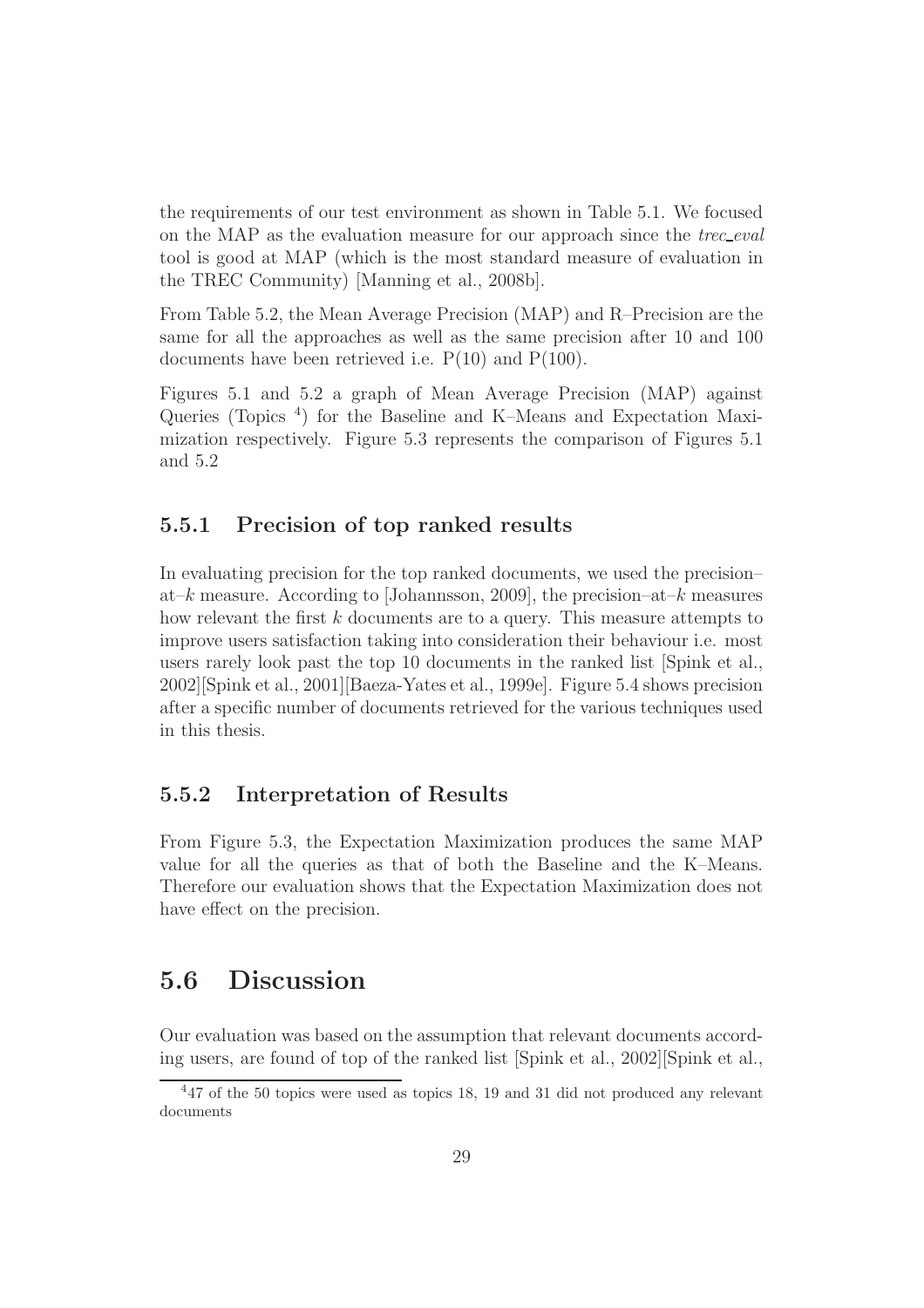

Figure 5.1: A graph of MAP against queries for both the Baseline and K– Means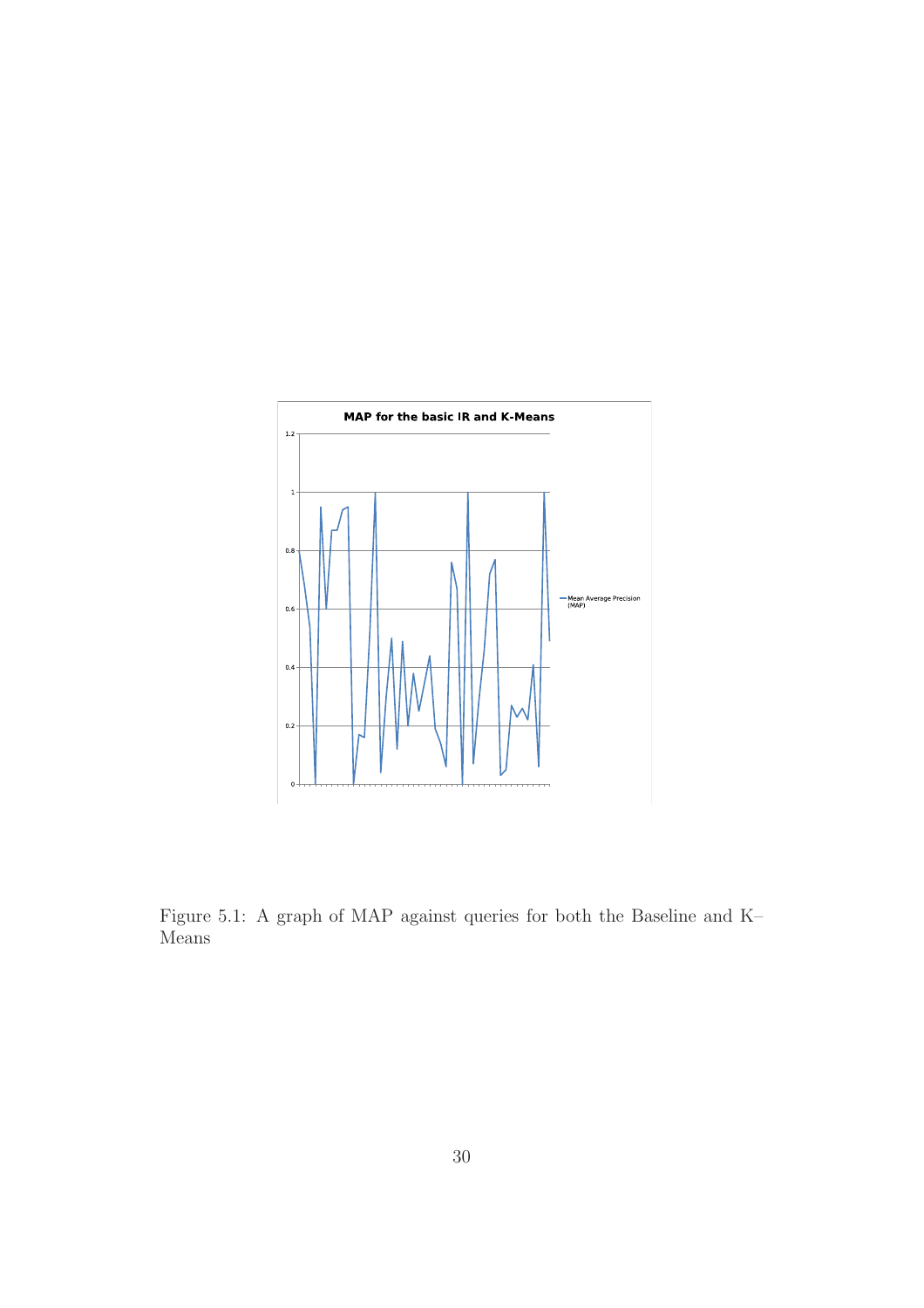

Figure 5.2: A graph of MAP against queries for the Expectation Maximization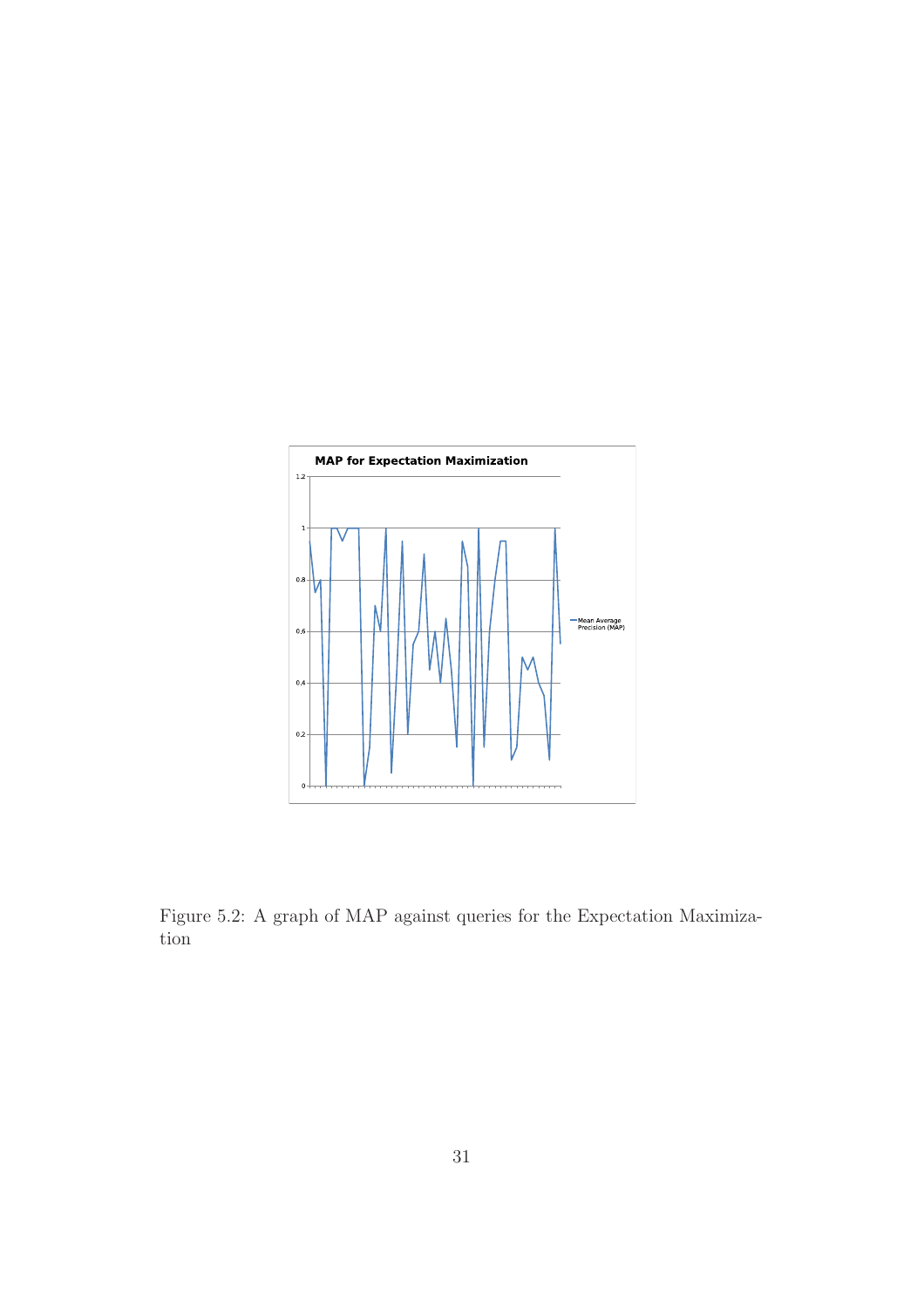

Figure 5.3: Comparison of Figures 5.1 and 5.2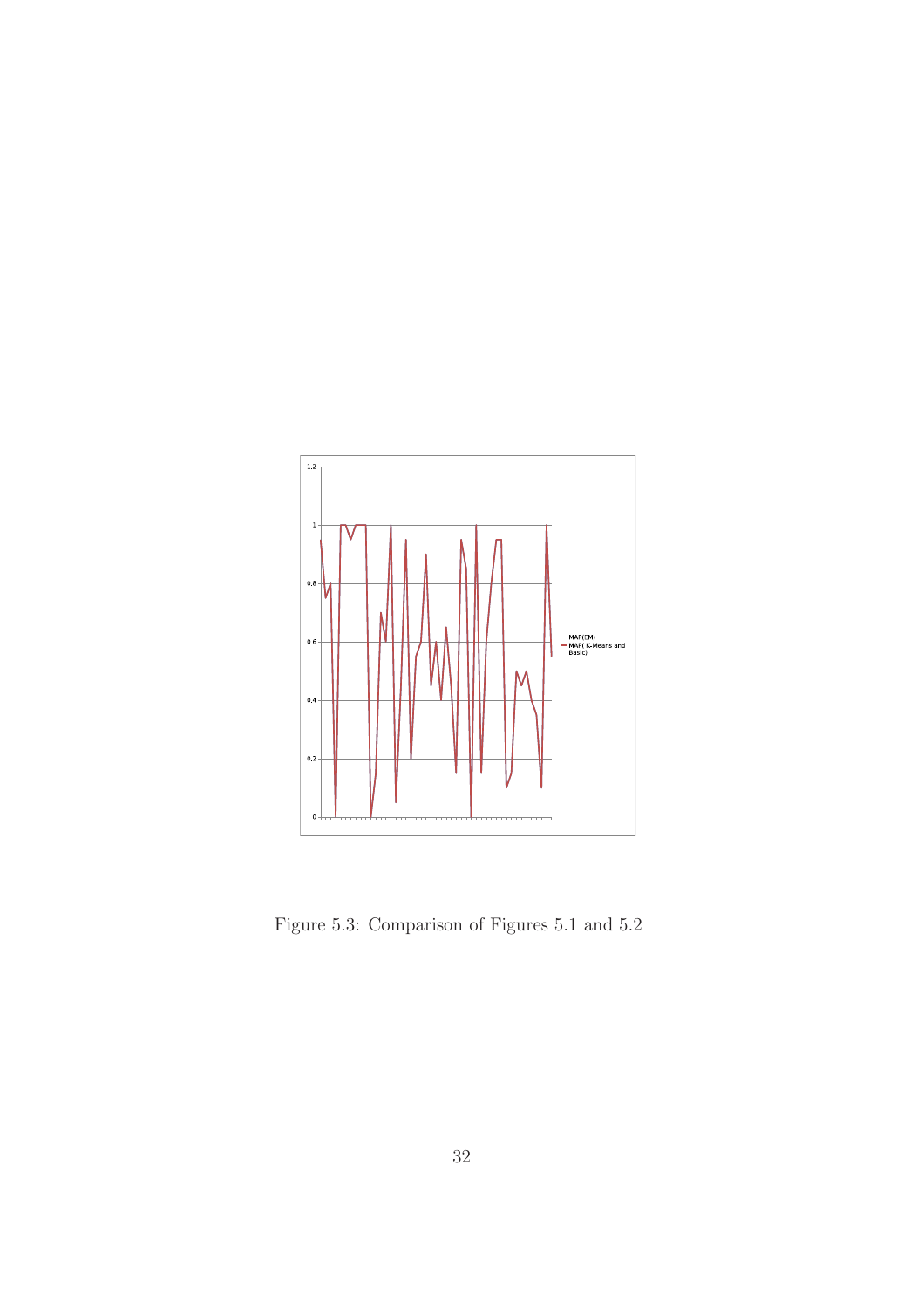

Figure 5.4: Precision after a specific number of documents retrieved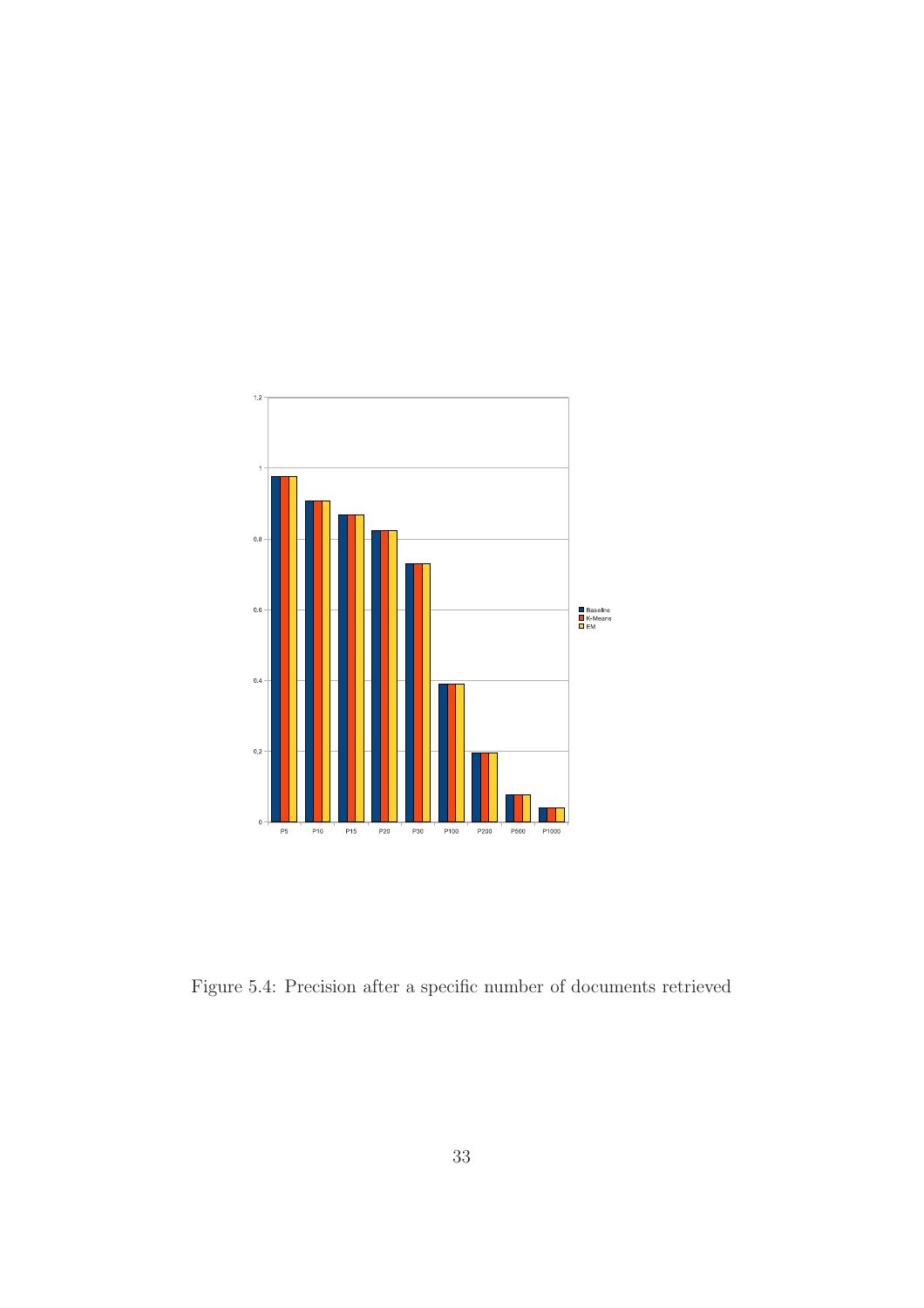2001]. Hence, the first 20 documents for both the Baseline and K–Means, and the Expectation Maximization (EM) were submitted to the *trec\_eval* tool instead of the 1000 documents required. 20 instead of 1000 documents for the EM was as a result of time constraint. This was owned to the fact that the EM considers every term in the documents retrieved after they have been preprocessed which can be time–consuming. This might have afftected the resulted MAP for the EM being the same as that of the other 2 techniques as indicted Table 5.2.

Our prototype implemented its queries based on Lucene QueryPaser, which supports all kinds of query type i.e. boolean, phrase, term, etc. We believe that has the query been extended to suit solely the biomedical domain, it could have further improve the retrieval performance. We made an assumption that our custom queries from the 50 topics represented real user queries. This might have improved the precision since we have experience as compared to most user in query formulation.

The document collection used for our evaluation is a closed test collection thus may not necessarily represent real world situations. A more proper evaluation according to [Johannsson, 2009] is to perform the evaluation on a large document collection where a human expert may be involved.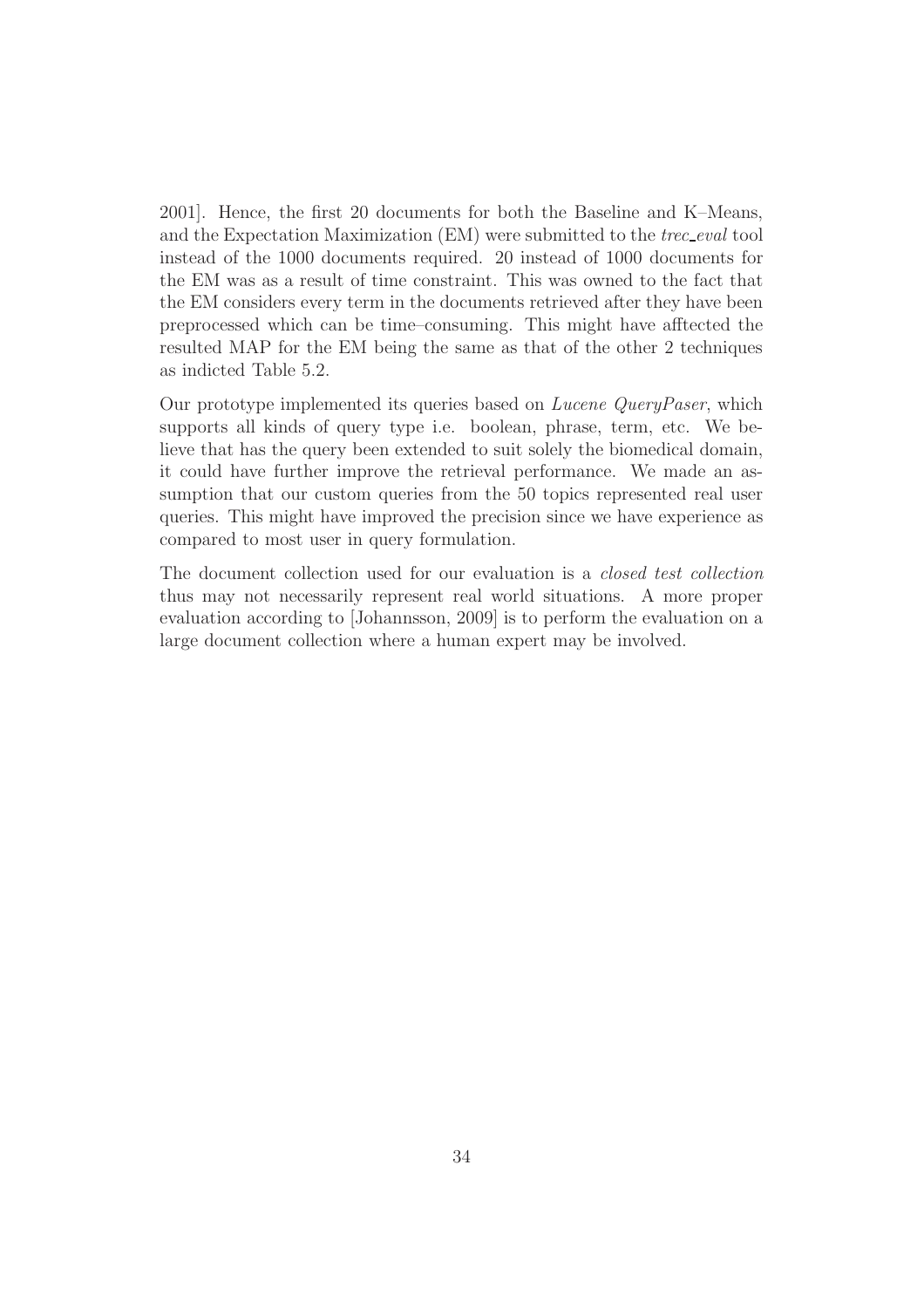## Chapter 6

## Conclusion

### 6.1 Conclusion

In this thesis, we sought to find out the possibility of using statistical techniques in biomedical Information Retrieval(IR) and thus improve retrieval performance. In doing this, we implemented retrieval system prototype to test whether it was possible. We formulated 50 queries from the 50 topics provided by the TREC Community but only 47 of these were used as the remaining 3 produced no relevant document. We compared the statistical technique, i.e. the Expectation Maximization Algorithm, with the Baseline i.e. basic IR system and the retrieval system with the K–Means Algorithm based on the Mean Average Precision (MAP).

Using *trec\_eval* for our evaluation, we found out that the Expectation Maximization (EM) does not have any effect on the MAP, i.e. generate the same MAP values as that of the K–Means and the Baseline. We also found out that the EM had the same precision after a specific number of documents have been retrieved compared to its counterparts i.e. the Baseline and K–Means.

### 6.2 Further Work

Our evaluation made use of 20 documents for both the baseline and K–Means, and the Expectation Maximization (EM) respectively. This we believe accounted for the same MAP values for the EM as that of its counterparts. We suggest that future works should extend the EM to 100 documents and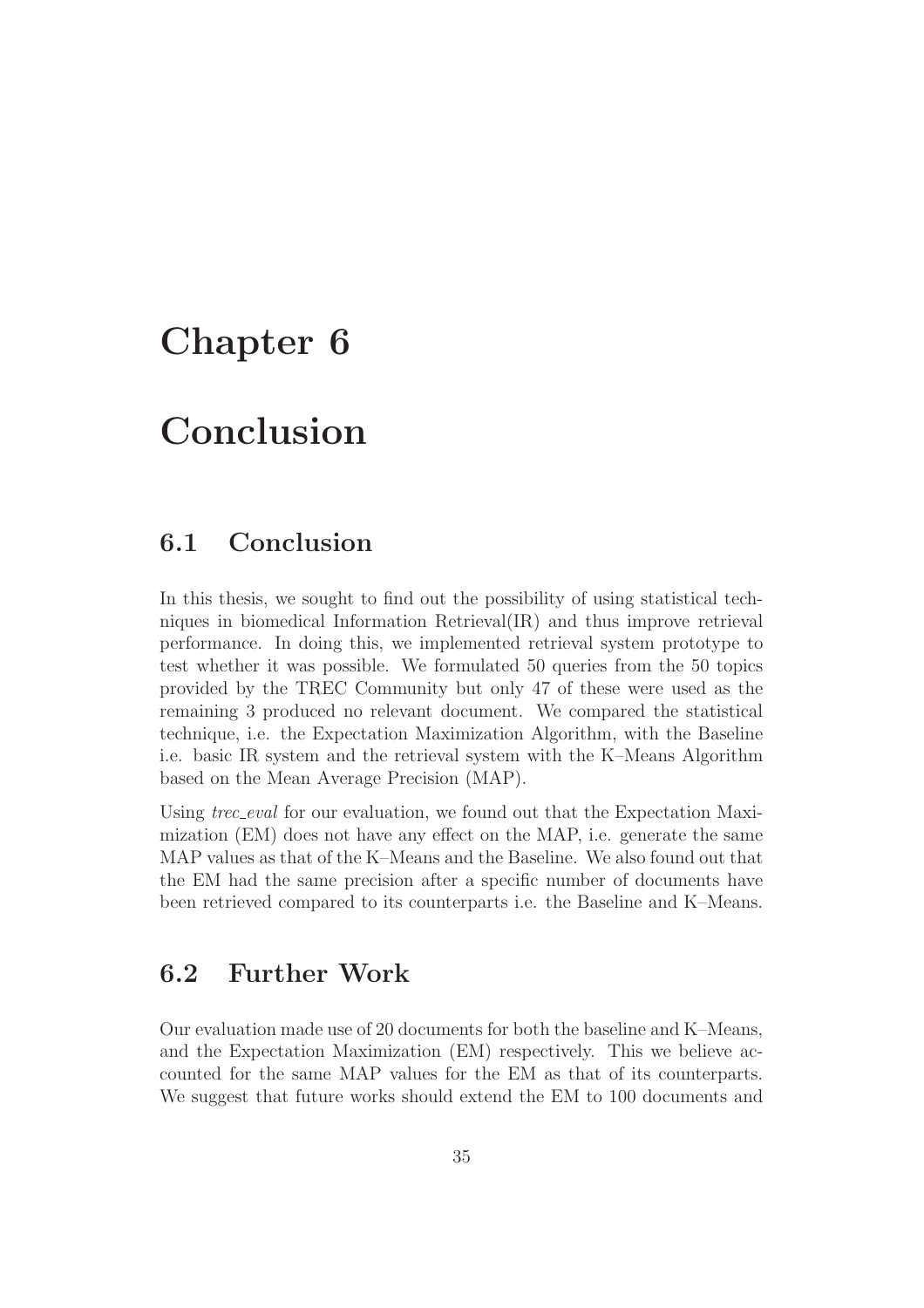if possible 1000 documents to have a fairer evaluation of all techniques used in this thesis.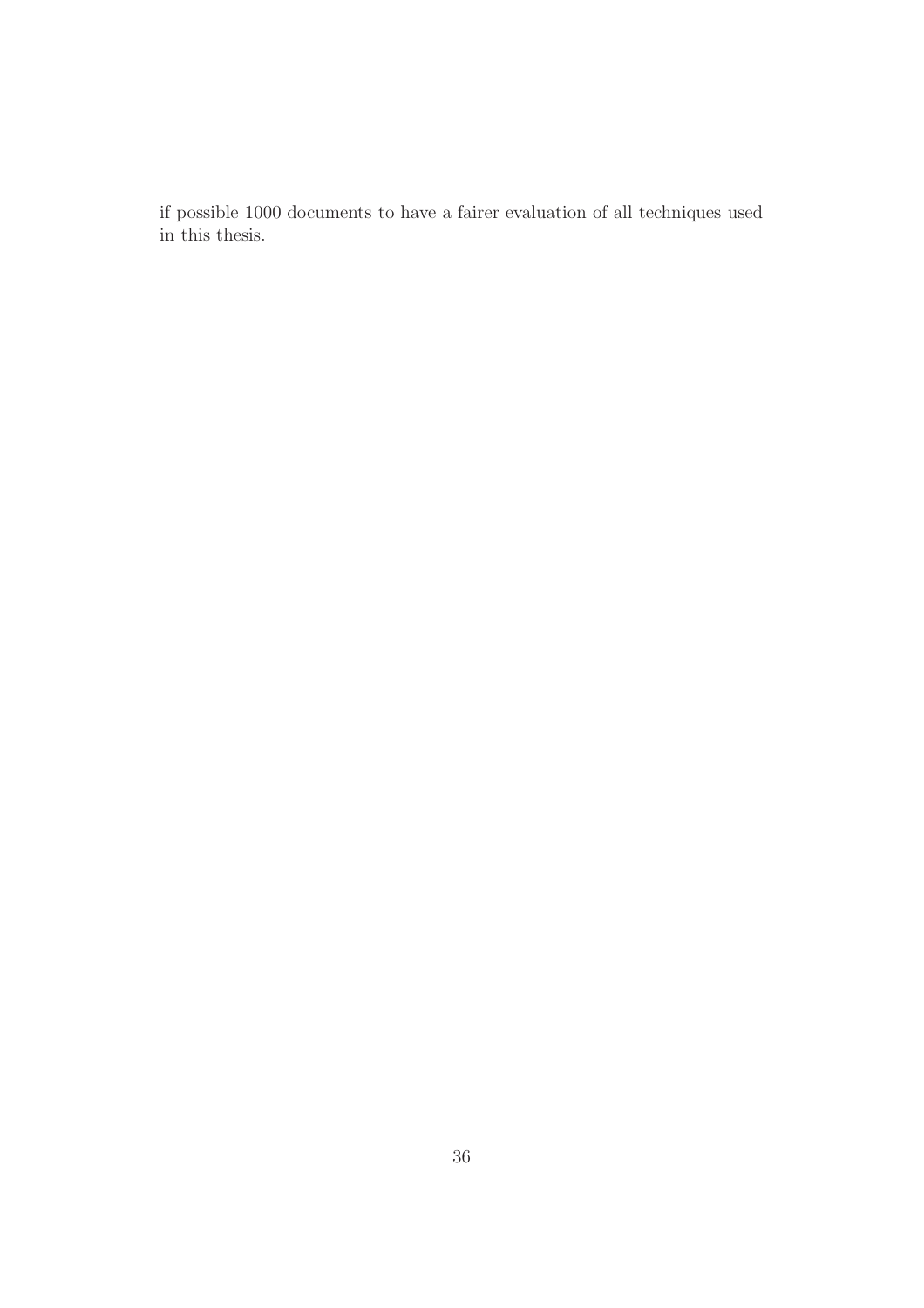## Appendix A

## **Queries**

## A.1 Queries

- 1. +(method protocol) "open-up" +cell +electroporation
- 2. +(method protocol) "glutathione S–transferase" +cleavage "affinity chromatography"
- 3.  $+($ method protocol $) +$ "different quantities"  $+$ "different components" pour gel porous
- 4. +(method protocol) +"Green Flourescent Protein" tag proteins experiment
- 5. +(method protocol) +microsomal budding assay vesicles +microsomes vitro
- 6.  $+($ method protocol) purification rat  $+IgM$
- 7. +(method protocol) "Chromatin IP" isolate +proteins +DNA precipitate
- 8. +(method protocol) +Normalization microarray data
- 9. +(method protocol) +vivo "protein–protein" time space cell
- 10. +(method protocol) standard +fluorogenic 5'-nuclease assay
- 11. +"Interferon–beat" +"Multiple Sclerosis"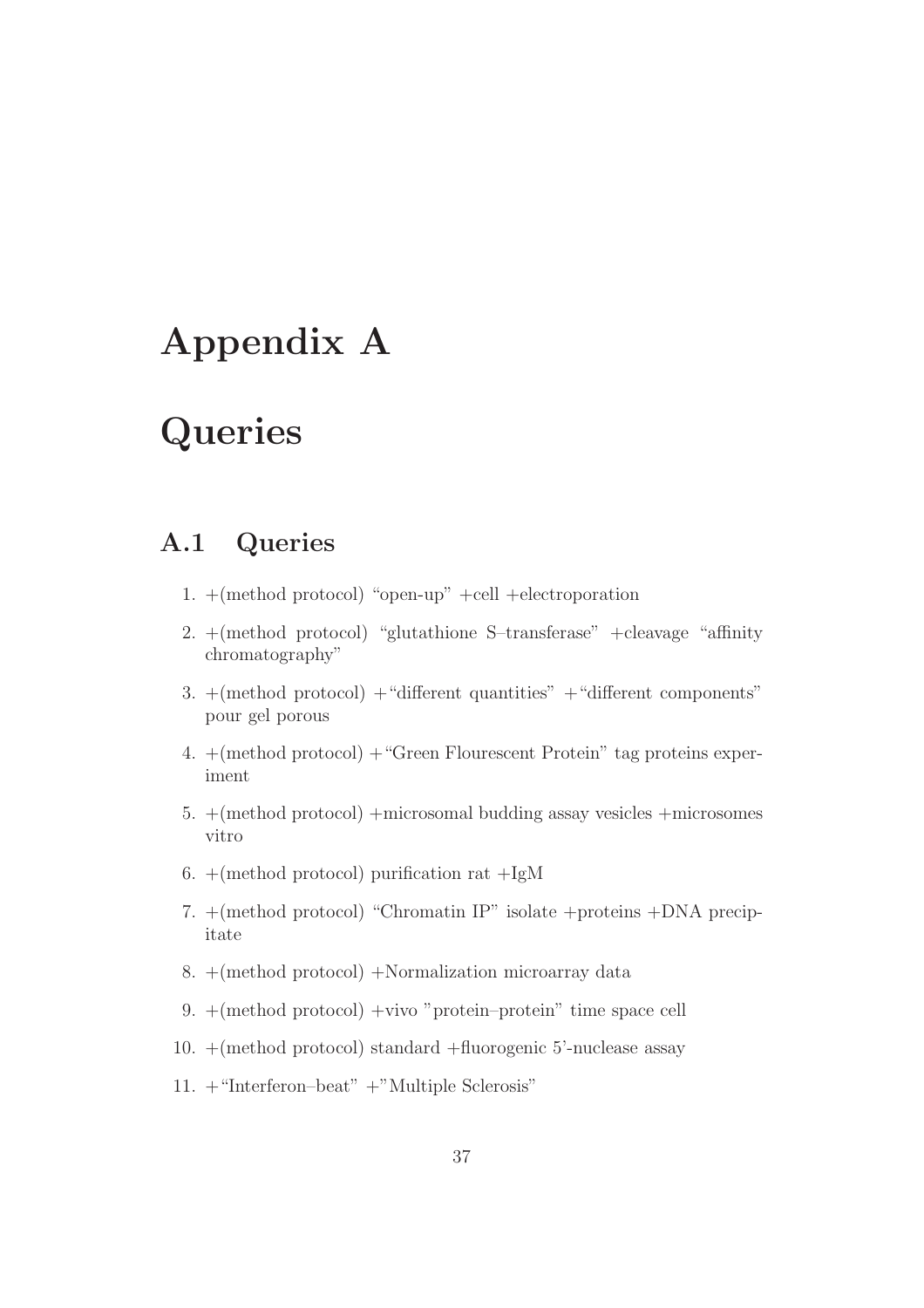- 12. PRNP "Mad Cow Disease"
- 13. "IDE" "Alzheimer's Disease"
- 14. +MMS2 Cancer
- 15.  $+APCadenomatous polyposiscoli + "Colon Cancer"$
- 16. "Nurr–77" "Parkinson's Disease"
- 17. +"Insulin receptor gene" Cancer
- 18. "Aapolipoprotein E" "Alzheimer's Disease"
- 19. "Transforming growth factor-beta 1" "Cerebral Amyloid Angiopathy"
- 20. +"GSTM1" "Breast Cancer"
- 21. "nucleoside diphosphate kinaseNM23" "tumor progression"
- 22. BARD1 "BRCA1 regulation"
- 23. "APCadenomatouspolyposiscoli"  $+$  "actin assembly"
- 24. COP2 CFTR +"endoplasmic reticulum"
- 25. "casein kinase II" "ribosome assembly"
- 26. "Nurr–77"  $+$  "auto–immunity" "T–cells" "lymph nodes"
- 27.  $+P53$  +apoptosis
- 28. "alpha7 nicotinic receptor subunit" "ethanol metabolism"
- 29. "gamma-aminobrutyric acid receptors" "inhibitory synaptic transmission"
- 30. "Interferon–beta" "viral entry cell"
- 31. "BRCA1 regulation" ubiquitin cancer
- 32. L1 L2 "HPV11 Virus" "viral capsid"
- 33. +APC +"Colon Cancer"
- 34. +"phosphilipase A2" SAR1 "endoplasmic reticulum" vesicle "budding ER"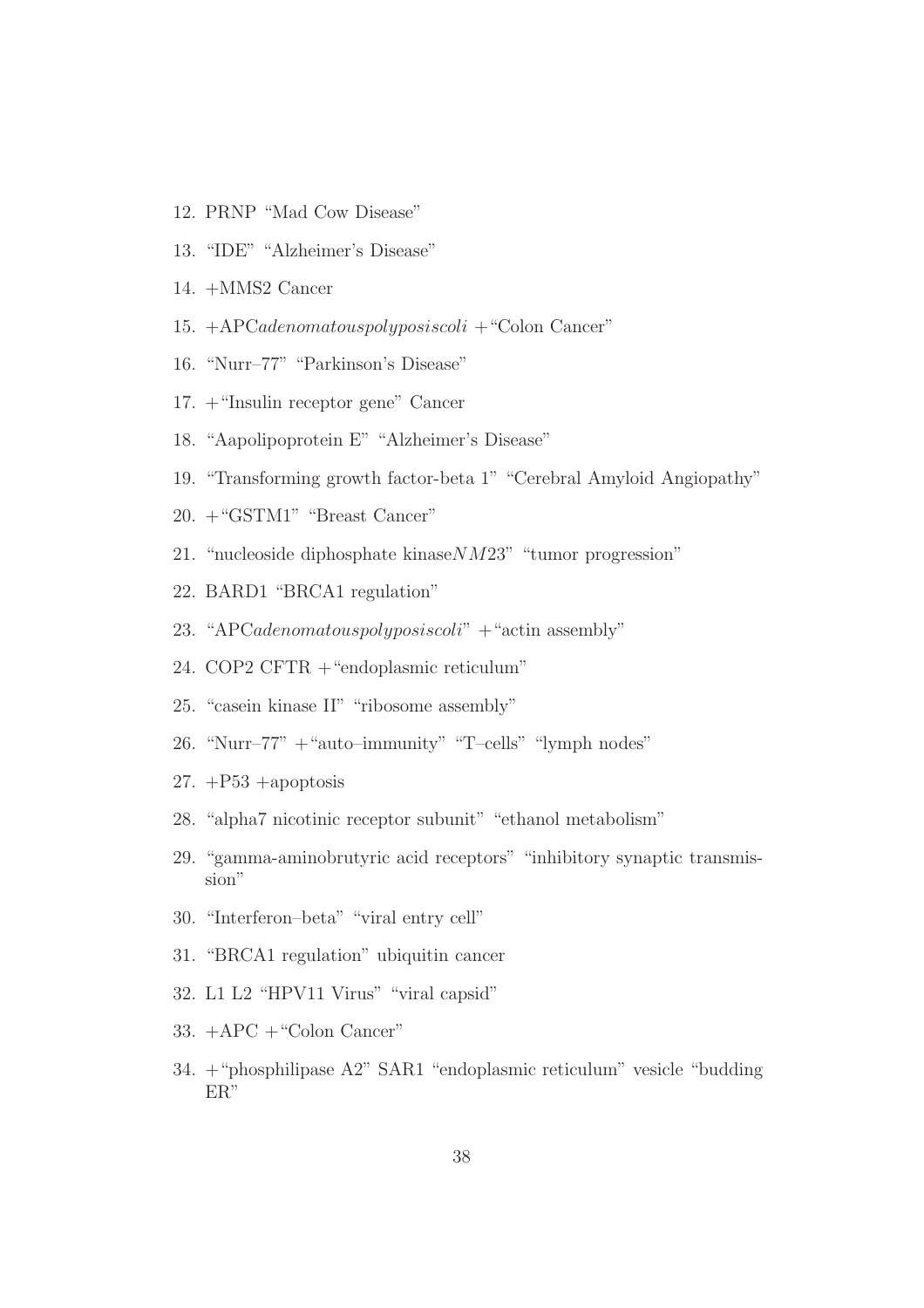- 35. +CFTR +Sec61 degradation cystic fibrosis
- 36. "Bop Pes" "cell growth"
- 37. +"alpha7 nicotinic receptor" ApoE neurotoxic ethanol
- 38. "insulin-like GF" +"insulin receptor" function skin
- 39. HHF4 COUP-TFI +suppression +function +liver
- 40. Ret GDNF "kidney development"
- 41. "BRCA1 185de1AG mutation" "ovarian cancer"
- 42. Huntington "Huntington's Disease"
- 43. "Sonic hedgehog" "developmental disorders"
- 44. NM23 "tracheal development"
- 45. +metazoan Pes "cell growth"
- 46. "hypocretin receptor 2" narcolepsy
- 47. +"presenilin–1" "Alzheimer's Disease"
- 48. "alpha7 nAChR gene" alcoholism
- 49. FHM1 neuronal Ca2+ influx hippocampal neurons
- 50. "alpha 4-GABBA receptor" +impact +behaviour

" $+$ " means *AND* meaning, the term(s) must appear in the documents that satisfy the given query. A term without the " $+$ " sign means that a document may or may not contain the term.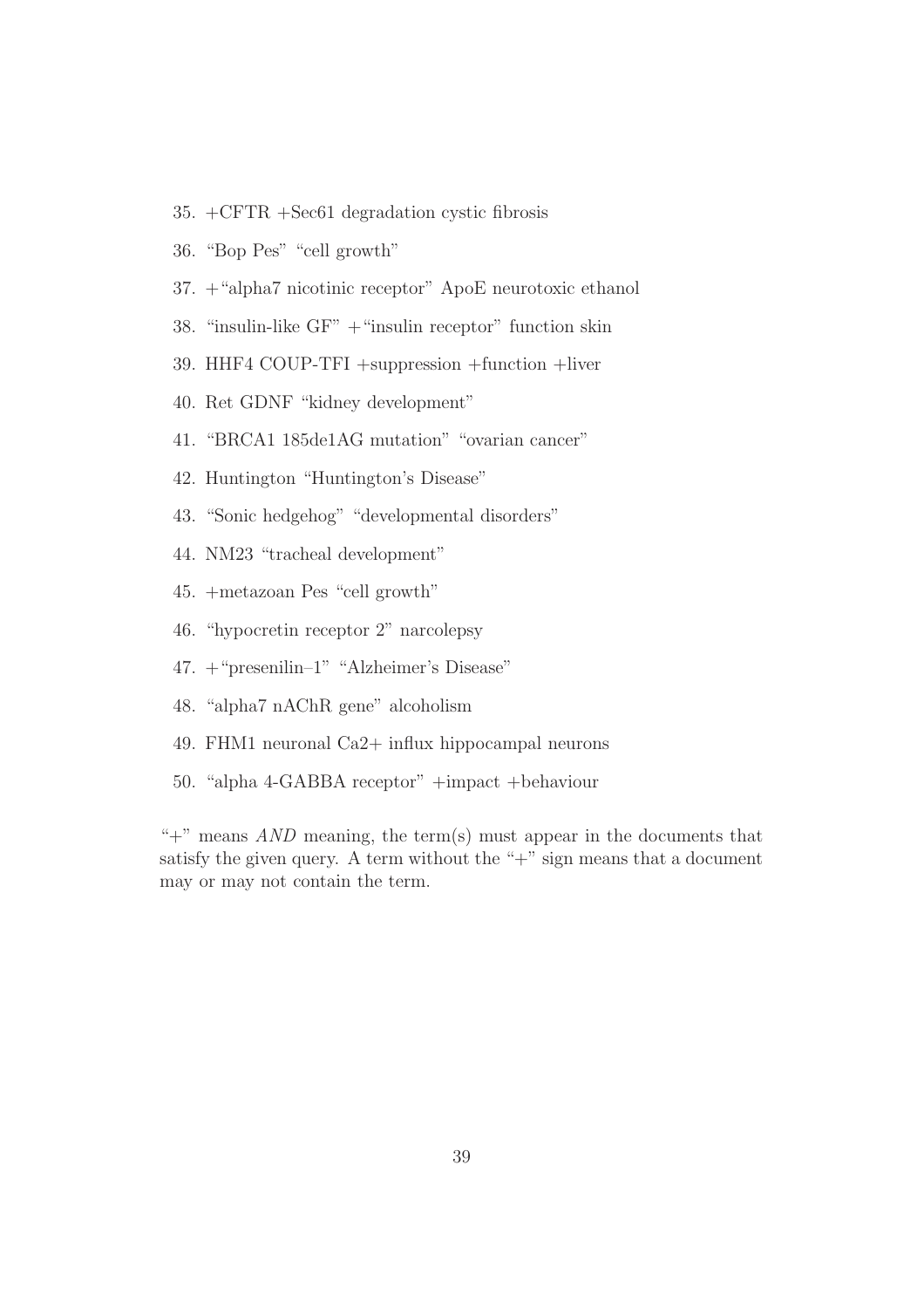# Appendix B

# Summary of our approaches using trec\_eval tool

The results obtained by running trec eval (summary output only) are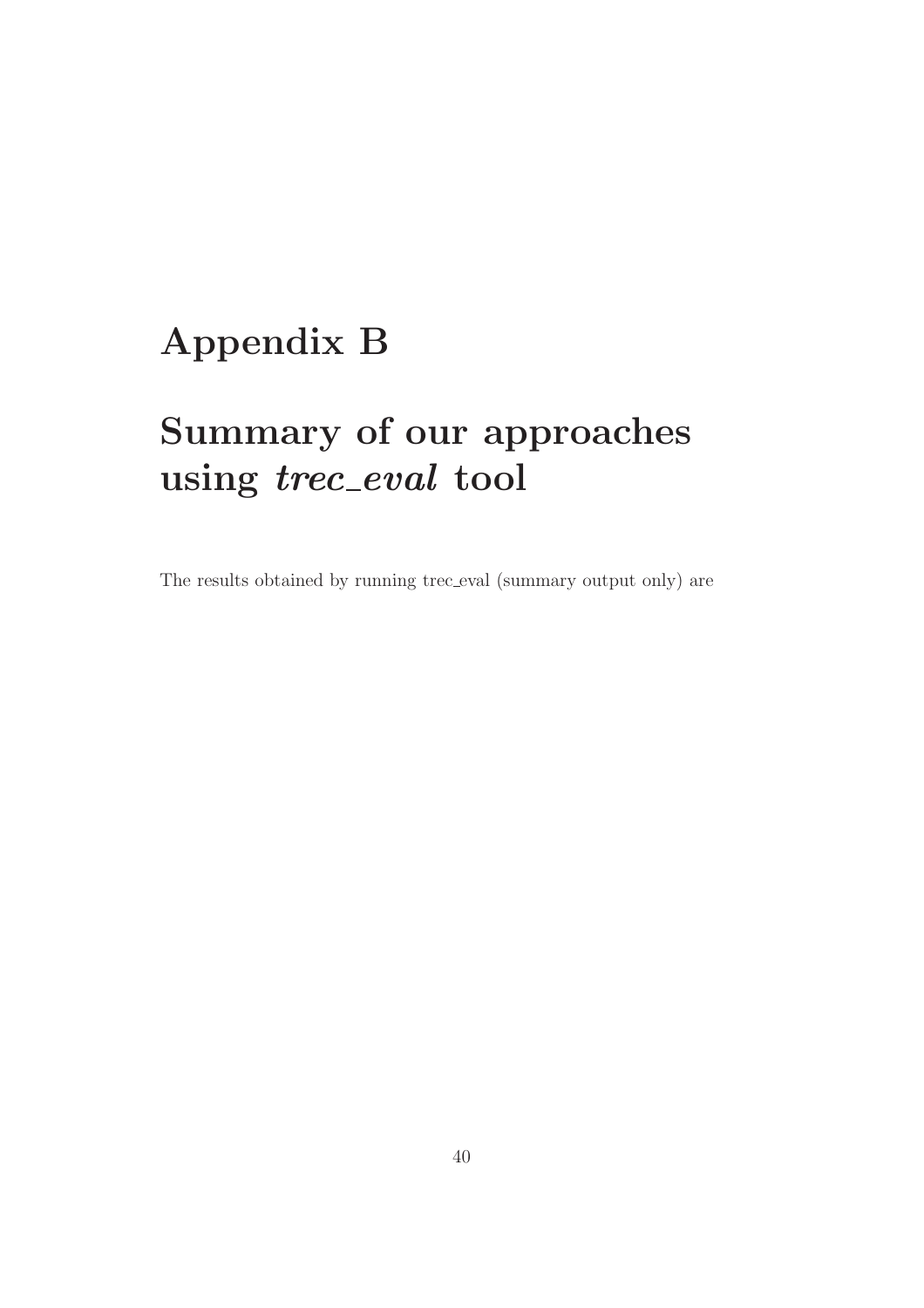| num_ret                 | Total number of documents retrieved over all queries             |  |  |
|-------------------------|------------------------------------------------------------------|--|--|
| num_rel                 | Total number of relevant documents over all queries              |  |  |
| num_rel_ret             | Total number of relevant documents retrieved over all queries    |  |  |
| map                     | Mean Average Precision (MAP)                                     |  |  |
| $gm$ <sub>-ap</sub>     | Average Precision. Geometric Mean, q_score=log(MAX(map,.00001))  |  |  |
| R-prec                  | R-Precision (Precision after $R$ (= num-rel for topic) documents |  |  |
|                         | retrieved)                                                       |  |  |
| bpref                   | Binary Preference, top R judged nonrel                           |  |  |
| $recip\_rank$           | Reciprical rank of top relevant document                         |  |  |
| $ircl\_prn.0.00$        | Interpolated Recall - Precision Averages at 0.00 recall          |  |  |
| $ircl\_prn.0.10$        | Interpolated Recall - Precision Averages at 0.10 recall          |  |  |
| $ircl\_prn.0.20$        | Interpolated Recall - Precision Averages at 0.20 recall          |  |  |
| $ircl\_prn.0.30$        | Interpolated Recall - Precision Averages at 0.30 recall          |  |  |
| $ircl\_prn.0.40$        | Interpolated Recall - Precision Averages at 0.40 recall          |  |  |
| $\text{ircl\_prn}.0.50$ | Interpolated Recall - Precision Averages at 0.50 recall          |  |  |
| $ircl\_prn.0.60$        | Interpolated Recall - Precision Averages at 0.60 recall          |  |  |
| $ircl\_prn.0.70$        | Interpolated Recall - Precision Averages at 0.70 recall          |  |  |
| $ircl\_prn.0.80$        | Interpolated Recall - Precision Averages at 0.80 recall          |  |  |
| $ircl\_prn.0.90$        | Interpolated Recall - Precision Averages at 0.90 recall          |  |  |
| $ircl\_prn.1.00$        | Interpolated Recall - Precision Averages at 1.00 recall          |  |  |
| P <sub>5</sub>          | Precision after 5 docs retrieved                                 |  |  |
| P10                     | Precision after 10 docs retrieved                                |  |  |
| P15                     | Precision after 15 docs retrieved                                |  |  |
| P <sub>20</sub>         | Precision after 20 docs retrieved                                |  |  |
| P30                     | Precision after 30 docs retrieved                                |  |  |
| P <sub>100</sub>        | Precision after 100 docs retrieved                               |  |  |
| P200                    | Precision after 200 docs retrieved                               |  |  |
| P <sub>500</sub>        | Precision after 500 docs retrieved                               |  |  |
| P <sub>1000</sub>       | Precision after 1000 docs retrieved                              |  |  |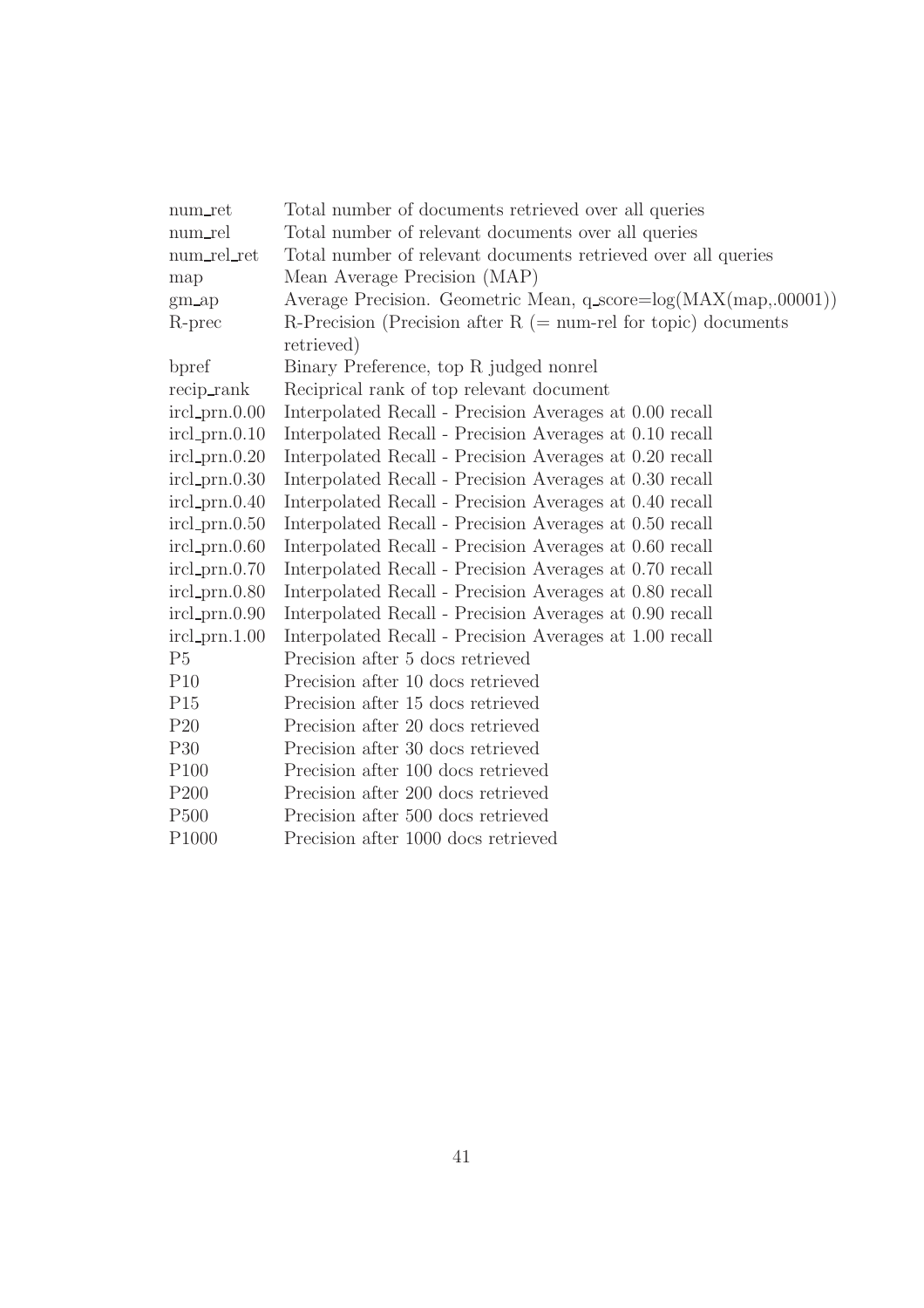| runid                | all                     | Baseline_Tag |
|----------------------|-------------------------|--------------|
| $num_q$              | all                     | 44           |
| num_ret              | all                     | 521          |
| num_rel              | all                     | 848          |
| num_rel_ret          | all                     | 521          |
| map                  | all                     | 0.6284       |
| gm_map               | all                     | 0.5103       |
| Rprec                | $\overline{\text{all}}$ | 0.6284       |
| bpref                | all                     | 0.6284       |
| recip_rank           | all                     | 1.0000       |
| iprec_at_recall_0.00 | all                     | 1.0000       |
| iprec_at_recall_0.10 | $\overline{\text{all}}$ | 0.9773       |
| iprec_at_recall_0.20 | all                     | 0.8409       |
| iprec_at_recall_0.30 | $\overline{\text{all}}$ | 0.8182       |
| iprec_at_recall_0.40 | all                     | 0.7955       |
| iprec_at_recall_0.50 | $\overline{\text{all}}$ | 0.6591       |
| iprec_at_recall_0.60 | all                     | 0.5682       |
| iprec_at_recall_0.70 | $\overline{\text{all}}$ | 0.4545       |
| iprec_at_recall_0.80 | all                     | 0.4091       |
| iprec_at_recall_0.90 | all                     | 0.3409       |
| iprec_at_recall_1.00 | all                     | 0.1818       |
| $\overline{P_5}$     | all                     | 0.9045       |
| $P_10$               | all                     | 0.8136       |
| $P_{15}$             | $\overline{\text{all}}$ | 0.6970       |
| $P_20$               | all                     | 0.5920       |
| $P_30$               | all                     | 0.3947       |
| $\overline{P_100}$   | $\overline{\text{all}}$ | 0.1184       |
| $P_{.200}$           | $\overline{\text{all}}$ | 0.0592       |
| $P_500$              | all                     | 0.0237       |
| $P_{.1000}$          | all                     | 0.0118       |

Table B.1: Evaluation Summary for the Baseline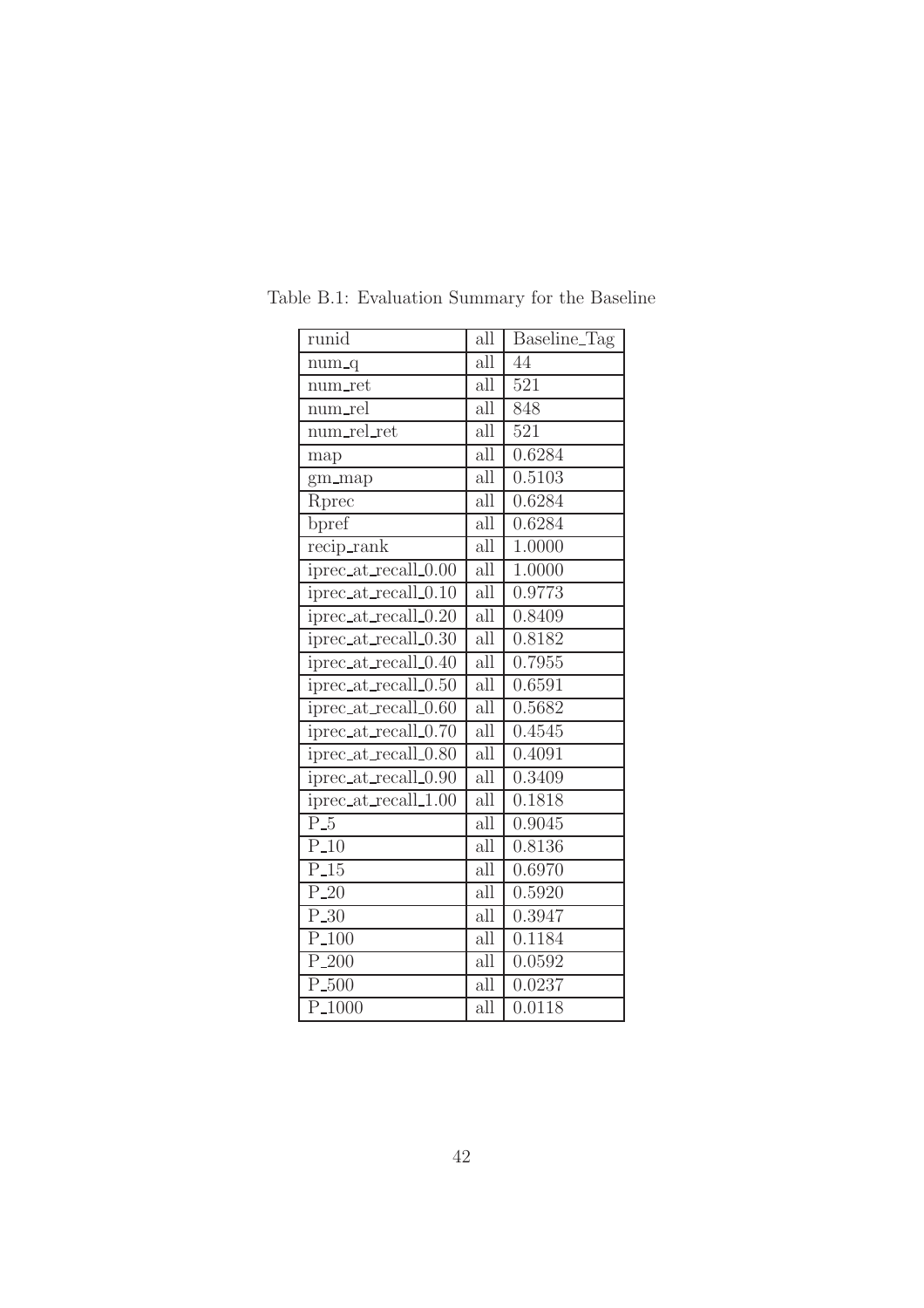| runid                                        | all                     | K-Means_Tag         |
|----------------------------------------------|-------------------------|---------------------|
| $num_q$                                      | $\overline{\text{all}}$ | 44                  |
| num_ret                                      | all                     | 521                 |
| num_rel                                      | all                     | 848                 |
| num_rel_ret                                  | all                     | 521                 |
| map                                          | all                     | 0.6284              |
| gm_map                                       | all                     | $\overline{0.5}103$ |
| Rprec                                        | $\overline{\text{all}}$ | 0.6284              |
| bpref                                        | all                     | 0.6284              |
| recip_rank                                   | all                     | 1.0000              |
| iprec_at_recall_0.00                         | all                     | 1.0000              |
| iprec_at_recall_0.10                         | $\overline{\text{all}}$ | 0.9773              |
| iprec_at_recall_0.20                         | all                     | 0.8409              |
| $iprec_at_recall_0.30$                       | $\overline{\text{all}}$ | 0.8182              |
| iprec_at_recall_ $\overline{0.40}$           | all                     | 0.7955              |
| iprec_at_recall_0.50                         | all                     | 0.6591              |
| iprec_at_recall $\overline{\phantom{0}0.60}$ | all                     | 0.5682              |
| iprec_at_recall_0.70                         | all                     | 0.4545              |
| iprec_at_recall_0.80                         | all                     | 0.4091              |
| iprec_at_recall_0.90                         | all                     | 0.3409              |
| iprec_at_recall_1.00                         | all                     | 0.1818              |
| $\overline{P_5}$                             | all                     | 0.9045              |
| $P_1$ 10                                     | all                     | 0.8136              |
| $P_{15}$                                     | all                     | 0.6970              |
| $\overline{P_20}$                            | all                     | 0.5920              |
| $P_30$                                       | all                     | 0.3947              |
| $\overline{P_100}$                           | $\overline{\text{all}}$ | 0.1184              |
| $P_{.200}$                                   | $\overline{\text{all}}$ | 0.0592              |
| $P_500$                                      | all                     | 0.0237              |
| P <sub>-1000</sub>                           | all                     | 0.0118              |

Table B.2: Evaluation Summary for K–Means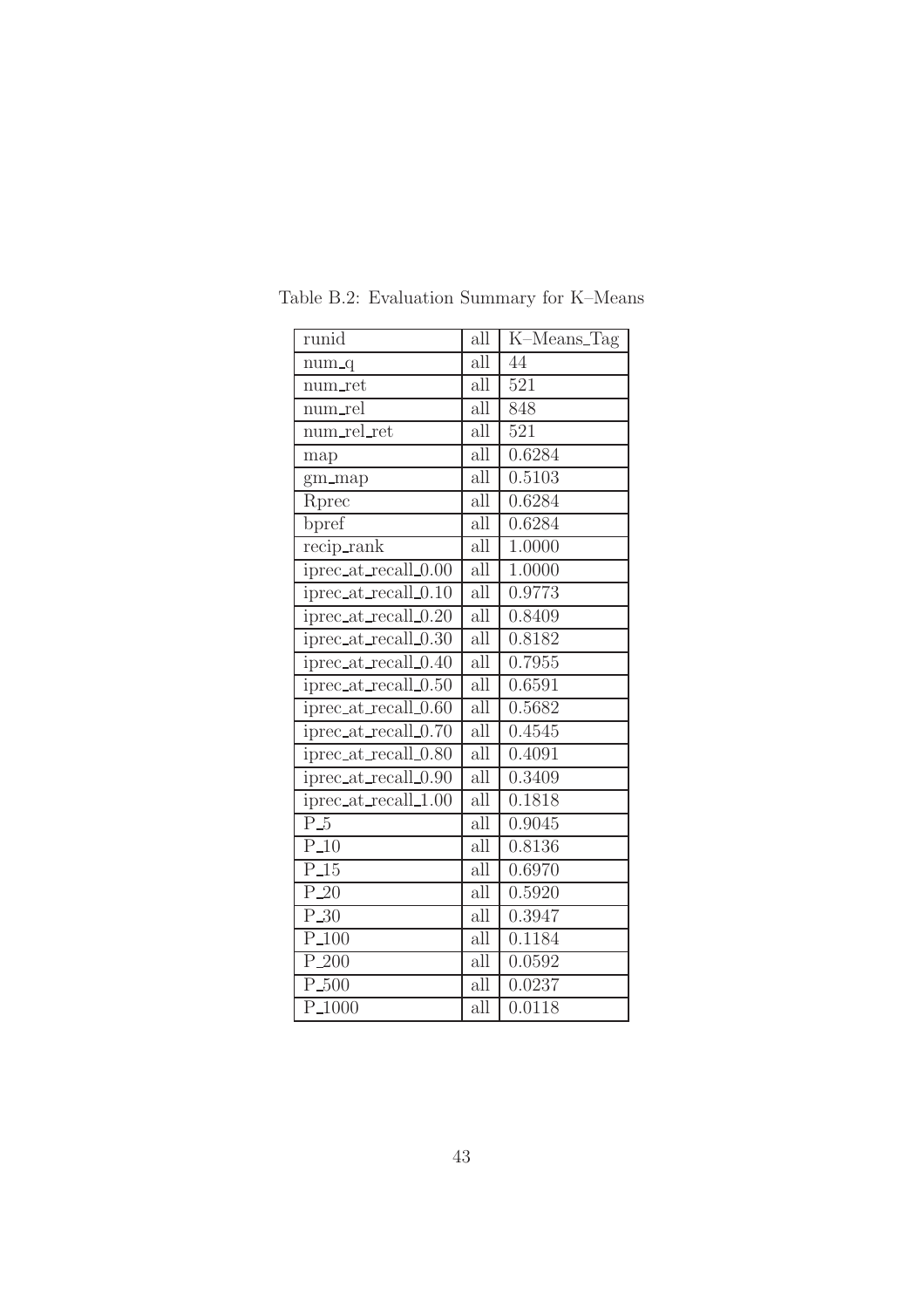| runid                | all                     | EM_Tag              |
|----------------------|-------------------------|---------------------|
| $num_q$              | $\overline{\text{all}}$ | 44                  |
| num_ret              | all                     | 521                 |
| num_rel              | $\overline{\text{all}}$ | 848                 |
| num_rel_ret          | $\overline{\text{all}}$ | $\overline{521}$    |
| map                  | all                     | 0.6284              |
| gm_map               | $\overline{\text{all}}$ | 0.5103              |
| Rprec                | $\overline{\text{all}}$ | 0.6284              |
| bpref                | $\overline{\text{all}}$ | 0.6284              |
| $recip\_rank$        | $\overline{\text{all}}$ | 1.0000              |
| iprec_at_recall_0.00 | $\overline{\text{all}}$ | 1.0000              |
| iprec_at_recall_0.10 | $\overline{\text{all}}$ | 0.9773              |
| iprec_at_recall_0.20 | $\overline{\text{all}}$ | $\overline{0.8409}$ |
| iprec_at_recall_0.30 | all                     | 0.8182              |
| iprec_at_recall_0.40 | $\overline{\text{all}}$ | 0.7955              |
| iprec_at_recall_0.50 | $\overline{\text{all}}$ | 0.6591              |
| iprec_at_recall_0.60 | $\overline{\text{all}}$ | 0.5682              |
| iprec_at_recall_0.70 | all                     | 0.4545              |
| iprec_at_recall_0.80 | $\overline{\text{all}}$ | 0.4091              |
| iprec_at_recall_0.90 | $\overline{\text{all}}$ | 0.3409              |
| iprec_at_recall_1.00 | $\overline{\text{all}}$ | 0.1818              |
| $\overline{P_{-5}}$  | $\overline{\text{all}}$ | 0.9045              |
| $\overline{P.10}$    | $\overline{\text{all}}$ | 0.8136              |
| $P_{15}$             | all                     | 0.6970              |
| $\overline{P_2}0$    | $\overline{\text{all}}$ | 0.5920              |
| $P_30$               | $\overline{\text{all}}$ | 0.3947              |
| $P_{.}100$           | $\overline{\text{all}}$ | 0.1184              |
| $\overline{P.200}$   | $\overline{\text{all}}$ | 0.0592              |
| $\overline{P.500}$   | $\overline{\text{all}}$ | 0.0237              |
| P <sub>-1000</sub>   | all                     | 0.0118              |

Table B.3: Evaluation Summary for Expectation Maximization (EM)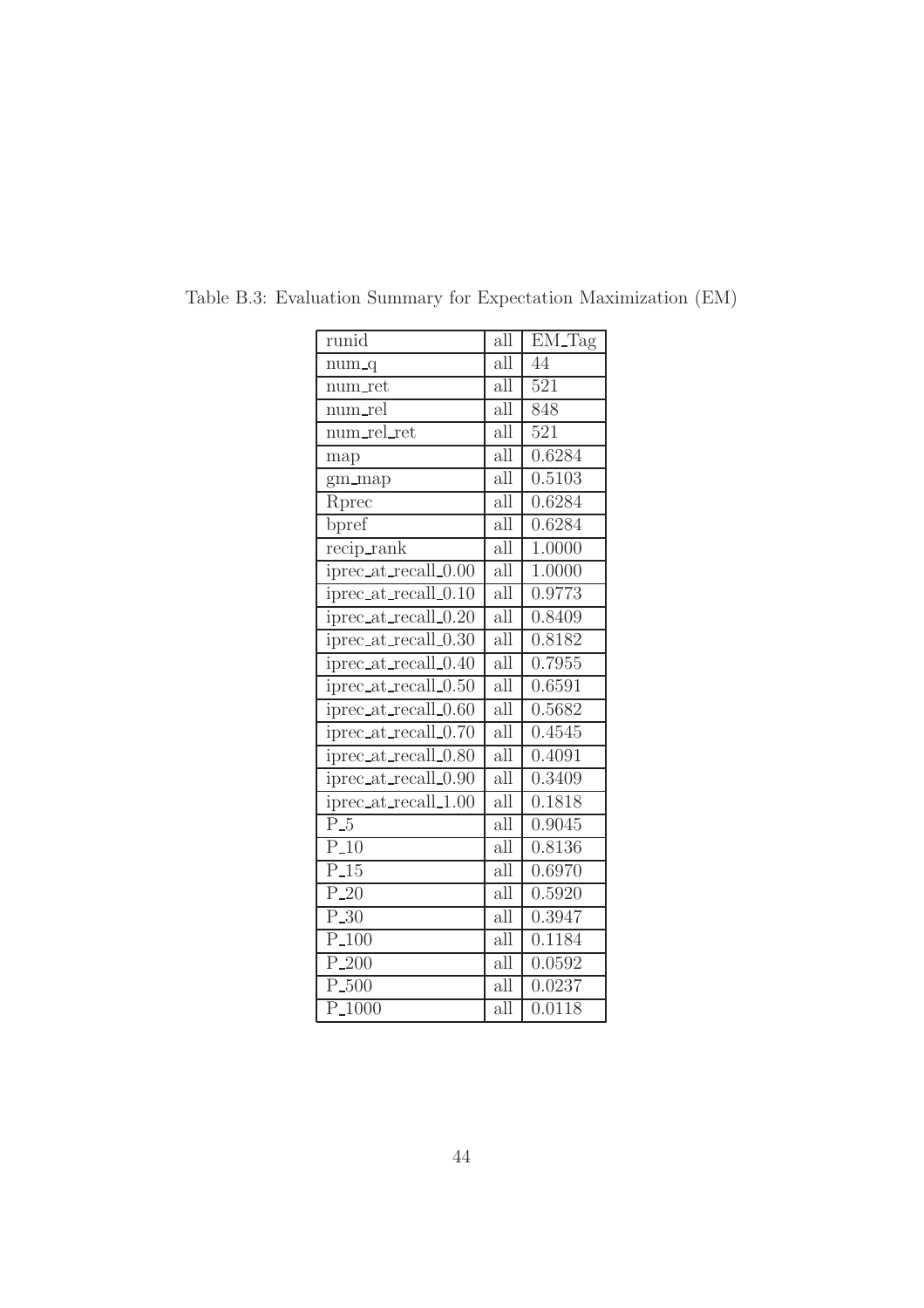## Bibliography

- R. Baeza-Yates, B. Ribeiro-Neto, et al. Modern Information Retrieval. ACM press New York, 1999a.
- R. Baeza-Yates, B. Ribeiro-Neto, et al. Modern Information Retrieval, Chapter 8, volume 463. ACM press New York, 1999b.
- R. Baeza-Yates, B. Ribeiro-Neto, et al. Modern Information Retrieval, Chapter 3, volume 463. ACM press New York, 1999c.
- R. Baeza-Yates, B. Ribeiro-Neto, et al. Modern Information Retrieval, Chapter 2, volume 463. ACM press New York, 1999d.
- R. Baeza-Yates, B. Ribeiro-Neto, et al. Modern Information Retrieval, Chapter 1, volume 463. ACM press New York, 1999e.
- Michael Buckland and Fredric Gey. The relationship between recall and precision. Journal of the American society for information science, 45: 12–19, 1994.
- H. Chen and S. Dumais. Bringing order to the web: Automatically categorizing search results. In *Proceedings of the SIGCHI conference on Human* factors in computing systems, pages 145–152. ACM, 2000.
- A.P. Dempster, N.M. Laird, and D.B. Rubin. Maximum likelihood from incomplete data via the em algorithm. Journal of the Royal Statistical Society. Series B (Methodological), 39(1):1–38, 1977.
- Erik Hatcher, Otis Gospodnetic, and Michael McCandless. Lucene In Action, Chapter 1. Manning Publications, manning early access program edition, 2009.
- W. Hersh, R.T. Bhuptiraju, L. Ross, P. Johnson, A.M. Cohen, and D.F. Kraemer. Trec 2004 genomics track overview. In Proceedings of TREC, volume 2004. Citeseer, 2004.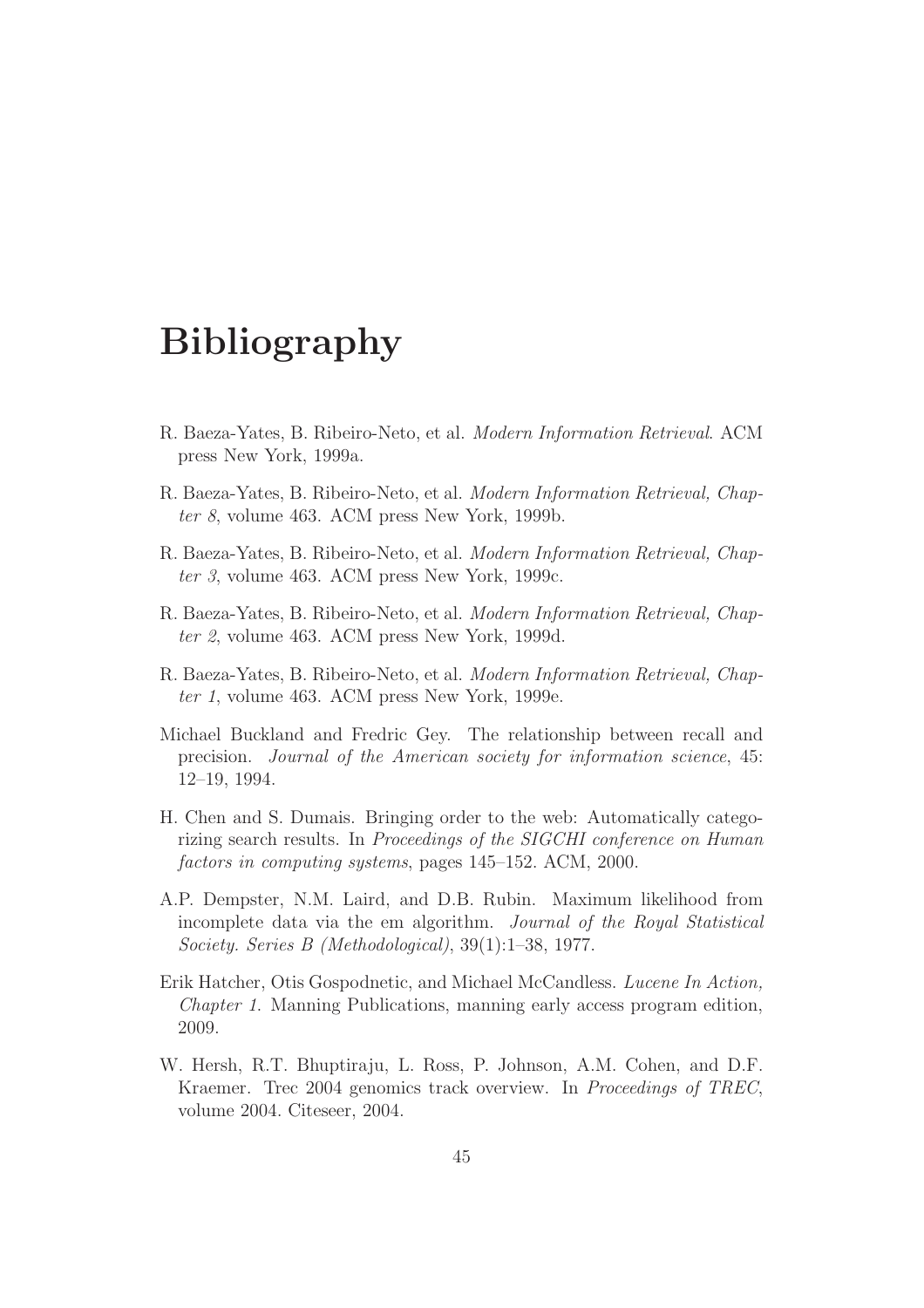- W.R. Hersh, R.T. Bhupatiraju, L. Ross, P. Roberts, A.M. Cohen, and D.F. Kraemer. Enhancing access to the bibliome: the trec 2004 genomics track. Journal of Biomedical Discovery and Collaboration, 1(1):3, 2006.
- D.V. Johannsson. Biomedical information retrieval based on document-level term boosting. Master's thesis, Norwegian University of Science and Technology (NTNU), 2009.
- K. Krishna, N. Murty, et al. Genetic k-means algorithm. Systems, Man, and Cybernetics, Part B: Cybernetics, IEEE Transactions on, 29(3):433–439, 1999.
- H.K. Le. Inductive clustering: A technique for clustering search results.
- T.A. Louis. Finding the observed information matrix when using the em algorithm. Journal of the Royal Statistical Society. Series B (Methodological), 44(2):226–233, 1982.
- C.D. Manning, P. Raghavan, H. Schutze, and Ebooks Corporation. Introduction to Information Retrieval, Chapter 16, volume 1. Cambridge University Press Cambridge, UK, 2008a.
- C.D. Manning, P. Raghavan, H. Schutze, and Ebooks Corporation. Introduction to Information Retrieval, Chapter 8, volume 1. Cambridge University Press Cambridge, UK, 2008b.
- G.J. McLachlan and T. Krishnan. The EM Algorithm and Extensions. LibreDigital, 2008.
- C.L. Ngo and H.S. Nguyen. A method of web search result clustering based on rough sets. IEEE Computer Society, 2005.
- Heri Ramampiaro. Biomedical information retrieval: The biotracer approach. S. Khuri, L. Lhotska and N. Pisanti (Eds): ITBAM 2010, LNCS 6266, pages 143–157, 2010.
- A. Spink, D. Wolfram, M.B.J. Jansen, and T. Saracevic. Searching the web: The public and their queries. Journal of the American Society for Information Science and Technology, 52(3):226–234, 2001.
- A. Spink, B.J. Jansen, D. Wolfram, and T. Saracevic. From e-sex to ecommerce: Web search changes. Computer, 35(3):107–109, 2002.
- M. Steinbach, G. Karypis, and V. Kumar. A comparison of document clustering techniques. 400:525–526, 2000.